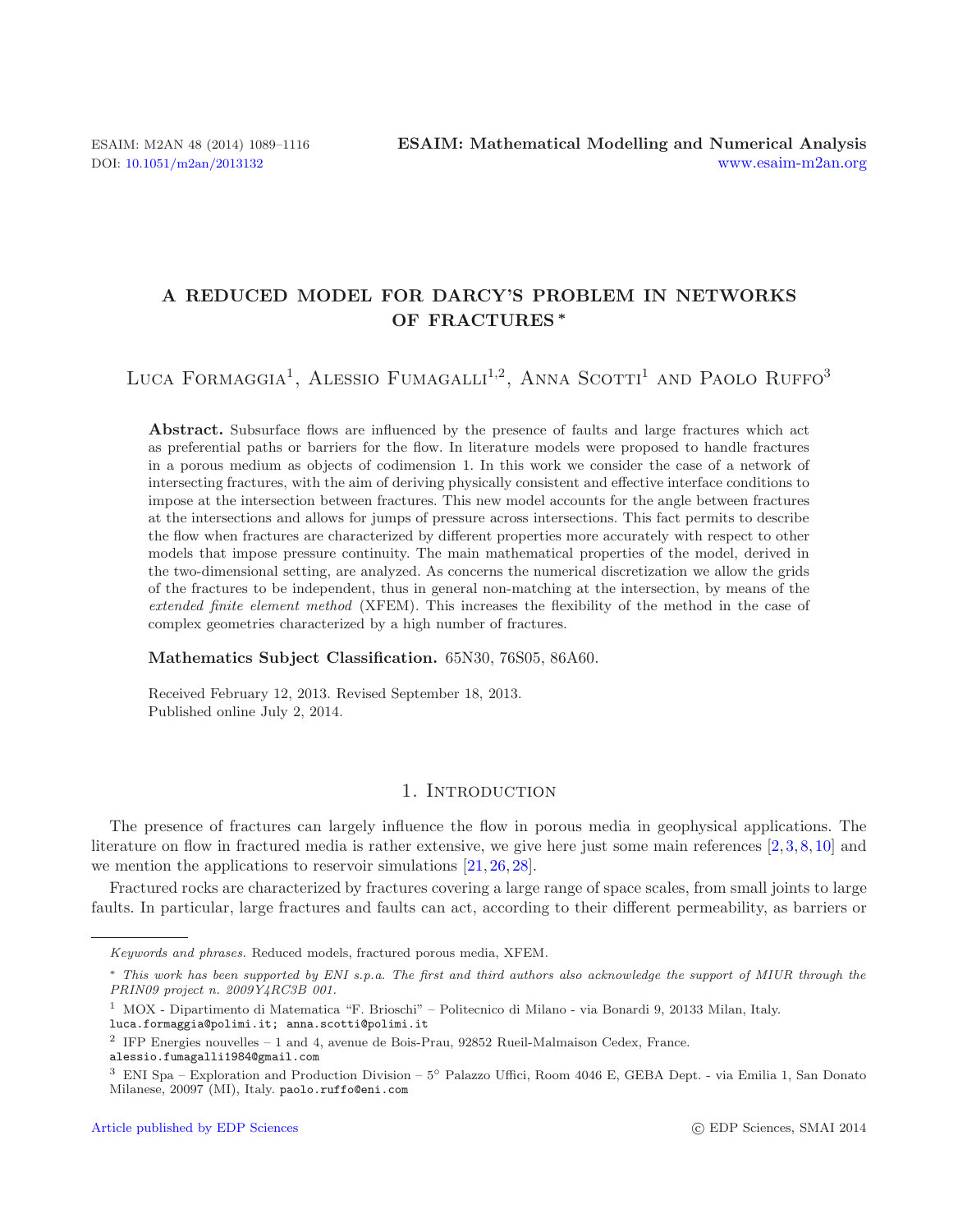preferential paths to the flow. This is due to the fact that fractures may be produced at different geological times and may undergo infilling and other geochemical processes that may modify their permeability considerably [\[17](#page-27-4)].

At a different space scale, micro fractures can alter, according to their density and orientation, the overall permeability of the porous medium. Numerical simulations of problems related to groundwater flow such as  $CO<sub>2</sub>$ storage, oil migration and recovery or groundwater contamination should be able to account for the presence of fractures to yield accurate results.

In the applications we are considering, the porous medium is usually characterized by the presence of several fractures that can intersect each other. Moreover the characteristic thickness, or aperture, of the fractures is very small compared to their length and, in particular, compared to the typical size of the domain of interest. This geometric complexity makes the simulations particularly challenging for standard methods.

In [\[5,](#page-26-3) [24](#page-27-5), [27](#page-27-6)] the authors propose a model reduction strategy to overcome part of the aforementioned problems by using a domain decomposition approach where fractures are represented as one-codimension interfaces inside the porous domains. The proposed model can successfully reduce the number of unknowns in the simulation since, instead of refining the grid to capture a thin *n*-dimensional region we are replacing it with a  $n-1$ -dimensional interface. This approach, originally developed for single-phase Darcy problems, has been successfully extended to passive transport in porous media [\[20\]](#page-27-7) and to two-phase flow [\[19,](#page-27-8)[25](#page-27-9)], with suitable reduced models to describe the flow in the fracture.

However, the aforementioned works consider just the restricted case of non-intersecting fractures that cut the domain into two separated sub-domains. In [\[7](#page-26-4)] this assumption is relaxed to include fractures that do not cut entirely the domain, *i.e.* fractures with tips immersed in the enclosing porous medium, with the constraint of mesh conformity between fractures and porous medium.

Realistic simulations in a three dimensional domain are presented in [\[6](#page-26-5)], where suitable coupling conditions are imposed at the intersections between fractures. In particular, the continuity of pressure and mass conservation are enforced. These conditions however, also used in [\[5](#page-26-3)], may lead to inaccurate results if two intersecting fractures have different permeability. In this case one may expect strong variations of pressure near the intersection, thus pressure continuity does not seems an appropriate condition to represent this behavior in a model reduction approach. We mention also the recent works [\[11](#page-27-10), [12\]](#page-27-11) on three dimensional discrete fracture network flows.

In this work, we focus on the development of a reduced model that generalizes the coupling conditions of [\[5](#page-26-3)[,6\]](#page-26-5) to account for different properties of the fractures such as different permeability and thickness and to include the effect of the intersection angle. The new coupling conditions allow for pressure and velocity jumps at the intersection, similarly to the conditions derived in [\[27](#page-27-6)] for the matrix-fracture system. Hence, we account for the fact that in a fracture system one fracture can act as a barrier or a preferential path with respect to the other. We analise the resulting coupled system of equations to derive its well posedness, and assess its conservation and positivity properties. The analysis is focused on the two dimensional case, where fractures are modeled as one dimensional manifolds. Although fractures are clearly 3D features, the study of 2D networks is still significant, particularly when the normal to the fracture mid-surface lays on a plane [\[23,](#page-27-12)[30\]](#page-27-13). Moreover they are less computationally expensive than a three dimensional counterpart and thus useful for preliminary studies.

We propose a discretization method that allows for non matching grids at the intersection points with the intent of providing the maximal flexibility when dealing with complex networks. More precisely, we employ an extended finite element (XFEM) strategy to treat intersecting fractures.

We focus just on the fracture network neglecting flow in the surrounding medium. This choice can be regarded as an intermediate step for the development of a fully coupled model with intersecting fractures immersed in a permeable medium, but also as a reasonable approximation of realistic situations where the rock has low permeability and flow occurs mainly through the fracture network.

The paper is structured as follows. In Section 2 we introduce the governing equations and provide the setting for the derivation of the reduced model. In Section 3 the reduced model for the intersecting fractures is derived. The corresponding weak formulation in mixed form and these analyzes are presented in Section 4,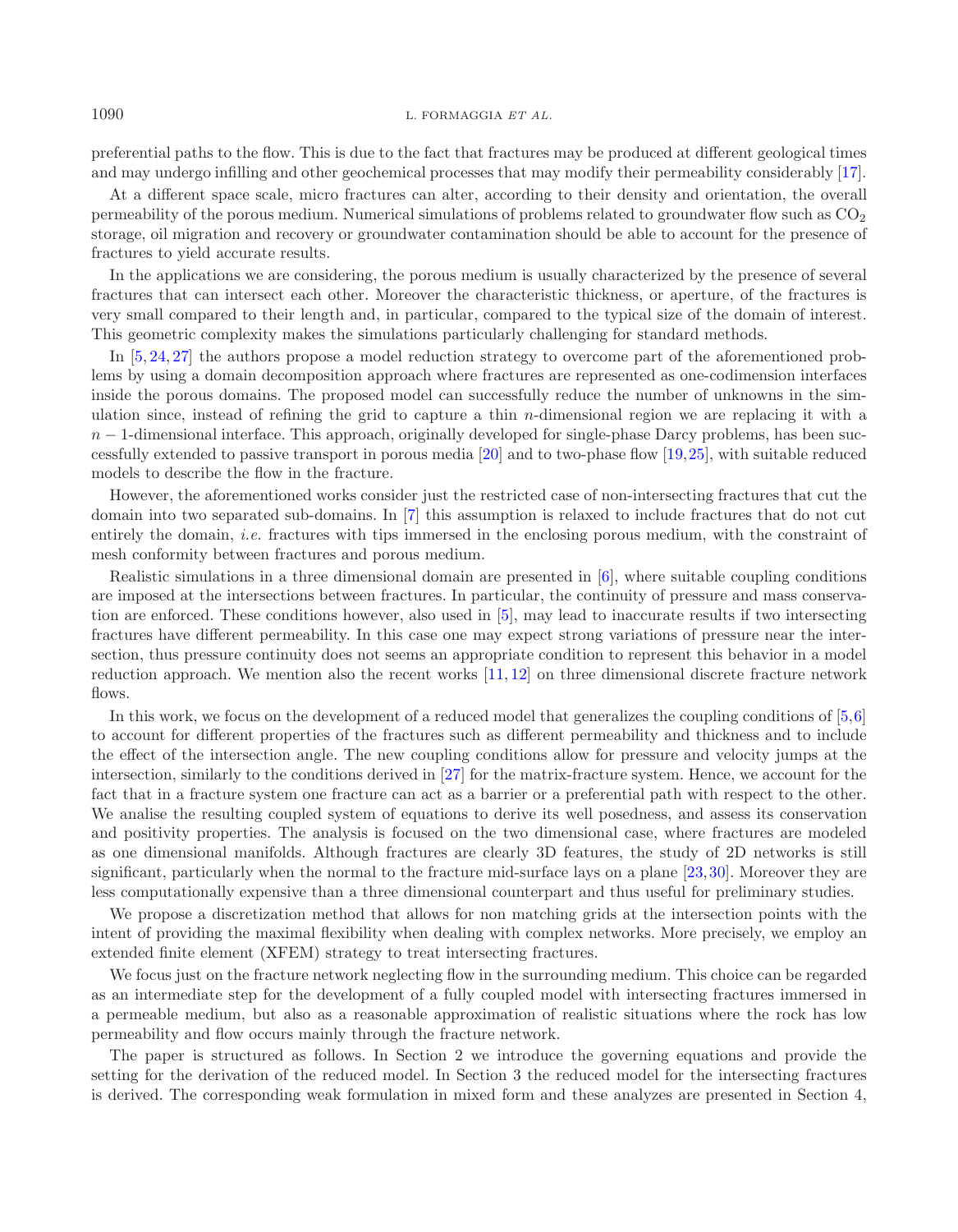<span id="page-2-1"></span>

FIGURE 1. Example of a network of fractures and its subdivision  $(2.2)$ .

while in Section 5 we address the numerical discretization and its main properties. In Section 6 we present some numerical test cases to assess the theoretical results. Finally, Section 7 is devoted to conclusions.

### 2. The governing equations

In this work we consider the case of fractures in a domain of  $\mathbb{R}^2$ . For the sake of simplicity, let us consider two crossing fractures  $\Omega_1, \Omega_2 \in \mathbb{R}^2$ , included in a region  $D \subset \mathbb{R}^2$  intersecting the fracture boundary. The results illustrated in this section may be extended rather easily to the case of several fractures, as the examples in Section [6](#page-19-0) show.

Following [\[27](#page-27-6)] we suppose that, for each  $\Omega_i$ , there exists a non auto-intersecting one dimensional manifold  $\gamma_i$ of class  $C^2$  such that  $\Omega_i$  may be defined as

$$
\Omega_i = \left\{ \boldsymbol{x} \in \mathbb{R}^n : \boldsymbol{x} = \boldsymbol{s} + r\boldsymbol{n}_i, \, \boldsymbol{s} \in \gamma_i, \, r \in \left( -\frac{d_i(\boldsymbol{s})}{2}, \frac{d_i(\boldsymbol{s})}{2} \right) \right\},\tag{2.1}
$$

where  $d_i \in C^2(\gamma_i)$  is the thickness of  $\Omega_i$  and  $n_i$  the unit normal of  $\gamma_i$ . We assume that  $|\gamma_i| \gg d_i$ , for  $i = 1, 2$ . Furthermore, we assume that there exist  $c_1, c_2 \in \mathbb{R}^+$ , with  $c_2$  "small", such that

<span id="page-2-0"></span>
$$
d_i(s) > c_1, |d'_i(s)| < c_2 \forall s \in \gamma_i \text{ for } i = 1, 2.
$$

In other words, we assume that the thickness of the fracture varies slowly and is small compared to the other dimensions of the fracture.

**Remark 2.1.** The requirement that  $\gamma_i$  be of class  $C^2$  may be partially dispensed with. Indeed, it is sufficient that  $\gamma_i$  be a piecewise  $C^2$  curve.

We set  $I := \Omega_1 \cap \Omega_2$  and we assume that each  $\Omega_i$  can be subdivided into three disjoint and non-empty subregions  $\Omega_{i1}$ ,  $\Omega_{i2}$  and I, *i.e.* a T shaped intersection is not allowed (see Fig. [1\)](#page-2-1). For convenience let us introduce the following sets, for  $i, j = 1, 2$ 

$$
\overline{\Omega} := \overline{\Omega}_1 \cup \overline{\Omega}_2, \quad \overline{\gamma} := \overline{\gamma}_1 \cup \overline{\gamma}_2, \quad \mathbf{i}_p := \gamma_1 \cap \gamma_2 \quad \text{and} \quad \partial I_{ij} := \partial I \cap \partial \Omega_{ij}.
$$
 (2.2)

It is implicit in these definitions that we assume that  $\gamma_1$  and  $\gamma_2$  intersect each other at a single point, indicated with  $i_p$ . The extension to multiple intersection is straightforward.

We assume a Lipschitz-continuous boundary for both D and  $\Omega$ . We indicate with  $n_{ij}$ ,  $n_{\Omega}$  and  $n_D$  the outward unit normals to  $\partial I_{ij}$ ,  $\partial \Omega$  and  $\partial D$ , respectively. Here and in the sequel we indicate with the lower case subscripts i and ij the restriction of data and unknowns to  $\Omega_i$  or  $\Omega_{ij}$ , respectively, and with the subscript I the restriction to I. For instance, for  $u_i$  in  $\Omega_i$ ,  $u_{ij}$  indicates the function in  $\Omega_{ij}$  such that  $u_{ij} = u_i|_{\Omega_{ij}}$  and so on.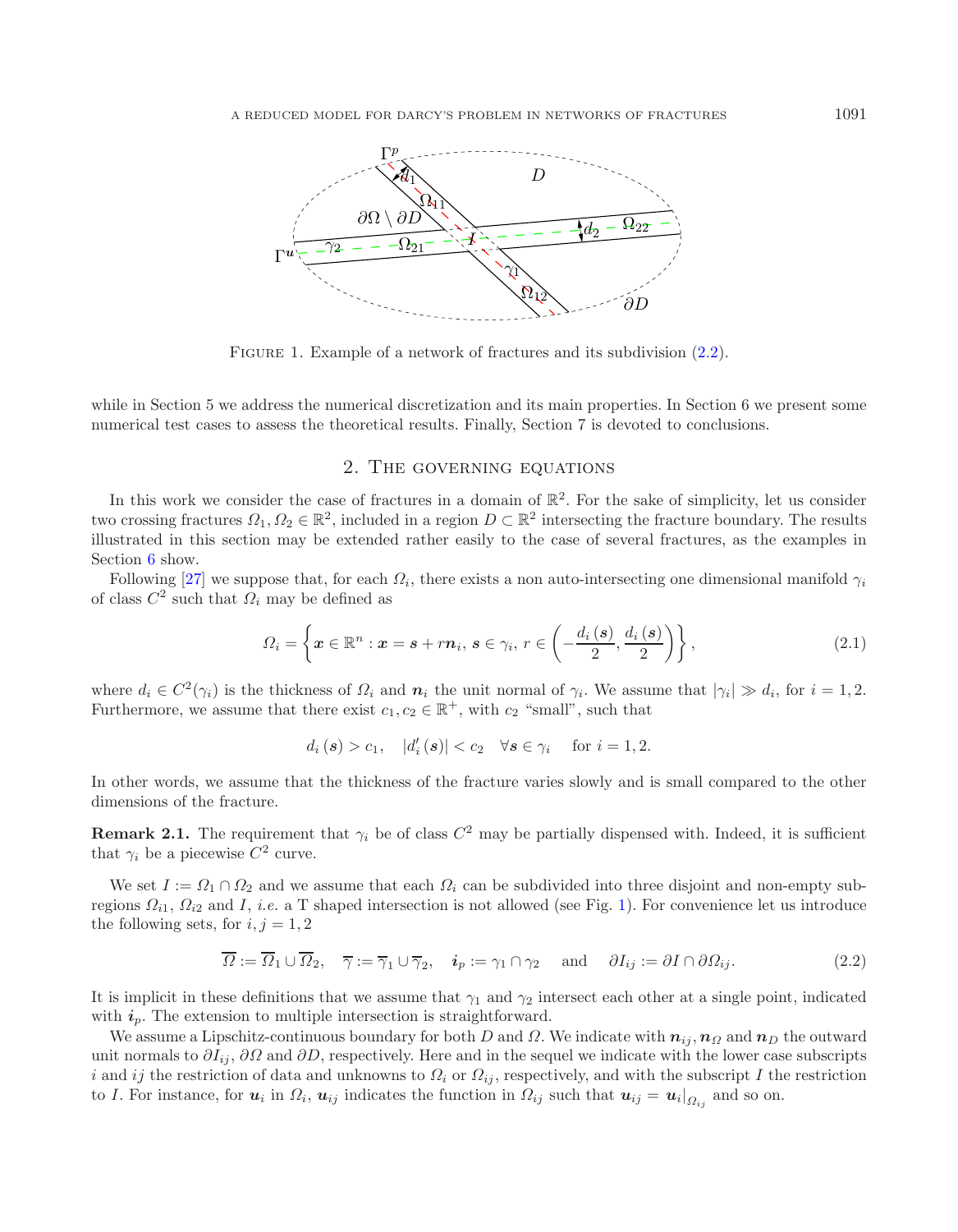We are interested in computing the steady pressure field <sup>p</sup> and the velocity field *u* in the whole network <sup>Ω</sup>, governed by the following Darcy problems formulated in  $\Omega_i$  and I,

<span id="page-3-1"></span>
$$
\begin{cases} \nabla \cdot \boldsymbol{u}_i = f_i \\ \boldsymbol{K}_i^{-1} \boldsymbol{u}_i + \nabla p_i = \mathbf{0} \end{cases} \text{ in } \Omega_i \setminus I \text{ for } i = 1, 2 \text{ and } \begin{cases} \nabla \cdot \boldsymbol{u}_I = f_I \\ \boldsymbol{K}_I^{-1} \boldsymbol{u}_I + \nabla p_I = \mathbf{0} \end{cases} \text{ in } I. \tag{2.3a}
$$

Here  $K_i \in [L^{\infty}(\Omega)]^{2\times 2}$  and  $K_I \in [L^{\infty}(\Omega)]^{2\times 2}$  denote the permeability tensors, which are symmetric and positive definite, and  $f \in L^2(\Omega)$  is a source term which represents a possible volume source.

We consider the following physical coupling conditions between I and  $\Omega \setminus I$ 

<span id="page-3-3"></span><span id="page-3-2"></span>
$$
\begin{cases} p_{ij} = p_I \\ \mathbf{u}_{ij} \cdot \mathbf{n}_{ij} = \mathbf{u}_I \cdot \mathbf{n}_{ij} \end{cases} \text{ on } \partial I_{ij} \text{ for } i, j = 1, 2,
$$
 (2.3b)

and boundary conditions

<span id="page-3-0"></span>
$$
\begin{cases}\n\mathbf{u} \cdot \mathbf{n}_{\Omega} = 0 & \text{on } \partial \Omega \setminus \partial D, \\
p = g & \text{on } \Gamma^p, \\
\mathbf{u} \cdot \mathbf{n}_D = b & \text{on } \Gamma^{\mathbf{u}}.\n\end{cases}
$$
\n(2.3c)

The first condition of [\(2.3c\)](#page-3-0) means that we are considering the fractures as immersed in an impermeable medium  $D \setminus \Omega$ . In the remaining part of  $\partial \Omega$  we impose boundary condition for the pressure on  $\Gamma^p$  with  $g \in H^{1/2}(\Gamma^p)$ , or for the flux on  $\Gamma^u$  with  $b \in H^{-1/2}(\Gamma^u)$ . We have  $\Gamma^p \cup \Gamma^u := \partial D \cap \partial \Omega$  with  $\Gamma^p \cap \Gamma^u = \emptyset$ , moreover we require that  $\Gamma^p \neq \emptyset$  and that  $\partial \Omega_{ij} \cap \partial D$  belongs to  $\Gamma^p$  or to  $\Gamma^u$  for  $i, j = 1, 2$ . We consider a subdivision of  $\Gamma^p$ and  $\Gamma^u$  for each fracture, indicated as  $\Gamma_i^p$  and  $\Gamma_i^u$ , respectively. Finally, according to the latter sub-division, we set  $\partial \gamma_i^p := \partial \gamma_i \cap \Gamma_i^p$  and  $\partial \gamma_i^u := \partial \gamma_i \cap \Gamma_i^u$ . Introducing the vector functional space

$$
\mathcal{H}_{\text{div}}\left(\varOmega\right) := \left\{ \boldsymbol{v} \in \boldsymbol{H}_{\text{div}}\left(\varOmega\right): \ \left\langle \boldsymbol{v} \cdot \boldsymbol{n}_{D} - b, \ w \right\rangle = 0, \ \forall w \in H_{0,\Gamma^{u}}^{1}\left(\varOmega\right) \right\},
$$

with  $H^1_{0,\Gamma^u}(\Omega) := \{w \in H^1(\Omega) : w = 0 \text{ in } \Gamma^u\}$ , we have the following standard result for the Darcy problem, see [\[14,](#page-27-14) [16,](#page-27-15) [29\]](#page-27-16).

<span id="page-3-4"></span>**Theorem 2.2.** *Under the given hypothesis on the data, problem* [\(2.3\)](#page-3-1) *is well posed. In particular, we have*  $(\mathbf{u}, p) \in \mathcal{H}_{\text{div}}(\Omega) \times L^2(\Omega).$ 

# 3. Derivation of a reduced model

The derivation of the reduced model follows the approach presented, in a different framework, in [\[27](#page-27-6)].

We indicate the projection operators in the normal and tangential direction of  $\gamma_i$  as  $\mathbf{N}_i := \mathbf{n}_i \otimes \mathbf{n}_i$  and  $T_i := I - N_i$  respectively, *I* being the identity tensor. Given two regular functions g and q, we define the tangential gradient and divergence for each  $\gamma_i$  as

$$
\nabla_{\boldsymbol{\tau}_i} g := \boldsymbol{T}_i \nabla g \quad \text{and} \quad \nabla_{\boldsymbol{\tau}_i} \cdot \boldsymbol{q} := \boldsymbol{T}_i : \nabla \boldsymbol{q}, \tag{3.1}
$$

respectively. We require that the permeability tensor  $\mathbf{K}_i$  in  $\Omega_i \setminus I$ ,  $i = 1, 2$ , can be written as  $\mathbf{K}_i = K_{i,n} \mathbf{N}_i +$  $K_{i,\tau}$ *T*<sub>i</sub>, with  $K_{i,\tau}$ ,  $K_{i,\tau} \in L^{\infty}(\Omega_{ij})$  and strictly positive. This is a reasonable request since we are assuming, in the two-dimensional case, that the permeability tensor is diagonal in a frame of reference that is aligned with the fracture. In the three dimensional case this assumption also implies that the permeability should be isotropic in the tangent plane of the fracture.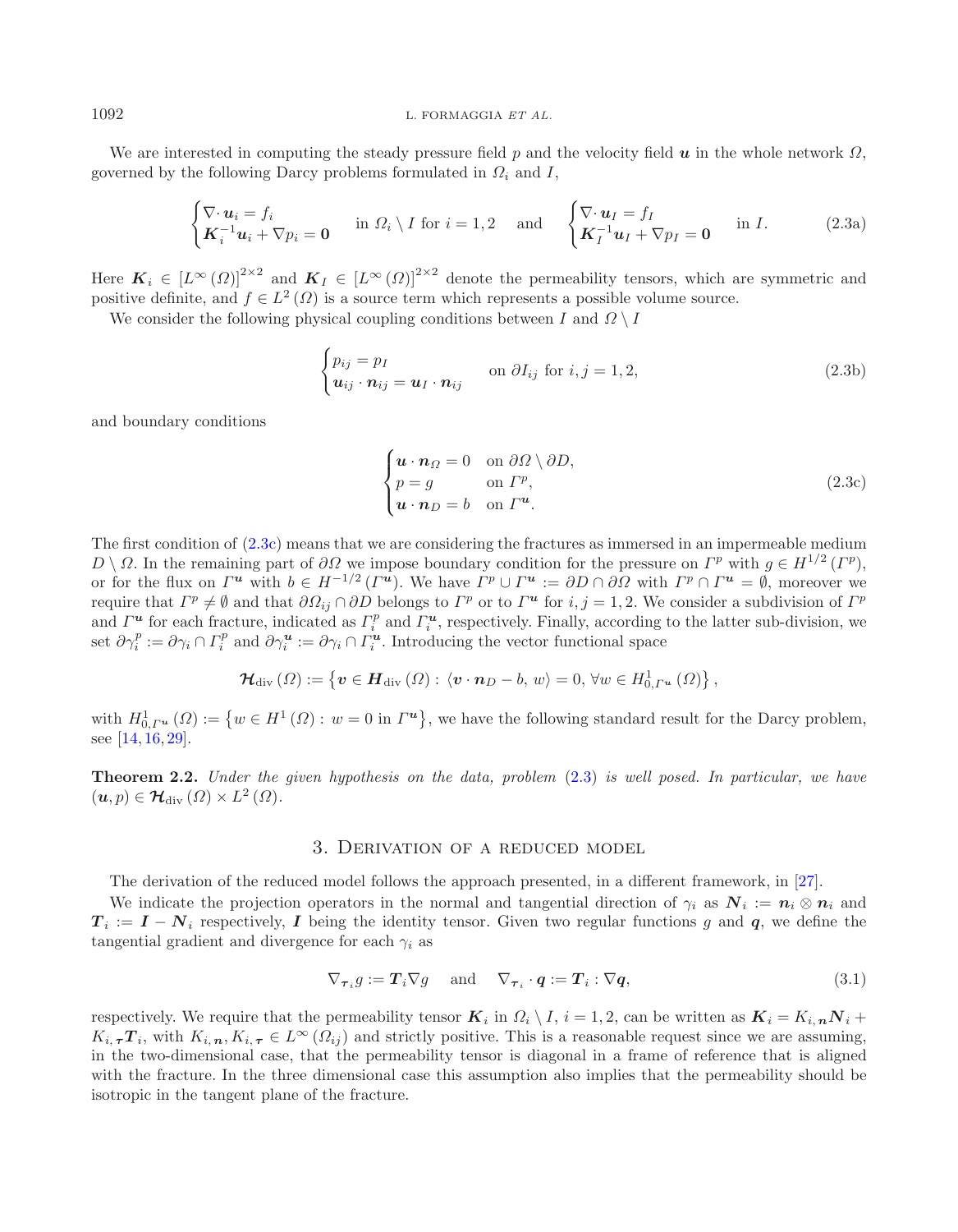<span id="page-4-1"></span>

<span id="page-4-0"></span>FIGURE 2. Example of an intersection.

We indicate with the symbol  $\hat{\cdot}$  the reduced variables defined on  $\gamma_i$ . In particular, for any  $s_i \in \gamma_i$ , we introduce the reduced pressure  $\hat{p}$  and flux  $\hat{u}$  as

$$
\hat{\boldsymbol{u}}_i(\boldsymbol{s}_i) := \int_{-\frac{d_i}{2}}^{\frac{d_i}{2}} \boldsymbol{T}_i \boldsymbol{u}_i (\boldsymbol{s}_i + r \boldsymbol{n}_i) \, \mathrm{d}r \quad \text{and} \quad \hat{p}_i(\boldsymbol{s}_i) := \frac{1}{d_i} \int_{-\frac{d_i}{2}}^{\frac{d_i}{2}} p_i (\boldsymbol{s}_i + r \boldsymbol{n}_i) \, \mathrm{d}r. \tag{3.2}
$$

Note that we have preferred to use the flux and not the average velocity in the reduced model since it simplifies the model in the case of fractures with variable thickness.

Moreover, a reduced source term and the inverse of the scaled permeabilities are defined as

$$
\hat{f}_i(\boldsymbol{s}_i) := \int_{-\frac{d_i}{2}}^{\frac{d_i}{2}} f_i(\boldsymbol{s}_i + r \boldsymbol{n}_i) \, \mathrm{d}r, \quad \eta_{\gamma_i} := \frac{d_i}{K_{i,\,\boldsymbol{n}}}\quad \text{ and } \quad \hat{\eta}_i := \frac{1}{d_i K_{i,\,\boldsymbol{\tau}}},
$$

respectively.

Using [\(3.2\)](#page-4-0) and approximating  $\Gamma_i^{\mathbf{u}}$  with  $\partial \gamma_i^{\mathbf{u}}$  and  $\Gamma_i^p$  with  $\partial \gamma_i^p$ , so that  $\partial \gamma_i^{\mathbf{u}} \cap \partial \gamma_i^p = \emptyset$ , we obtain the corresponding reduced boundary data from the last two expressions of [\(2.3c\)](#page-3-0),

$$
\hat{b}_{ij} := \int_{\partial \Omega_{ij} \cap \partial D} b_{ij}(\boldsymbol{\sigma}) d\boldsymbol{\sigma} \quad \text{ and } \quad \hat{g}_{ij} := \frac{1}{|\partial \Omega_{ij} \cap \partial D|} \int_{\partial \Omega_{ij} \cap \partial D} g_{ij}(\boldsymbol{\sigma}) d\boldsymbol{\sigma}.
$$

Indeed, by the definition in [\(3.2\)](#page-4-0) we have that  $\hat{u}_i \cdot n_i = 0$  on  $\gamma_i$ , *i.e.*  $\hat{u}_i$  is aligned to the tangent of  $\gamma_i$ .

The reduced model on each  $\Omega_{ij}$  is obtained by integrating [\(2.3a\)](#page-3-2) along the fracture thickness and can then be written as

$$
\begin{cases} \nabla_{\boldsymbol{\tau}_i} \cdot \hat{\boldsymbol{u}}_i = \hat{f}_i \\ \hat{\eta}_i \hat{\boldsymbol{u}}_i + \nabla_{\boldsymbol{\tau}_i} \hat{p}_i = \mathbf{0} \end{cases} \text{ in } \gamma_i \setminus \boldsymbol{i}_p \text{ and } \begin{cases} \hat{\boldsymbol{u}}_i \cdot \boldsymbol{n}_D = \hat{b}_i \quad \text{on } \partial \gamma_i^{\boldsymbol{u}} \\ \hat{p}_i = \hat{g}_i \quad \text{on } \partial \gamma_i^p \text{ for } i = 1, 2. \end{cases}
$$

We derive now a reduced model for the flow in the intersecting region  $I$  in order to find proper coupling conditions. To this aim, we assume that I can be modeled as a quadrilateral with parallel sides, *i.e.* the thicknesses  $d_i$  can be considered constant in I. Furthermore, we have assumed that the permeability tensor  $K_I$ can be taken constant in I. Let us indicate with  $\tau_i$  the tangential unit vector to  $\gamma_i$ , and with  $\tau_{i,i_p}$  its value at  $i_p$ , and define  $d_i^* := d_i / \sin \theta$ , with  $\sin \theta = \sqrt{1 - (\tau_{1,i_p} \cdot \tau_{2,i_p})^2}$ . Then  $|I| = d_1^* d_2^* |\sin \theta|$ . Note that  $\theta$  is the angle between fractures at the intersection, as shown in Figure [2.](#page-4-1) We can write the intersecting region as

$$
I = \left\{ \boldsymbol{x} \in \Omega : \, \boldsymbol{x} = \boldsymbol{i}_p + x_1 \boldsymbol{\tau}_{1, \boldsymbol{i}_p} + x_2 \boldsymbol{\tau}_{2, \boldsymbol{i}_p}, \, x_i \in \left( -\frac{d_j^*,}{2}, \frac{d_j^*}{2} \right) \text{ for } i \neq j = 1, 2 \right\} \, .
$$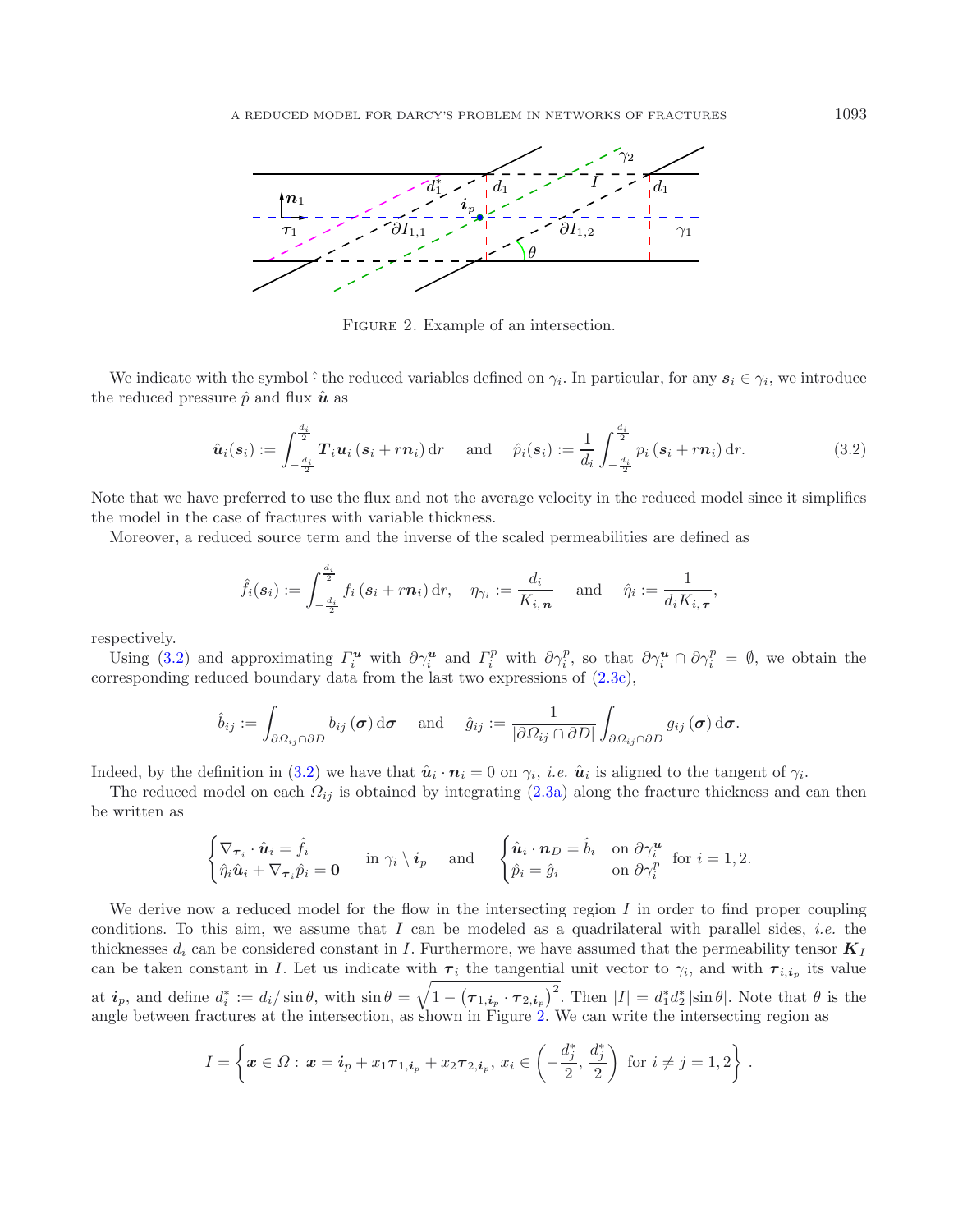The reduction process approximates I with  $i_p$  and assumes that the fluxes  $\hat{u}_i$  and the pressures  $\hat{p}_i$  can be discontinuous at  $i_p$ . Thus, we denote with  $\hat{p}_I \in \mathbb{R}$  the reduced value of the pressure at the intersection, defined as

<span id="page-5-2"></span>
$$
\hat{p}_I := \frac{1}{|I|} \int_I p_I(\boldsymbol{x}) \, \mathrm{d}\boldsymbol{x}.\tag{3.3}
$$

The intersection point divides each line  $\gamma_i$  into two parts,  $\gamma_{i1}$  and  $\gamma_{i2}$  respectively, where the indexes 1 and 2 refer to the orientation induced by the tangent vectors. Again, a double subscript ij, with  $i, j = 1, 2$ , will be used to indicate quantities on  $\gamma_{ij}$ . Furthermore, since  $\hat{u}_i$  is by definition aligned along  $\gamma_i$  we may write  $\hat{u}_i = u_i \tau_i$ .

We can then define the jump and mean operator across  $i_p$  as

$$
[a_i]_{i_p} := a_{i1} - a_{i2}
$$
 and  $\{a_i\}_{i_p} := \frac{a_{i1} + a_{i2}}{2}$ , for  $i = 1, 2$ .

It is reasonable to make the following approximation, [\(2.3b\)](#page-3-3)

$$
\left(\int_{\partial I_{ij}} \mathbf{u}_I \cdot \mathbf{n}\right) \boldsymbol{\tau}_i \approx \hat{\mathbf{u}}_{ij} \left(\boldsymbol{i}_p\right) \quad \text{and} \quad \frac{1}{d_i^*} \int_{\partial I_{ij}} p_I \approx \hat{p}_{ij} \left(\boldsymbol{i}_p\right), \quad \text{for } i, j = 1, 2.
$$

Mass conservation implies that

$$
\sum_{k=1}^{2} [\![\hat{\boldsymbol{u}}_k \cdot \boldsymbol{\tau}_k]\!]_{\boldsymbol{i}_p} = \hat{f}_I \quad \text{ with } \quad \hat{f}_I := \int_I f_I(\boldsymbol{x}) \, \mathrm{d}\boldsymbol{x}.
$$

We integrate the first of  $(2.3a)$  on I, approximating the integral involving the velocity  $u<sub>I</sub>$  by the trapezoidal rule on each fracture, to find

$$
\int_I \boldsymbol{K}_I^{-1} \boldsymbol{u}_I \approx \boldsymbol{K}_I^{-1} \frac{|I|}{2} \sum_{k=1}^2 \frac{1}{d_k^*} \left( \hat{\boldsymbol{u}}_{k1} + \hat{\boldsymbol{u}}_{k2} \right) = \boldsymbol{K}_I^{-1} |I| \sum_{k=1}^2 \frac{1}{d_k^*} \left\{ \hat{\boldsymbol{u}}_{k} \right\}_{i_p}.
$$

Furthermore, the integral of the gradient of the pressure  $p_I$  in the intersection can be written as

$$
\int_I \nabla p_I = \sum_{i,j=1}^2 \mathbf{n}_{ij} \int_{\partial I_{ij}} p_I \approx (\hat{p}_{12} - \hat{p}_{11}) \mathbf{n}_2 d_1^* + (\hat{p}_{22} - \hat{p}_{21}) \mathbf{n}_1 d_2^* = -[\![\hat{p}_1]\!]_{i_p} \mathbf{n}_2 d_1^* - [\![\hat{p}_2]\!]_{i_p} \mathbf{n}_1 d_2^*.
$$

Then, we obtain

<span id="page-5-0"></span>
$$
\boldsymbol{K}_{I}^{-1}\,|I|\sum_{k=1}^2\frac{1}{d_k^*}\,\{\!\{\hat{\boldsymbol{u}}_k\!\}_{\boldsymbol{i}_p}=[\![\hat{p}_1]\!]_{\boldsymbol{i}_p}\boldsymbol{n}_2d_1^*+[\![\hat{p}_2]\!]_{\boldsymbol{i}_p}\boldsymbol{n}_1d_2^*.
$$

Multiplying the above relation by  $\tau_1$ , or similarly by  $\tau_2$ , using the identity  $d_1 = d_1^* \mathbf{n}_2 \cdot \tau_1$  and the fact that  $\hat{\mathbf{n}}_1 = (\hat{\mathbf{n}}_1 \cdot \tau_1) \tau_1$  we obtain  $\hat{u}_i = (\hat{u}_i \cdot \tau_i)\tau_i$  we obtain,

$$
\frac{|I|}{d_i} \sum_{k=1}^2 \frac{\eta_{ik}^I}{d_k^*} \left\{\hat{u}_k \cdot \tau_k\right\}_{i_p} = [\hat{p}_i]_{i_p} \quad \text{in } i_p, \quad i = 1, 2,
$$
\n(3.4)

where

<span id="page-5-1"></span>
$$
\eta_{ij}^I := \boldsymbol{\tau}_{i,i_p}^\top \cdot \boldsymbol{K}_I^{-1} \boldsymbol{\tau}_{j,i_p}.
$$
\n(3.5)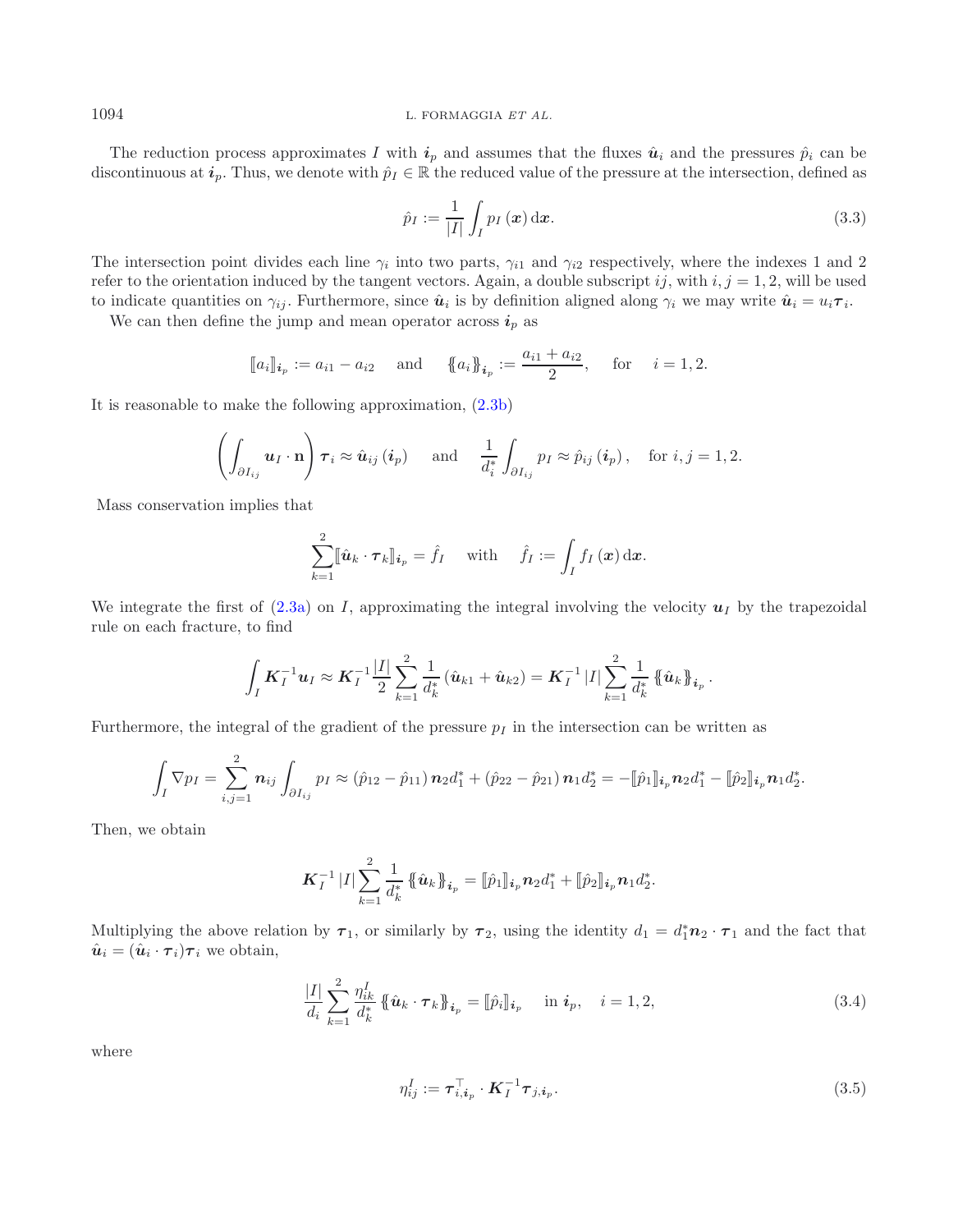<span id="page-6-0"></span>

Figure 3. Example of a bi-dimensional intersection between two fractures.

If  $\gamma_1$  and  $\gamma_2$  are orthogonal and the permeability tensor  $K_I$  is such that

<span id="page-6-1"></span>
$$
\boldsymbol{K}_I^{-1} = \eta_{\gamma_1} \boldsymbol{\tau}_{1, \boldsymbol{i}_p} \otimes \boldsymbol{\tau}_{1, \boldsymbol{i}_p} + \eta_{\gamma_2} \boldsymbol{\tau}_{2, \boldsymbol{i}_p} \otimes \boldsymbol{\tau}_{2, \boldsymbol{i}_p},
$$
\n(3.6)

coupling conditions [\(3.4\)](#page-5-0) can be simplified into

$$
\eta_{\gamma_i} \frac{d_j}{d_i} \left\{\!\left\{\hat{\boldsymbol{u}}_i \cdot \boldsymbol{\tau}_i\right\}\!\right\}_{i_p} = \llbracket \hat{p}_i \rrbracket_{i_p} \quad \text{in } i_p, \text{ for } i, j = 1, 2, \quad j \neq i.
$$

To close the system we derive a model for the pressure at the intersection. For each fracture in the first half of the transverse section we approximate the value of the pressure in  $i_p$  by the following truncated Taylor expansion,

$$
p_j\left(\boldsymbol{i}_p\right) = p_I\left(\boldsymbol{x}_1\right) + \frac{d_j^*}{2} \nabla p_I\left(\boldsymbol{\theta}_1\right) \cdot \boldsymbol{\tau}_i \quad i, j = 1, 2 \quad \text{ with } i \neq j,
$$
\n
$$
(3.7)
$$

where  $\theta_1 = i_p - \tau_i \xi_1 d_j^*/2$  with  $\xi_1 \in [0, 1]$ , see Figure [3.](#page-6-0) In the second transverse section we use an analogous<br>approximation namely approximation, namely

$$
p_j\left(\boldsymbol{i}_p\right) = p_I\left(\boldsymbol{x}_2\right) - \frac{d_j^*}{2} \nabla p_I\left(\boldsymbol{\theta}_2\right) \cdot \boldsymbol{\tau}_i \quad i, j = 1, 2 \quad \text{with } i \neq j,
$$
\n(3.8)

where  $\theta_2 = i_p + \tau_i \xi_2 d_j^*/2$  with  $\xi_2 \in [0, 1]$ . Using [\(2.3a\)](#page-3-2) and [\(2.3b\)](#page-3-3) we find

$$
p_j\left(\boldsymbol{i}_p\right) = p_{i,k} + (-1)^k \frac{d_j^*}{2} \boldsymbol{\tau}_i^\top \cdot \boldsymbol{K}_I^{-1} \boldsymbol{u}_I(\boldsymbol{\theta}_k) \quad \text{ for } k = 1, 2. \tag{3.9}
$$

The values of  $u_I$  in both  $\theta_1$  and  $\theta_2$  are unknown, therefore we express them by the following convex combination for each fracture

$$
\mathbf{u}_I(\theta_1) = \xi_1 \mathbf{u}_{1,1} + (1 - \xi_1) \mathbf{u}_{1,2} + \frac{1}{2} (\mathbf{u}_{2,1} + \mathbf{u}_{2,2}) \quad \text{for } \xi_1 \in [0, 1],
$$
  

$$
\mathbf{u}_I(\theta_2) = \xi_2 \mathbf{u}_{1,2} + (1 - \xi_2) \mathbf{u}_{1,1} + \frac{1}{2} (\mathbf{u}_{2,2} + \mathbf{u}_{2,1}) \quad \text{for } \xi_2 \in [0, 1].
$$

Using the previous expression for  $u_I$  and integrating in I, equation [\(3.9\)](#page-6-1) becomes

$$
\hat{p}_I = \hat{p}_{i,1} - \boldsymbol{\tau}_i^{\top} \cdot \boldsymbol{K}_I^{-1} \left[ \frac{1}{2} \left( \frac{d_j}{d_i} \left\{ \hat{\boldsymbol{u}}_i \right\}_{\boldsymbol{i}_p} + \left\{ \hat{\boldsymbol{u}}_j \right\}_{\boldsymbol{i}_p} \right) + \hat{\xi}_{0,1} \frac{d_j}{d_i} \left[ \hat{\boldsymbol{u}}_i \right]_{\boldsymbol{i}_p} \right],
$$
\n
$$
\hat{p}_I = \hat{p}_{i,2} + \boldsymbol{\tau}_i^{\top} \cdot \boldsymbol{K}_I^{-1} \left[ \frac{1}{2} \left( \frac{d_j}{d_i} \left\{ \hat{\boldsymbol{u}}_i \right\}_{\boldsymbol{i}_p} + \left\{ \hat{\boldsymbol{u}}_j \right\}_{\boldsymbol{i}_p} \right) - \hat{\xi}_{0,2} \frac{d_j}{d_i} \left[ \hat{\boldsymbol{u}}_i \right]_{\boldsymbol{i}_p} \right],
$$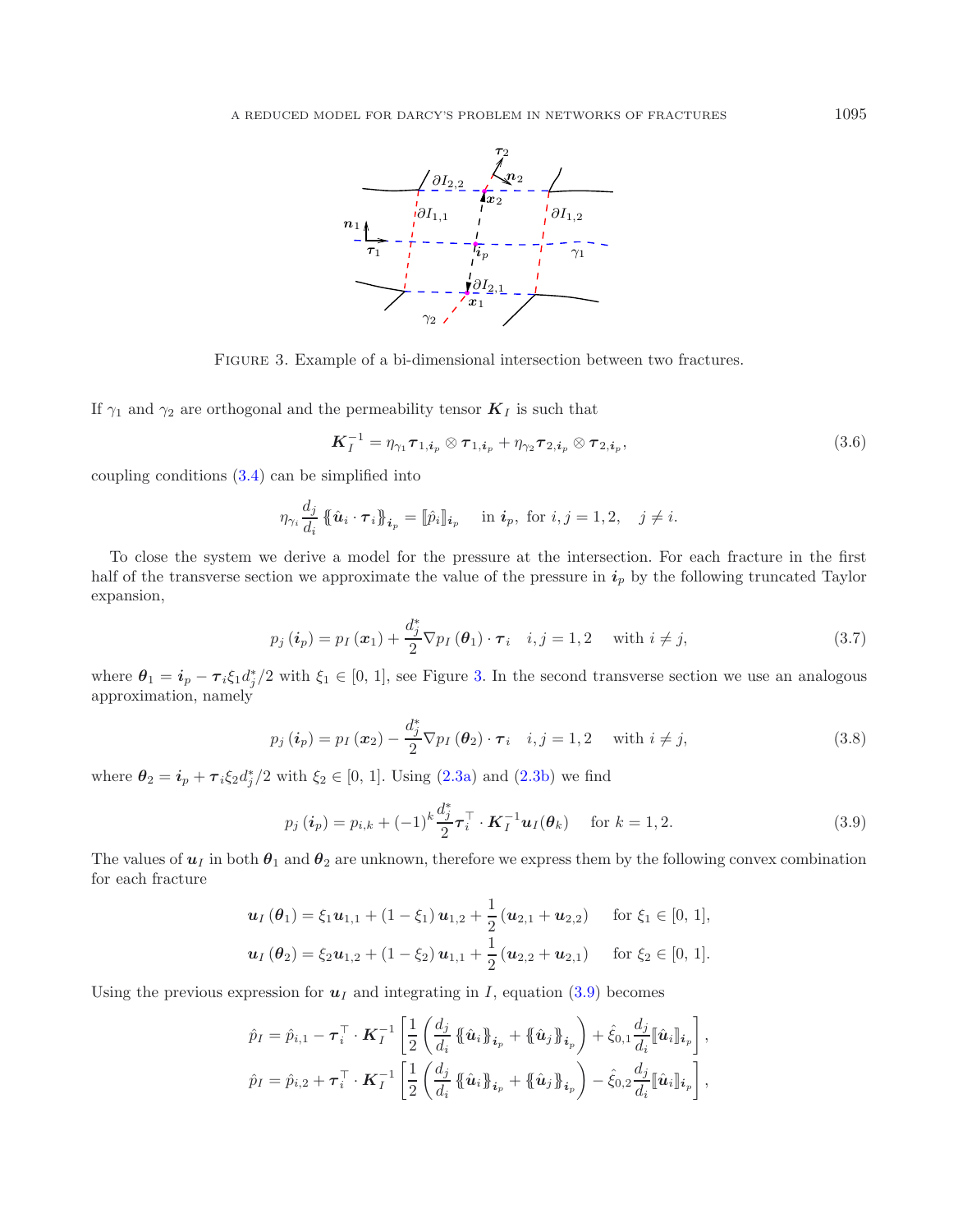where  $\hat{\xi}_{0,k} := (2\xi_k - 1)/4$  for  $k = 1, 2$ . Finally using  $(3.4)$  and the fact that pressure  $\hat{p}_I$  is single valued, thus  $\hat{\xi}_{0,k} = \hat{\xi}_0$  for  $k = 1, 2$ , we obtain the last coupling condition of our reduced model

<span id="page-7-2"></span><span id="page-7-0"></span>
$$
\hat{\xi}_0 \frac{d_j}{d_i} \eta_{ii}^I [\hat{\boldsymbol{u}}_i \cdot \boldsymbol{\tau}_i] |_{\mathbf{i}_p} = {\hat{\boldsymbol{\phi}}_i} {\hat{\boldsymbol{\beta}}_{\mathbf{i}_p}} - \hat{p}_I \quad \text{ in } \mathbf{i}_p. \tag{3.10}
$$

To sum up, the complete reduced model that describes the evolution of  $\hat{u}_i$ ,  $\hat{p}_i$  and  $\hat{p}_I$  consists of the following system of partial differential equations

$$
\begin{cases} \nabla_{\boldsymbol{\tau}_i} \cdot \hat{\boldsymbol{u}}_i = \hat{f}_i \\ \hat{\eta}_i \hat{\boldsymbol{u}}_i + \nabla_{\boldsymbol{\tau}_i} \hat{p}_i = \mathbf{0} \end{cases} \text{ in } \gamma_i \setminus \boldsymbol{i}_p \text{ and } \begin{cases} \hat{\boldsymbol{u}}_i \cdot \boldsymbol{n}_D = \hat{b}_i & \text{on } \partial \gamma_i^{\boldsymbol{u}} \\ \hat{p}_i = \hat{g}_i & \text{on } \partial \gamma_i^p \text{ for } i = 1, 2. \end{cases} \tag{3.11a}
$$

and the coupling conditions for the fracture-fracture system

$$
\begin{cases}\n\sum_{k=1}^{2} [\hat{u}_k \cdot \tau_k]_{i_p} = \hat{f}_I \\
\frac{|I|}{d_i} \sum_{k=1}^{2} \frac{\eta_{ik}^I}{d_k^*} \{\hat{u}_k \cdot \tau_k\}_{i_p} = [\hat{p}_i]_{i_p} & \text{in } i_p, \ i, j = 1, 2, i \neq j.\n\end{cases}
$$
\n
$$
\begin{cases}\n\hat{d}_j \frac{d_j}{d_i} \eta_{ii}^I [\hat{u}_i \cdot \tau_i]_{i_p} = \{\hat{p}_i\}_{i_p} - \hat{p}_I\n\end{cases}
$$
\n(3.11b)

If the intersection region has a high permeability then  $\eta_{ij}^I \approx 0$  and conditions [\(3.11b\)](#page-7-0) reduce to those in [\[4](#page-26-6)[,6](#page-26-5)], *i.e.* continuity of pressure and mass conservation. However, our model is more general as it allows for different choices of  $K_I$ , and it is useful in practical situations where fractures have rather different permeability and may even act as barrier to the flow. This fact will be illustrated in the section dedicated to numerical experimentation.

# 4. Weak formulation and functional setting

We describe here the functional setting for homogeneous essential boundary conditions, *i.e.* all possible  $b_i$ are set to zero, since the non-homogeneous case may be recovered by standard lifting techniques. For a given regular curve  $\gamma : (0, L) \to \mathbb{R}^2$  with tangent  $\tau$  defined almost everywhere on  $\gamma$  we define the vector space

$$
\boldsymbol{H}_{\mathrm{div}}(\gamma) := \left\{ \boldsymbol{w} \in \left[L^2(\gamma)\right]^2 : \, \nabla_{\boldsymbol{\tau}} \cdot \boldsymbol{w} \in L^2(\gamma), \, \boldsymbol{w} \cdot \boldsymbol{n} = 0 \text{ and } \boldsymbol{w} \cdot \boldsymbol{n}_D = 0 \text{ on } \partial \gamma \right\},
$$

with norm

$$
\left\|\boldsymbol{w}\right\|_{\boldsymbol{H}_{\text{div}}\left(\boldsymbol{\gamma}\right)}^{2}:=\left\|\boldsymbol{w}\right\|_{L^{2}\left(\boldsymbol{\gamma}\right)}^{2}+\left\|\nabla_{\boldsymbol{\tau}}\cdot\boldsymbol{w}\right\|_{L^{2}\left(\boldsymbol{\gamma}\right)}^{2}.
$$

Furthermore, we assume that elements of  $w \in H_{div}(\gamma)$  are aligned with  $\gamma$ , *i.e.* for a  $w \in H_{div}(\gamma)$  we have  $w = w\tau$  with  $w \in H^1(\gamma)$ . We set  $W_{ij} := H_{\text{div}}(\gamma_{ij})$  and  $W_i := W_{i1} \times W_{i2}$  with norm

$$
\|\mathbf{w}_i\|_{\mathbf{W}_i}^2 := \|\mathbf{w}_{i1}\|_{\mathbf{W}_{i1}}^2 + \|\mathbf{w}_{i2}\|_{\mathbf{W}_{i2}}^2 + \|\mathbf{w}_i \cdot \boldsymbol{\tau}_i\|_{i_p}^2 \quad \text{where} \quad \mathbf{w}_i = (\mathbf{w}_{i1}, \mathbf{w}_{i2}) \in \mathbf{W}_i.
$$

Let us define  $Q_{ij} := L^2(\gamma_{ij})$  and  $Q_i := Q_{i1} \times Q_{i2}$ .  $Q_i$  may be identified with  $L^2(\gamma_i)$ . We set  $W := W_1 \times W_2$ with norm

$$
\|\boldsymbol{w}\|_{\boldsymbol{W}}^2 := \|\boldsymbol{w}_1\|_{\boldsymbol{W}_1}^2 + \|\boldsymbol{w}_2\|_{\boldsymbol{W}_2}^2, \quad \text{where} \quad \boldsymbol{w} = (\boldsymbol{w}_1, \boldsymbol{w}_2) \in \boldsymbol{W},
$$

and  $Q := Q_1 \times Q_2 \times \mathbb{R}$  with norm

$$
||q||_Q^2 := ||q_1||_{Q_1}^2 + ||q_2||_{Q_2}^2 + q_3^2
$$
, where  $q = (q_1, q_2, q_3) \in Q$ .

All those spaces are in fact Hilbert spaces equipped with scalar products associated with the chosen norms.

<span id="page-7-1"></span>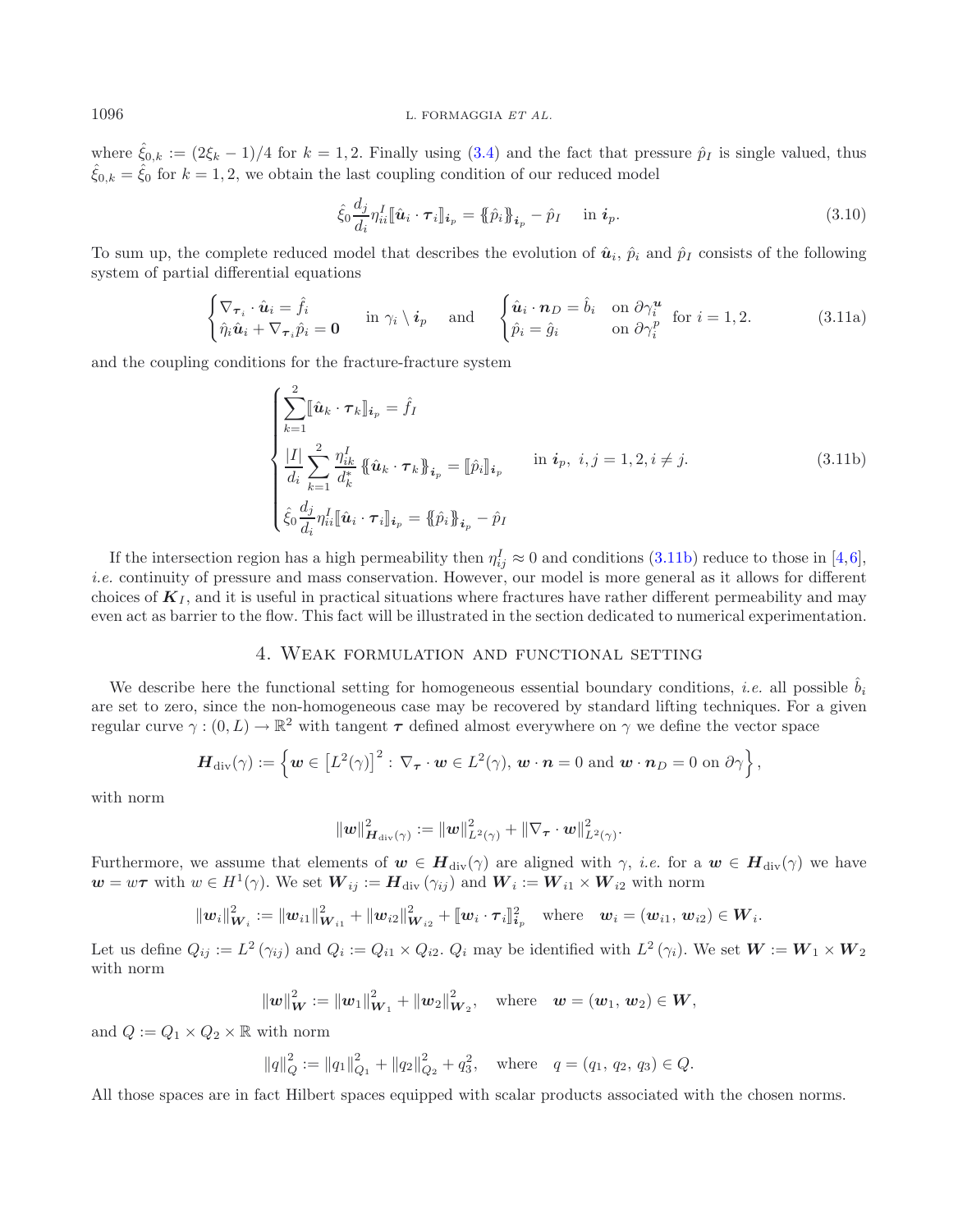To obtain the weak formulation of [\(3.11\)](#page-7-1) we take a test function  $q_i \in Q_i$  and integrate on each branch  $\gamma_{ij}$ the first equation in  $(3.11a)$  to obtain, summing over j

<span id="page-8-0"></span>
$$
\left(\nabla_{\tau_i} \cdot \hat{\boldsymbol{u}}_i, q_i\right)_{\gamma_i} = \left(\hat{f}_i, q_i\right)_{\gamma_i} \quad \forall q_i \in Q_i, \ i = 1, 2.
$$

Taking then a test function  $w_i \in W_i$  and integrating on each  $\gamma_{ij}$  the second equation in [\(3.11a\)](#page-7-2), we obtain

$$
\left(\hat{\eta}_{i}\hat{\boldsymbol{u}}_{i},\,\boldsymbol{w}_{i}\right)_{\gamma_{i}}-\left(\hat{p}_{i},\,\nabla_{\tau_{i}}\cdot\boldsymbol{w}_{i}\right)_{\gamma_{i}}+\llbracket\hat{p}_{i}\boldsymbol{w}_{i}\cdot\boldsymbol{\tau}_{i}\rrbracket_{\boldsymbol{i}_{p}}+\sum_{ij:\,\partial\gamma_{ij}^{p}\neq\emptyset}\hat{g}_{i}\left(\boldsymbol{w}_{i}\cdot\boldsymbol{n}_{D}\right)\rvert_{\partial\gamma_{ij}^{p}}=0\quad\forall\boldsymbol{w}_{i}\in\boldsymbol{W}_{i},\ i=1,2.
$$

Note that we have integrated by parts the pressure term and used the natural boundary conditions. Thanks to the identity  $[\![ab]\!] = [\![a]\!] \, \{ \![b]\!] + \{ \![a]\!] \, \, [\![b]\!]$  we can include the coupling conditions [\(3.11b\)](#page-7-0) substituting the expression of the pressure jump and average as

$$
[\![\hat{p}_i\boldsymbol{w}_i\cdot\boldsymbol{\tau}_i]\!]_{\boldsymbol{i}_p}=[\![\hat{p}_i]\!]_{\boldsymbol{i}_p}\{\!\!\{\boldsymbol{w}_i\cdot\boldsymbol{\tau}_i\}\!\!\}_{\boldsymbol{i}_p}+\{\!\!\{\hat{p}_i\}\!\!\}_{\boldsymbol{i}_p}\,[\![\boldsymbol{w}_i\cdot\boldsymbol{\tau}_i]\!]_{\boldsymbol{i}_p}.
$$

Introducing  $\hat{\mathbf{u}} := (\hat{u}_1, \hat{u}_2) \in \mathbf{W}$  and  $\hat{p} := (\hat{p}_1, \hat{p}_2, \hat{p}_1) \in Q$  and summing over i, the weak formulation of the coupled problem [\(3.11\)](#page-7-1) can be now written as: find  $(\hat{u}, \hat{p}) \in W \times Q$  such that

$$
\begin{cases}\n\mathcal{A}(\hat{\mathbf{u}}, \mathbf{w}) + \mathcal{B}(\hat{p}, \mathbf{w}) = \mathcal{F}(\mathbf{w}) & \forall \mathbf{w} \in \mathbf{W} \\
\mathcal{B}(q, \hat{\mathbf{u}}) = \mathcal{Q}(q) & \forall q \in Q.\n\end{cases}
$$
\n(4.1)

The functionals and bilinear forms in [\(4.1\)](#page-8-0) are defined as

$$
\mathcal{A}(\boldsymbol{u},\,\boldsymbol{w}) := \sum_{i=1}^{2} a_i(\boldsymbol{u}_i,\,\boldsymbol{w}_i) + \sum_{\substack{i,j=1\\i\neq j}}^{2} \eta_{ij}^I \left\{\!\!\left\{\boldsymbol{u}_j\cdot\boldsymbol{\tau}_j\right\}\!\!\right\}_{i_p} \left\{\!\!\left\{\boldsymbol{w}_j\cdot\boldsymbol{\tau}_j\right\}\!\!\right\}_{i_p},\tag{4.2a}
$$

$$
\mathcal{B}(q, \boldsymbol{w}) := \sum_{i=1}^{2} -(q_i, \nabla_{\boldsymbol{\tau}_i} \cdot \boldsymbol{w}_i)_{L^2(\gamma_i)} + q_3 [\![\boldsymbol{w}_i \cdot \boldsymbol{\tau}_i]\!]_{i_p},
$$
\n(4.2b)

$$
\mathcal{F}(\boldsymbol{w}) := \sum_{ij: \partial \gamma_{ij}^p \neq \emptyset} -\hat{g}_i (\boldsymbol{w}_i \cdot \boldsymbol{n}_D) |_{\partial \gamma_{ij}^p}
$$
(4.2c)

$$
\mathcal{Q}(q) := \sum_{i=1}^{2} -(\hat{f}_i, q_i)_{L^2(\gamma_i)} + \hat{f}_I q_3.
$$
\n(4.2d)

The bilinear forms  $a_i$  in A are given, for  $i, j = 1, 2$  and  $i \neq j$ , by

$$
a_i(\boldsymbol{u},\boldsymbol{w}) := (\hat{\eta}_i \boldsymbol{u},\boldsymbol{w})_{L^2(\gamma_i)} + \eta_{ii}^I \frac{d_j}{d_i} (\hat{\xi}_0[\![\boldsymbol{u} \cdot \boldsymbol{\tau}_i]\!]_{i_p} [\![\boldsymbol{w} \cdot \boldsymbol{\tau}_i]\!]_{i_p} + \{\!\!\{\boldsymbol{u} \cdot \boldsymbol{\tau}_i\}\!\!\}_{i_p} \{\!\!\{\boldsymbol{w} \cdot \boldsymbol{\tau}_i\}\!\!\}_{i_p}).
$$
 (4.3)

We have the following

**Lemma 4.1** (Boundedness of A). *There exist a constant*  $C \in \mathbb{R}^+$  *such that* 

$$
|\mathcal{A}(\boldsymbol{u},\boldsymbol{w})| \leq C \|\boldsymbol{u}\|_{\boldsymbol{W}} \|\boldsymbol{w}\|_{\boldsymbol{W}} \quad \forall \boldsymbol{u},\boldsymbol{w} \in \boldsymbol{W}.
$$

*Proof.* A is clearly a bilinear form on W. Since each  $u_{ij}$  and  $w_{ij}$  are aligned along  $\gamma_{ij}$ , that is  $u_{ij} = u_{ij}\tau_i$ , the request that  $u_{ij} \in H_{div}(\gamma_{ij})$  implies that  $u_{ij} \in H^1(\gamma_{ij})$ . Then the boundedness of A can be obtained from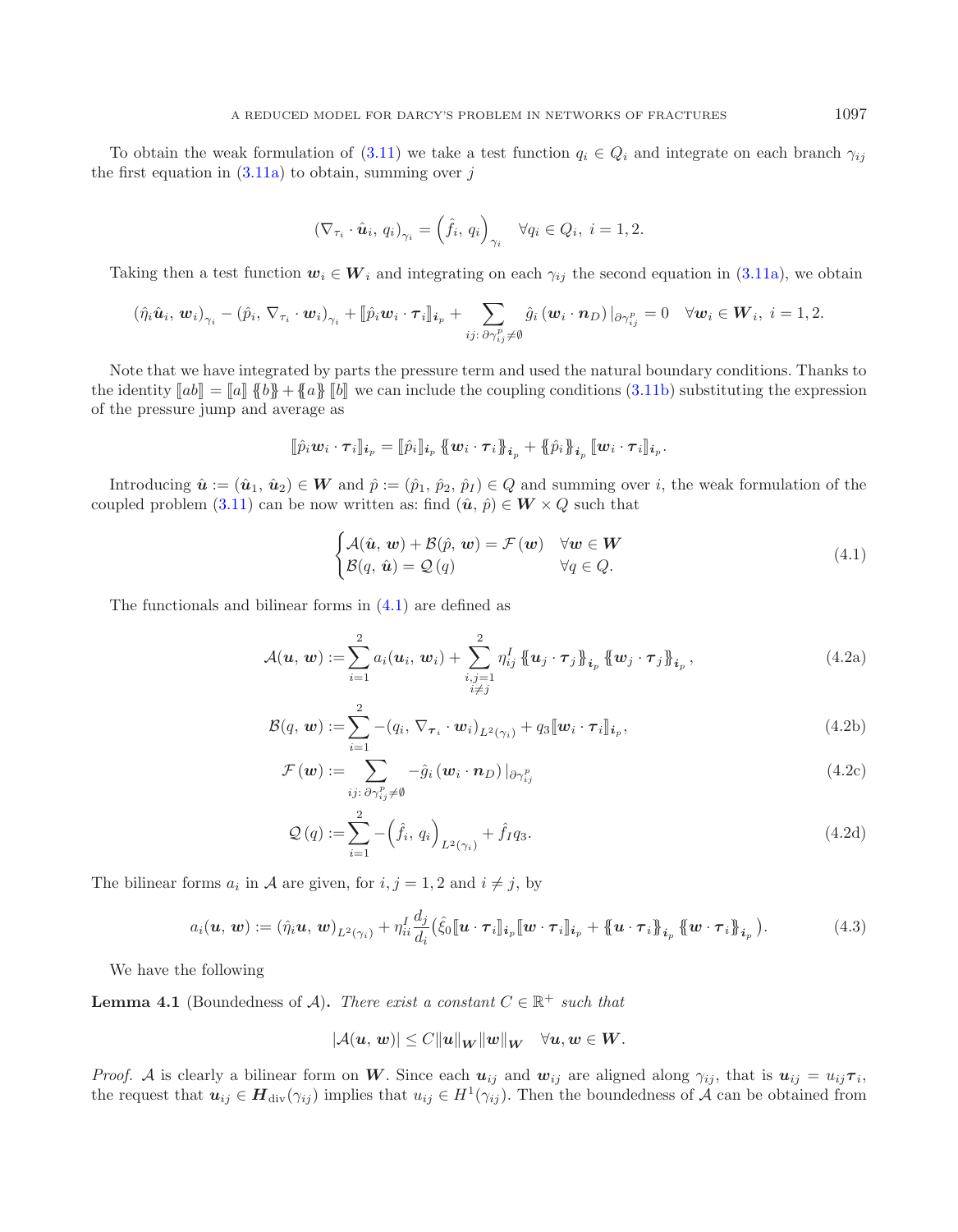the application Cauchy–Schwarz inequality together with Sobolev embeddings and trace inequalities [\[1](#page-26-7), [13](#page-27-17)], by which we can finally state that  $\exists C \in \mathbb{R}^+$  such that

$$
|\mathcal{A}(\boldsymbol{u},\,\boldsymbol{w})| \leq C \|\boldsymbol{u}\|_{\boldsymbol{W}} \|\boldsymbol{w}\|_{\boldsymbol{W}} \quad \text{where} \quad C = C \left( \|\hat{\eta}\|_{L^{\infty}(\gamma_1 \cup \gamma_2)}, \lambda_{\max}, \overline{d}, \, c_{\gamma} \right)
$$

with  $d := \max_{i \neq j=1,2} d_i/d_j$  and  $c_\gamma$  depends on the trace inequality constants for each  $\gamma_{ij}$ .

**Lemma 4.2** (Coercivity of A). *There exist a constant*  $\alpha \in \mathbb{R}^+$  *such that* 

$$
\mathcal{A}(\boldsymbol{u},\,\boldsymbol{u})\geq\alpha\|\boldsymbol{u}\|_{\boldsymbol{W}}^2\quad\forall\boldsymbol{u}\in\boldsymbol{W}_0
$$

*where*  $\mathbf{W}_0 := \{ \mathbf{w} \in \mathbf{W} : \mathcal{B}(q, \mathbf{w}) = 0, \ \forall q \in Q \}.$ 

*Proof.* By definition of B we have that a  $w \in W_0$  is characterized by  $\nabla_{\tau_i} \cdot w_{ij} = 0$  almost everywhere on  $\gamma_{ij}$ and  $[\![w_i \cdot \tau_i]\!]_{i_p} = 0$ , for  $i, j = 1, 2$ . Therefore, for a  $w \in W_0$  we have  $||w||_W^2 = \sum_{i=1}^2 ||w_i||_{L^2(\gamma_i)}^2$ . Moreover, if  $w \in W_0$  we have

$$
\mathcal{A}(\boldsymbol{w},\,\boldsymbol{w})=\sum_{i=1}^{2}\left\|\eta_{i}^{1/2}\boldsymbol{w}_{i}\right\|_{L^{2}(\gamma_{i})}^{2}+\sum_{\substack{i,j=1\\i\neq j}}^{2}\bigg(\eta_{ii}^{I}\frac{d_{j}}{d_{i}}\left\{\!\left(\boldsymbol{w}_{i}\cdot\boldsymbol{\tau}_{i}\right\}\!\right\}_{i_{p}}^{2}+\eta_{ij}^{I}\left\{\!\left(\boldsymbol{w}_{i}\cdot\boldsymbol{\tau}_{i}\right\}\!\right\}_{i_{p}}\left\{\!\left(\boldsymbol{w}_{j}\cdot\boldsymbol{\tau}_{j}\right\}\!\right\}_{i_{p}}\bigg).
$$

<span id="page-9-1"></span>Let us introduce the vectors  $a_i = \sqrt{d_j/d_i} \{ {w_i \cdot \tau_i} \}_{i, p} \tau_i$ , for  $i, j = 1, 2$  and  $j \neq i$  and the scalar product  $(\boldsymbol{a}_1, \boldsymbol{a}_2)_K = \boldsymbol{a}_1^T \boldsymbol{K}_I^{-1} \boldsymbol{a}_2$ . We recall the definition of  $\eta_{ij}^I$  in [\(3.5\)](#page-5-1) to note that the last sum in the previous equality may be written as may be written as

$$
(a_1, a_1)_K + (a_2, a_2)_K + 2(a_1, a_2)_K = (a_1 + a_2, a_1 + a_2)_K \geq 0.
$$

Therefore, the wanted inequality is proved with  $\alpha = \underset{x \in \gamma_1 \cup \gamma_2}{\text{infeas}} \hat{\eta}(x)$ .  $\hat{\eta}(x)$ .

We indicate with  $M$  the set of indexes ij corresponding to portions of fracture where we impose pressure boundary conditions, that is

$$
M := \left\{ (i, j) : i, j = 1, 2 \text{ and } \partial \gamma_{ij} \cap \partial \gamma_{ij}^p \neq \emptyset \right\} \text{ and } n_d := \sharp M.
$$

**Theorem 4.1** (Inf-sup condition). *If*  $n_d > 0$ , then for all  $p \in Q$  there exist a  $w \in W$  with  $w \neq 0$  such that

<span id="page-9-0"></span>
$$
\mathcal{B}(p, w) \geq \beta ||p||_{Q} ||w||_{W},
$$

*for*  $\beta \in \mathbb{R}^+$  *independent on* p *and w*.

*Proof.* Given  $p = (\hat{p}_1, \hat{p}_2, \hat{p}_I) \in Q$  we construct the following auxiliary problems. For  $(i, j) \in M$  we look for a function  $\phi_{ij} \in H^2(\gamma_{ij})$  such that

$$
\begin{cases}\n-\nabla_{\boldsymbol{\tau}_i} \cdot (\nabla_{\boldsymbol{\tau}_i} \phi_{ij}) = \hat{p}_{ij} & \text{in } \gamma_{ij}, \\
\frac{\partial \phi_{ij}}{\partial \boldsymbol{\tau}_i} = \frac{\hat{p}_I}{n_d} (-1)^{j+1} |\gamma| & \text{on } \boldsymbol{i}_p, \\
\phi_{ij} = 0 & \text{on } \partial \gamma_{ij} \cap \partial \gamma_{ij}^p,\n\end{cases}
$$
\n(4.4)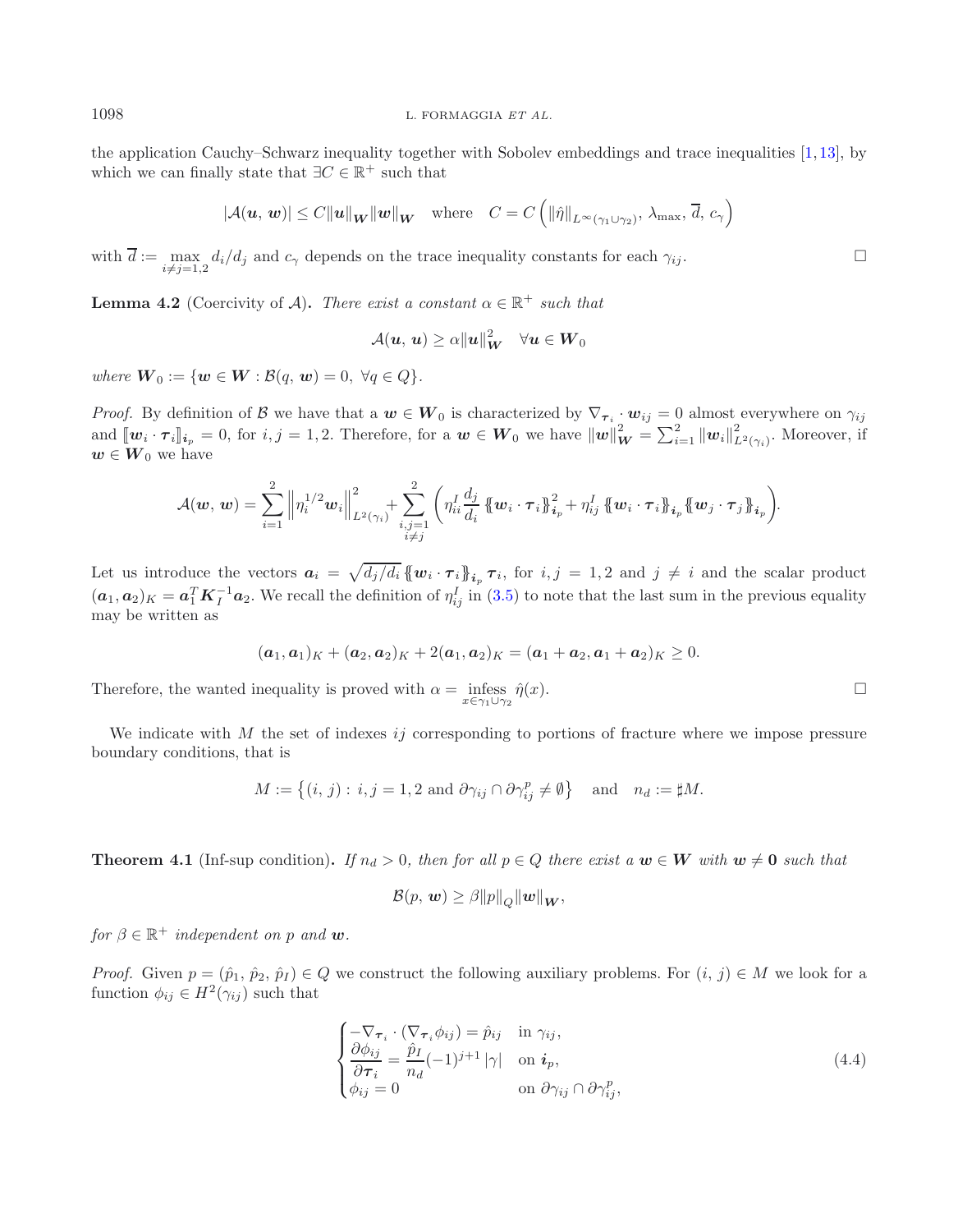with  $|\gamma| = \sum_i |\gamma_i|$ . While, for all other values of the indexes i and j we look for the  $\phi_{ij}$  solution of

$$
\begin{cases}\n-\nabla_{\boldsymbol{\tau}_i} \cdot (\nabla_{\boldsymbol{\tau}_i} \phi_{ij}) = \hat{p}_{ij} & \text{in } \gamma_{ij}, \\
\frac{\partial \phi_{ij}}{\partial \boldsymbol{\tau}_i} = 0 & \text{on } \partial \gamma_{ij} \cap \partial \gamma_{ij}^{\boldsymbol{u}}, \\
\phi_{ij} = 0 & \text{on } \boldsymbol{i}_p.\n\end{cases}
$$
\n(4.5)

Both problems are well posed and enjoy elliptic regularity.

We consider  $w_{ij} = \nabla_{\tau_i} \phi_{ij}$ . We have, by construction, that the solution of [\(4.4\)](#page-9-0) provides at the intersection point *<sup>i</sup>*<sup>p</sup>

$$
\boldsymbol{w}_{ij} \cdot \boldsymbol{\tau}_i = \frac{\hat{p}_I}{n_d} (-1)^{j+1} |\gamma| \,. \tag{4.6}
$$

As for the solution of  $(4.5)$ , by simple computations we derive that at  $\boldsymbol{i}_p$ 

$$
\boldsymbol{w}_{ij} \cdot \boldsymbol{\tau}_i = -\int_{\gamma_{ij}} (-1)^{j+1} \hat{p}_{ij} d\gamma. \tag{4.7}
$$

Furthermore,

$$
\mathcal{B}(p, w) = \sum_{i,j=1}^{2} ||\hat{p}_{ij}||_{L^{2}(\gamma_{ij})}^{2} + |\gamma| \hat{p}_{I}^{2} + \sum_{(i, j) \in M} \int_{\gamma_{ij}} \hat{p}_{ij} \hat{p}_{I}.
$$

Thanks to Young's inequality applied to the third term, we have that

$$
\mathcal{B}(p, \, \boldsymbol{w}) \geq \frac{1}{2} \left( \sum_{i,j=1}^2 \|\hat{p}_{ij}\|_{L^2(\gamma_{ij})}^2 + |\gamma|\,\hat{p}_I^2 \right) \geq c \|p\|_{Q}^2,
$$

with  $c = \frac{1}{2} \min \{1, |\gamma|\}$ . Exploiting standard stability results for the solution of [\(4.4\)](#page-9-0) and [\(4.5\)](#page-10-0), we infer that

$$
\sum_{i=1}^2 \|\mathbf{w}_{ij}\|_{L^2(\gamma_{ij})}^2 = \sum_{i=1}^2 \|\nabla_{\boldsymbol{\tau}_i} \phi_{ij}\|_{L^2(\gamma_{ij})}^2 \leq C \left( \hat{p}_I^2 + \sum_{i=1}^2 \|\hat{p}_{ij}\|_{L^2(\gamma_{ij})}^2 \right).
$$

Moreover, we have

$$
\sum_{i=1}^{2} \|\nabla_{\tau_{i}} \cdot \boldsymbol{w}_{ij}\|_{L^{2}(\gamma_{ij})}^{2} = \sum_{i=1}^{2} \|\nabla_{\tau_{i}} \cdot (\nabla_{\tau_{i}} \phi_{ij})\|_{L^{2}(\gamma_{ij})}^{2} =
$$
  

$$
= \sum_{i=1}^{2} \|\phi_{ij}\|_{H^{2}(\gamma_{ij})}^{2} \le C \left(\hat{p}_{I}^{2} + \sum_{i=1}^{2} \|\hat{p}_{ij}\|_{L^{2}(\gamma_{ij})}^{2}\right).
$$

Thus,  $\sum_{ij} ||\boldsymbol{w}_{ij}||^2_{\boldsymbol{W}_{ij}} \lesssim ||p||^2_Q$ . Furthermore,  $[\boldsymbol{w}_i]_{i_p}^2 \lesssim ||p_i||^2_{Q_i} + \hat{p}_I^2$  because of [\(4.7\)](#page-10-1) and [\(4.6\)](#page-10-2). In conclusion there exist a constant  $C \in \mathbb{R}^+$  such that  $\|\boldsymbol{w}\|_{\boldsymbol{W}} \leq C||p||_Q$ . This result allows us to complete the proof.

**Remark 4.2.** The condition  $n_d \geq 1$  in the previous proof is needed, otherwise we are not able to control the pressure  $\hat{p}_I$ . However, if all boundary conditions are imposed on the velocity we are still able to find a solution provided that the boundary velocity satisfies a global mass conservation. In this case, however,  $\hat{p}_{ij} \in L^2(\gamma) \setminus \mathbb{R}$ and  $\hat{p}_I$  may take any arbitrary value.

<span id="page-10-2"></span><span id="page-10-1"></span><span id="page-10-0"></span>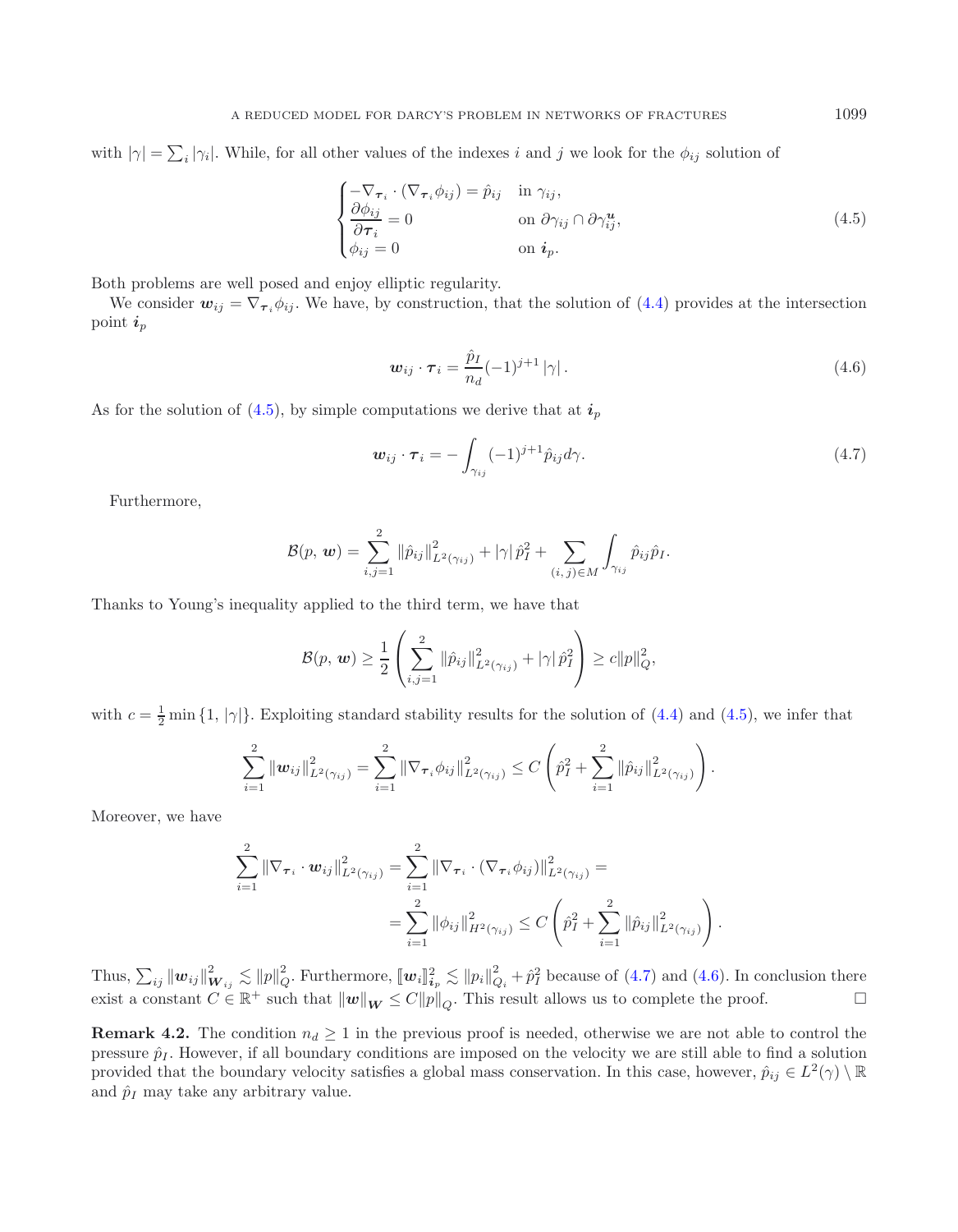

<span id="page-11-1"></span>Figure 4. Example of an intersection with the convention of the directions for Theorem [4.3.](#page-11-0)

**Lemma 4.3** (Boundedness of F and Q). There exists  $C_1, C_2 \in \mathbb{R}^+$  such that

$$
|\mathcal{F}(\boldsymbol{w})| \leq C_1 ||\boldsymbol{w}||_{\boldsymbol{W}}
$$
 and  $|\mathcal{Q}(q)| \leq C_2 ||q||_Q \quad \forall (\boldsymbol{w}, q) \in \boldsymbol{W} \times Q$ .

*Proof.* Let  $(i, j) \in M$ , then  $(\mathbf{w}_{ij} \cdot \mathbf{n}_D)|_{\partial \gamma_{ij}^p}$  satisfies

$$
|\bm{w}_{ij}\cdot\bm{n}_D|\leq |w_{ij}|\,|\bm{\tau}_i\cdot\bm{n}_D|\leq |w_{ij}|\leq C_{\gamma_{ij}}\|w_{ij}\|_{H^1(\gamma_{ij})}\leq C_{\gamma_{ij}}\|\bm{w}_{ij}\|_{\bm{W}_{ij}}\leq C_{\gamma_{ij}}\|\bm{w}\|_{\bm{W}}.
$$

We have used the trace inequality for functions in  $H^1$ . By summing over all  $(i, j) \in M$  we have

$$
\left|\mathcal{F}\left(\bm{w}\right)\right| \leq \max_{ij: \ \partial \gamma_{ij}^p \neq \emptyset}\left(\left|\hat{g}_{ij}\right|C_{\gamma_{ij}}\right) \left\|\bm{w}\right\|_{\bm{W}}.
$$

Furthermore

$$
\left| \mathcal{Q} \left( q \right) \right| \leq \sum_{i=1}^2 \left\| \widehat{f}_i \right\|_{L^2(\gamma_i)} \left\| q_i \right\|_{L^2(\gamma_i)} + \left| \widehat{f}_I \right| \left| q_3 \right| \leq \left( \sum_{i=1}^2 \left\| \widehat{f}_i \right\|_{L^2(\gamma_i)} + \left| \widehat{f}_I \right| \right) \left\| q \right\|_Q.
$$

Thanks to the previous results problem [\(4.1\)](#page-8-0) is well posed [\[14](#page-27-14)].

We state now a maximum principle for the continuous problem  $(4.1)$ . It is well know that the original problem in  $\Omega_1 \cup \Omega_2$  expressed by [\(2.3a\)](#page-3-2) satisfies a maximum principle for the pressure. Namely, in the absence of the source terms  $f_i$  and  $f_I$  a smooth pressure solution is always within the maximal and minimal value taken at the boundary. We verify the conditions under which a similar property is enjoyed by the solution of the reduced model.

<span id="page-11-0"></span>**Theorem 4.3** (Maximum principle). In the case  $\hat{f}_i = 0$  and  $\hat{f}_I = 0$ , if the permeability tensor  $\mathbf{K}_I$  is isotropic *and if the parameter*  $\xi_0$  *is such that* 

$$
\frac{\sin^2(\theta)}{4(d_{1.2}^2 + 1)} \le \hat{\xi}_0 \le \frac{d_{1,2}}{4(d_{1.2}^2 + 1)} \frac{\sin^2(\theta)}{\cos(\theta)},
$$

*where*  $d_{1,2} = d_1/d_2 \leq 1$ , then a maximum principle is satisfied by problem [\(3.11\)](#page-7-1). In particular, given a smooth *solution*  $\hat{p}$  *we have that all pressures*  $\hat{p}_{ij}$  *in*  $\gamma_{ij}$ *, as well as*  $\hat{p}_I$  *are within the values taken by the pressure at boundaries*  $\partial \gamma_{ij} \cap \partial D$ *.* 

*Proof.* Let  $\hat{u}$  and  $\hat{p}$  be a solution of the reduced model [\(3.11\)](#page-7-1) with  $\hat{f}_i = 0$  and  $\hat{f}_I = 0$ . Each  $p_{ij}$  enjoys the maximum principle on  $\gamma_{ij}$ . To prove that this is the case also for the global problem it is sufficient to prove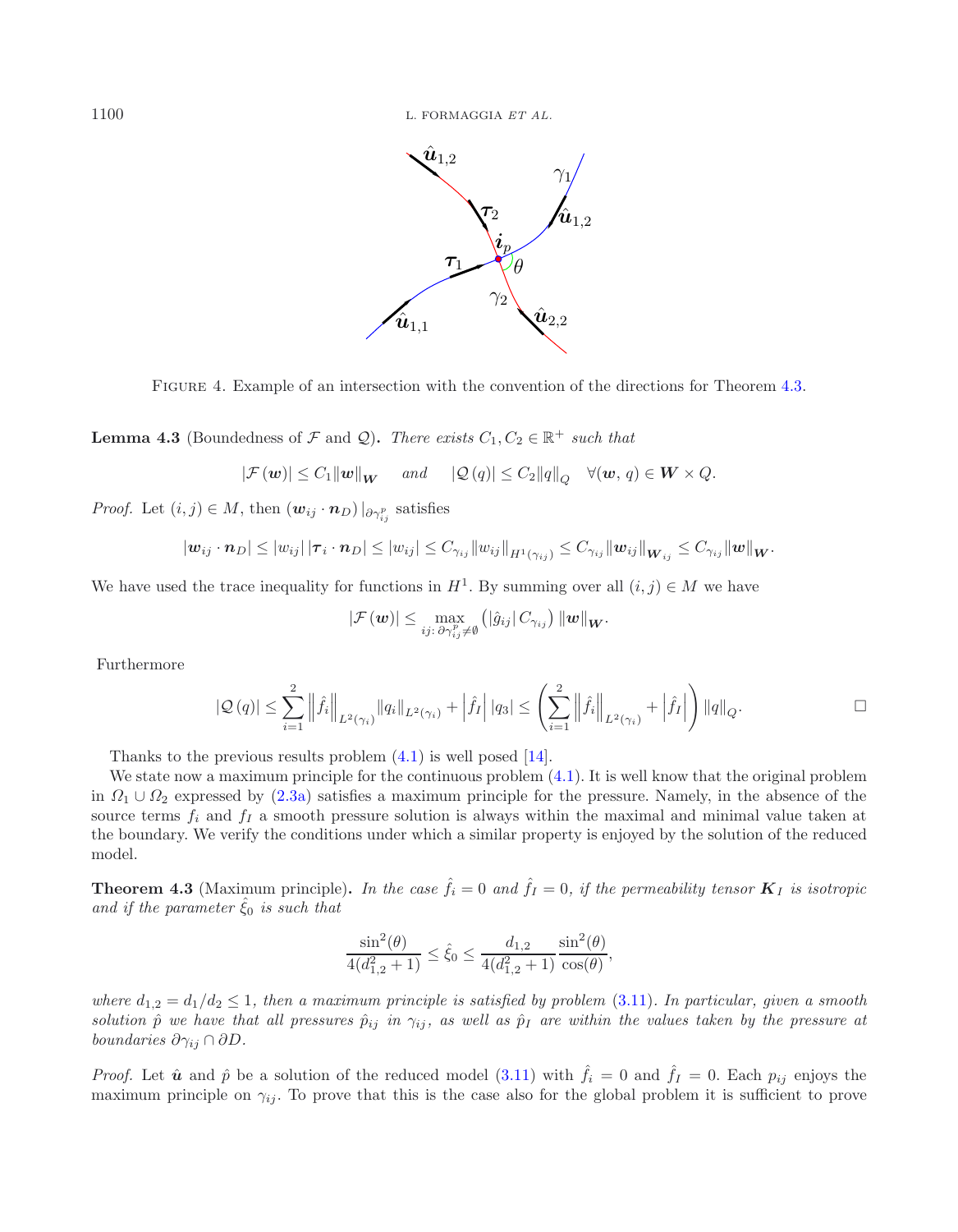that: (a) the reduced pressures in the fractures at the intersection point can be expressed as convex combinations of the pressures at the external boundaries; (b) the pressure  $\hat{p}_I$  is a convex combination of the pressures in the fractures at the intersection.

The tangent vectors  $\tau_i$  are continuous at  $i_p$ . Without loss of generality we choose a frame of reference such that  $\tau_{1,2} = (1+m^2)^{-1}[1, \pm m]^{\top}$ , with  $m = \tan \theta/2$  and  $0 < |m| \le 1$ , where  $\theta$  is the angle between fractures as in Figure 4. Moreover, as the numbering of the fractures is arbitrary we suppose that  $0 < d_{1,2} < 1$ . Since w in Figure [4.](#page-11-1) Moreover, as the numbering of the fractures is arbitrary we suppose that  $0 < d_{1,2} \leq 1$ . Since we have assumed that the permeability tensor at the intersection  $K_I$  is isotropic we set  $K_I = \eta_i I$ .

Let us indicate with  $\overline{p}_{ij}$  the value of  $p_{ij}$  at  $\overline{i}_p$  and with  $g_{ij}$  the value at the corresponding external boundary point of  $\gamma_{ij}$ . Then, by integrating [\(3.11a\)](#page-7-2), we get, referring to Figure [2,](#page-4-1)

<span id="page-12-0"></span>
$$
\overline{p}_{ij} - g_{ij} = \hat{p}_i (L_{ij}) - \hat{p}_{ij}(0) = -\int_0^{L_{ij}} \hat{\eta}_i \hat{u}_{ij} ds = -\hat{u}_{ij} \int_0^{L_{ij}} \hat{\eta}_i ds,
$$
\n(4.8)

where we have denoted with  $L_{ij}$  the length of the j-th branch of  $\gamma_i$ , and set  $\hat{u}_{ij} = \pm \hat{u}_i \cdot \tau_i$  with the convention that  $\hat{u}_{ij}$  is directed towards the intersection. Note that  $\hat{u}_{ij}$  is constant because of the continuity equation and the absence of source term.

We introduce the following vectors  $p = [\bar{p}_{11}, \bar{p}_{12}, \bar{p}_{21}, \bar{p}_{22}]^\top$ ,  $g = [g_{11}, g_{12}, g_{21}, g_{22}]^\top$ ,  $u = [\hat{u}_{11}, \hat{u}_{12}, \hat{u}_{21}, \hat{u}_{22}]^\top$ and matrix

$$
D = \text{diag} \{ D_{11}, D_{12}, D_{21}, D_{22} \} \quad \text{with} \quad D_{ij} = -\int_0^{L_{ij}} \hat{\eta}_i \, \mathrm{d}s.
$$

Relation [\(4.8\)](#page-12-0) may be rewritten as

<span id="page-12-2"></span><span id="page-12-1"></span>
$$
u = D^{-1} (g - p). \tag{4.9}
$$

Moreover, by using the interface conditions  $(3.11b)$ , which express a relationship between *u* and *p*, we are able to write

$$
Ap = u.\t\t(4.10)
$$

Now we show that *A* is such that ker  $(A)$  = span  $([1, 1, 1, 1]^{\top})$ , and that  $-A$  is a Z-matrix for some values of the parameter  $\hat{\xi}_0$ . The entries of the matrix can be written as  $A_{ij} = A_{Ni} \left[ 4 \hat{\xi}_0 \eta_I m^2 \left( d_1^2 + d_2^2 \right) \right]^{-1}$ , where the  $A_{N_{ij}}$  read:

$$
A_{N_{11}} = A_{N_{22}} = -d_1 d_2 \left( \hat{\xi}_0 (d_1^2 + d_2^2)(1 + m^2)^2 + d_2^2 m^2 \right)
$$
  
\n
$$
A_{N_{33}} = A_{N_{44}} = -d_2^3 d_1^{-1} \left( \hat{\xi}_0 (d_1^2 + d_2^2) (1 + m^2)^2 + d_1^2 m^2 \right)
$$
  
\n
$$
A_{N_{12}} = A_{N_{21}} = d_1 d_2 \left( \hat{\xi}_0 (d_1^2 + d_2^2) (1 + m^2)^2 - d_2^2 m^2 \right)
$$
  
\n
$$
A_{N_{13}} = A_{N_{31}} = A_{N_{24}} = A_{N_{24}} = d_2^2 \left( \hat{\xi}_0 (d_1^2 + d_2^2) (1 - m^4) + d_1 d_2 m^2 \right)
$$
  
\n
$$
A_{N_{14}} = A_{N_{41}} = A_{N_{23}} = A_{N_{32}} = d_2^2 \left( -\hat{\xi}_0 (d_1^2 + d_2^2) (1 - m^4) + d_1 d_2 m^2 \right)
$$
  
\n
$$
A_{N_{34}} = A_{N_{43}} = d_2^3 d_1^{-1} \left( \hat{\xi}_0 (d_1^2 + d_2^2) (1 + m^2)^2 - d_1^2 m^2 \right)
$$

It can be verified directly that each row of the matrix sums to zero, which proves that the kernel of the matrix contains the constant vector.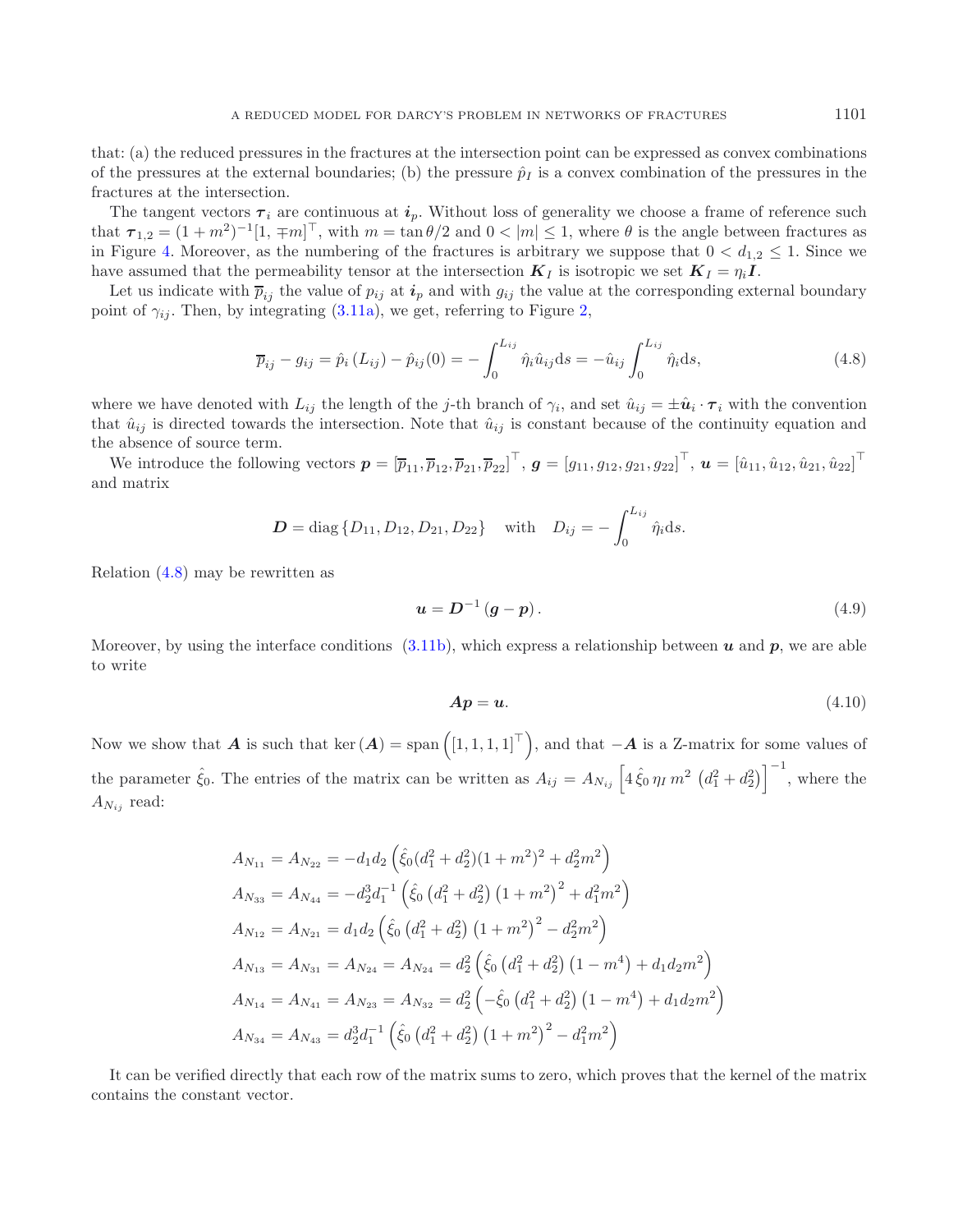The diagonal elements of *A* are negative for any  $\xi_0 \geq 0$  therefore  $-A$  is a Z-matrix if the off-diagonal elements of *A* are positive. It follows that the parameter  $\hat{\xi}_0$  must satisfy the following system of inequalities

$$
\hat{\xi}_0 \ge \frac{1}{d_{1,2}^2 + 1} \frac{m^2}{(1 + m^2)^2} \qquad \hat{\xi}_0 \ge \frac{d_{1,2}^2}{d_{1,2}^2 + 1} \frac{m^2}{(1 + m^2)^2}
$$

$$
(1 - m^2)\hat{\xi}_0 \ge -\frac{d_{1,2}}{d_{1,2}^2 + 1} \frac{m^2}{(1 + m^2)} \qquad (1 - m^2)\hat{\xi}_0 \le \frac{d_{1,2}}{d_{1,2}^2 + 1} \frac{m^2}{(1 + m^2)}
$$

For  $|m| < 1$  the third inequality is satisfied for all  $\hat{\xi}_0$  and, since  $0 < d_{1,2} \le 1$ , the first constraint is at least as restrictive as the second. Using the definition of  $m$ , the system can thus be rewritten as

$$
\frac{\sin^2(\theta)}{4(d_{1,2}^2 + 1)} \le \hat{\xi}_0 \le \frac{d_{1,2}}{4(d_{1,2}^2 + 1)} \frac{\sin^2(\theta)}{\cos(\theta)}.
$$

We have left out the case  $m = 1$ , *i.e.*  $\theta = \pi/2$ , but by inspecting the previous relation we see that it can be extended to this case by continuity, providing the bound  $\hat{\xi}_0 \geq \frac{1}{4\hat{\xi}_0^2}$  $\frac{1}{4(d_{1,2}^2+1)}$ .

We highlight that the bounds depends both on the angle  $\theta$  and on the ratio of the thicknesses, but not on the permeability. Combining  $(4.10)$  and  $(4.9)$  we can write

$$
(I+D^{-1}A) p = g
$$

Since *D* is negative and *A* has the aforementioned properties  $I + D^{-1}A$  is an M-matrix whose rows sum to one, therefore the pressures  $\overline{p}_{ij}$  are convex combinations of the boundary values *g*.

We need now to verify that  $\hat{p}_I$  is a convex combination of the  $\overline{p}_{ij}$ . Summing the two interface conditions [\(3.11b\)](#page-7-0) we get  $\hat{p}_I = \frac{1}{4} \sum_{i,j=1}^2 \overline{p}_{ij} - \xi_0 d_{1,2}^{-1} \eta_{ii}^I \sum_{i,j=1}^2 \hat{u}_{ij}$ , which becomes by using [\(4.10\)](#page-12-1),  $\hat{p}_I = e^T \left(\frac{1}{4}\right)$  $\frac{1}{4}I - \xi_0 d_{1,2}^{-1} \eta_{ii}^I A$  *p*, where  $e^T = [1, 1, 1, 1]$ . Because of the stated properties of *A*, the vector  $e^T (1/4I - \xi_0 d_{1,2}^{-1} \eta_i^T A)$  has all positive entries which sum to one then  $\hat{\eta}_i$  is a convex combination of the pressures **n** which comp entries which sum to one, then  $\hat{p}_I$  is a convex combination of the pressures  $p$ , which completes the proof.

# 5. Numerical discretization

We still consider two fractures with a single intersection, the extension to more general cases being straightforward. We discretize each curve  $\gamma_i$ ,  $i = 1, 2$  with a polygonal line  $\gamma_{h,i}$  with vertexes  $x_{i,k} \in \gamma_i$ , for  $k = 1, \dots, N_{h,i}$ , and  $x_{i,k} \neq i_p$ . Clearly,  $x_{i,1}$  and  $x_{i,N_h,i}$  correspond the ends of the curve. For the sake of notation, we indi-<br>cate with the same symbol  $\alpha_i$ , the polygonal line and the mesh formed by the union of the line eleme cate with the same symbol  $\gamma_{h,i}$  the polygonal line and the mesh formed by the union of the line elements  $l_{i,k} = [\mathbf{x}_{i,k-1}, \mathbf{x}_{i,k}]$ . Moreover, we set  $h_{i,k} = |l_{i,k}|$  and  $h_i = \max_k h_{i,k}$ , while  $h = \max(h_1, h_2)$ .

Let  $l_{i,k}^c$  be the curved element on  $\gamma_i$  with the same end points of  $l_{i,k} \in \gamma_{h,i}$ . If the mesh is fine enough there exists a unique mapping  $\mathcal{F}_i : \gamma_i \to \gamma_{h,i}$  defined on each  $l_{i,k}^c \in \gamma_i$  by

$$
\boldsymbol{x} = \mathcal{F}_i \left( \boldsymbol{y} \right) = \boldsymbol{y} - D_i(\boldsymbol{y}) \boldsymbol{n}_{h,i} \quad \text{for} \quad \boldsymbol{x} \in l_{i,k} \quad \text{and} \quad \boldsymbol{y} \in l_{i,k}^c.
$$

Here,  $n_h$  is the normal vector to  $\gamma_{h,i}$ , which is piecewise constant in each  $l_{i,k}$ , and  $D_i(\mathbf{y}) := \text{dist}(\mathbf{y}, \gamma_{h,i})$ . The collection of the curved elements  $l_{i,k}^c$  will be denoted by  $\gamma_{h,i}^c$ , which geometrically coincides with  $\gamma_i$ . Because of the assumptions made on the regularity of  $\gamma_i$ , and in particular the boundedness on the curvature, we have that  $|D(\boldsymbol{y})| = \mathcal{O}(h^2)$  for all  $\boldsymbol{y} \in \gamma_i$ . If we indicate with  $D_i$  the rate of variation of  $D_i(\boldsymbol{y})$  along  $\gamma_{h,i}$ , we may note that the arc length measures on  $\gamma_i$  and  $\gamma_{h,i}$  satisfy

$$
\mathrm{d}\gamma_i = (1 + \dot{D}_i^2)^{1/2} \,\mathrm{d}\gamma_{h,i}.
$$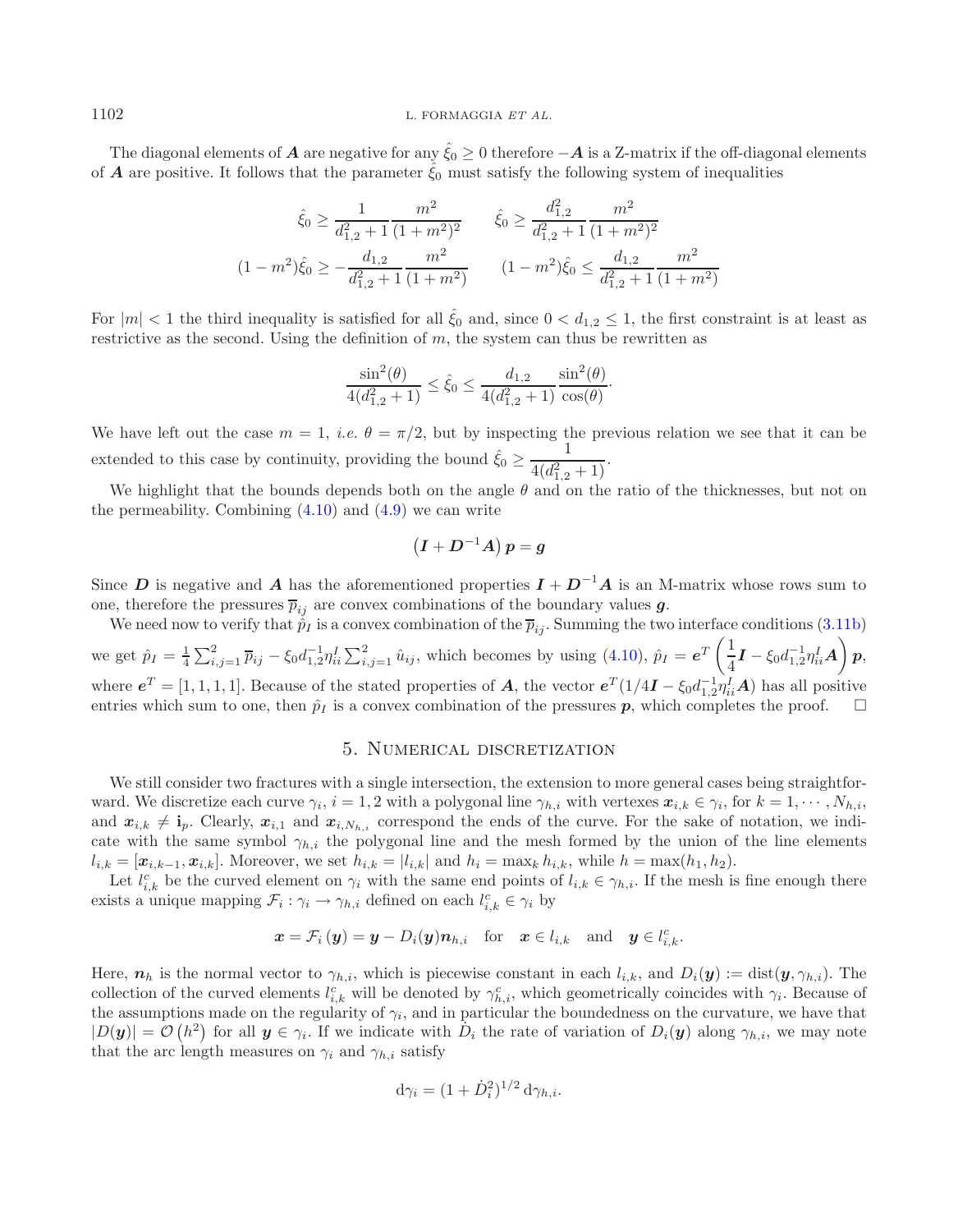We assume that the mesh is fine enough so that  $\dot{D}_i = \mathcal{O}(h)$  and, in particular, we have  $\dot{D}_i \in L^{\infty}(\gamma_{h,i})$ . By properly selecting the orientation of the curves we have the useful relations

$$
\boldsymbol{n}_{h,i} \cdot \boldsymbol{\tau}_i = \dot{D}_i (1 + \dot{D}_i^2)^{-1/2} \quad \text{and} \quad \boldsymbol{\tau}_i \cdot \boldsymbol{\tau}_{h,i} = (1 + \dot{D}_i^2)^{-1/2}, \tag{5.1}
$$

where  $\tau_{h,i}$  is the (piecewise constant) tangent vector of  $\gamma_{h,i}$ . Furthermore, we have that  $(1+\dot{D}_i^2)^{-1/2} = 1+\mathcal{O}(h)$ .<br>Let now  $f : \gamma_{h,i} \to \mathbb{R}$  we consider the transformations  $\mathcal{P}_i$  given by Let now  $f: \gamma_{h,i} \to \mathbb{R}$ , we consider the transformations  $\mathcal{P}_i$  given by

$$
f^c = \mathcal{P}_i f = f \circ \mathcal{F}_i. \tag{5.2}
$$

Clearly,  $f^c : \gamma_i \to \mathbb{R}$ .

For a vector function  $v : \gamma_{h,i} \to \mathbb{R}^2$  aligned with  $\gamma_{h,i}$ , *i.e.*  $v = v\tau_{h,i}$ , we consider instead the transformation  $\mathcal{P}_i$  given by

$$
\boldsymbol{v}^c = \boldsymbol{\mathcal{P}}_i \boldsymbol{v} = (\boldsymbol{v} \circ \mathcal{F}_i) \cdot \boldsymbol{\tau}_{h,i} \boldsymbol{\tau}_i = (\boldsymbol{v} \circ \mathcal{F}_i) \boldsymbol{\tau}_{h,i} \otimes \boldsymbol{\tau}_i.
$$

<span id="page-14-5"></span>**Lemma 5.1.** *Transformation*  $\mathcal{P}_i$  *is an isomorphism between*  $H^1(\gamma_{i,i})$  *and*  $H^1(\gamma_i)$ *, while transformation*  $\mathcal{P}_i$  *is an isomorphism between*  $\mathbf{H}_{div}(\gamma_{h,i})$  *and*  $\mathbf{H}_{div}(\gamma_i)$ *. Furthermore,* 

<span id="page-14-0"></span>
$$
\int_{\gamma_i} \nabla_{\boldsymbol{\tau}_i} \cdot \boldsymbol{v}^c q^c \mathrm{d}\gamma = \int_{\gamma_{h,i}} \nabla_{\boldsymbol{\tau}_{h,i}} \cdot \boldsymbol{v} q \mathrm{d}\gamma \tag{5.3}
$$

*for all*  $q \in L^2(\gamma_{h,i})$ ,  $v \in H_{div}(\gamma_{h,i})$  *with*  $q^c = \mathcal{P}_i q$  *and*  $v^c = \mathcal{P}_i v$ , *respectively. Moreover, for each element*  $l_{h,i}$ *of*  $\gamma_{h,i}$ 

$$
\left|\nabla_{\boldsymbol{\tau}_{h,i}} \cdot \boldsymbol{v}\right|_{\boldsymbol{H}^{1}(l_{h,i})} = \left\|\nabla_{\boldsymbol{\tau}_{h,i}} \nabla_{\boldsymbol{\tau}_{h,i}} \cdot \boldsymbol{v}\right\|_{L^{2}(l_{h,i})} \lesssim \left|\nabla_{\boldsymbol{\tau}_{i}} \cdot \boldsymbol{v}^{c}\right|_{\boldsymbol{H}^{1}(l_{h,i}^{c})} + h\|\nabla_{\boldsymbol{\tau}_{i}} \cdot \boldsymbol{v}^{c}\right\|_{L^{2}(l_{h,i}^{c})}.
$$
\n(5.4)

*Proof.* By standard integration rules

$$
||f^{c}||_{L^{2}(\gamma_{i})}^{2} = \int_{\gamma_{i}} (f^{c})^{2} d\gamma = \int_{\gamma_{h,i}} (1 + \dot{D}_{i}^{2})^{1/2} f^{2} d\gamma.
$$

Thus,

<span id="page-14-3"></span><span id="page-14-2"></span>
$$
||f||_{L^{2}(\gamma_{h,i})}^{2} \leq ||f^{c}||_{L^{2}(\gamma_{i})}^{2} \leq C_{h}||f||_{L^{2}(\gamma_{h,i})}^{2},\tag{5.5}
$$

with  $C_h = 1 + \mathcal{O}(h) \geq 1$ . By the same technique we prove that

$$
\|\mathbf{v}\|_{L^2(\gamma_{h,i})}^2 \le \|\mathbf{v}^c\|_{L^2(\gamma_i)}^2 \le C_h \|\mathbf{v}\|_{L^2(\gamma_{h,i})}^2.
$$
\n(5.6)

We now note that if s and t denote the arc length coordinates along  $\gamma_i$  and  $\gamma_{h,i}$ , respectively, for a vector function  $\mathbf{v} = v \boldsymbol{\tau}_{h,i}$  aligned along  $\gamma_{h,i}$  we have the identities

$$
\nabla_{\boldsymbol{\tau}_{h,i}} \cdot \boldsymbol{v} = \frac{\mathrm{d}v}{\mathrm{d}t} \quad \text{and} \quad \nabla_{\boldsymbol{\tau}_i} \cdot \boldsymbol{v}^c = \frac{\mathrm{d}v^c}{\mathrm{d}s}.
$$

Thus,

$$
\nabla_{\boldsymbol{\tau}_i} \cdot \boldsymbol{v}^c = \frac{\mathrm{d}v \circ \mathcal{F}_i}{\mathrm{d}s} = \frac{\mathrm{d}v}{\mathrm{d}t} \frac{\mathrm{d}t}{\mathrm{d}s} = (1 + \dot{D}_i^2)^{-1/2} \nabla_{\boldsymbol{\tau}_{h,i}} \cdot \boldsymbol{v},\tag{5.8}
$$

since  $ds/dt = (1 + \dot{D}_i^2)^{1/2}$ . Consequently,

$$
c_h \big\|\nabla_{\boldsymbol{\tau}_{h,i}} \cdot \boldsymbol{v} \big\|_{L^2(\gamma_{h,i})} \le \|\nabla_{\boldsymbol{\tau}_i} \cdot \boldsymbol{v}^c\|_{L^2(\gamma_i)} \le \big\|\nabla_{\boldsymbol{\tau}_{h,i}} \cdot \boldsymbol{v} \big\|_{L^2(\gamma_{h,i})},
$$

<span id="page-14-4"></span><span id="page-14-1"></span>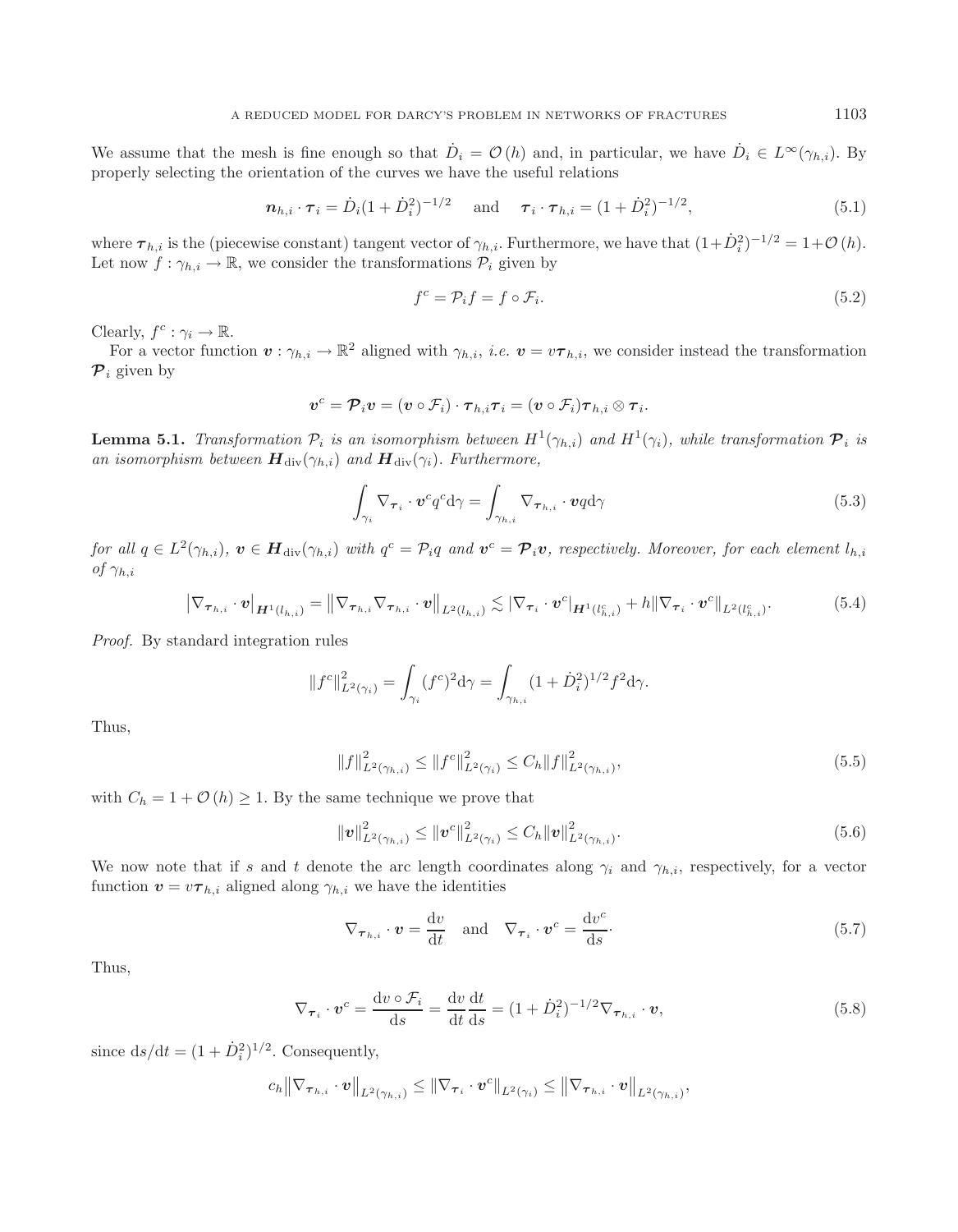where  $c_h$  is a positive constant that behaves as  $c_h = 1 - \mathcal{O}(h)$ . Combining this last result with [\(5.5\)](#page-14-0) we get

$$
c_h \|\mathbf{v}\|_{\mathbf{H}_{\text{div}}(\gamma_{h,i})} \le \|\mathbf{v}^c\|_{\mathbf{H}_{\text{div}}(\gamma_i)} \le C_h \|\mathbf{v}\|_{\mathbf{H}_{\text{div}}(\gamma_{h,i})}.
$$
\n
$$
(5.9)
$$

Analogously,

<span id="page-15-0"></span>
$$
\nabla_{\boldsymbol{\tau}_i} f^c = \frac{\mathrm{d} f^c}{\mathrm{d} s} \boldsymbol{\tau}_i \quad \text{and} \quad \nabla_{\boldsymbol{\tau}_{h,i}} f = \frac{\mathrm{d} f}{\mathrm{d} t} \boldsymbol{\tau}_{h,i}.
$$

Thus,

$$
\nabla_{\boldsymbol{\tau}_i} f^c = \frac{\mathrm{d} f \circ \mathcal{F}_i}{\mathrm{d} t} \frac{\mathrm{d} t}{\mathrm{d} s} \boldsymbol{\tau}_i = (1 + \dot{D}_i^2)^{-1/2} \nabla_{\boldsymbol{\tau}_{h,i}} f \cdot \boldsymbol{\tau}_{h,i} \boldsymbol{\tau}_i.
$$

Taking the  $L^2$  norm and applying the definition of the  $H^1(\gamma_{h,i})$  semi-norm we obtain

$$
c_h |f|_{H^1(\gamma_{h,i})} \le |f^c|_{H^1(\gamma_i)} \le C_h |f|_{H^1(\gamma_{h,i})}.
$$
\n(5.10)

As for  $(5.4)$  we use again the parametric representation to note that on each element  $l_{h,i}$ 

$$
\nabla_{\boldsymbol{\tau}_i} \nabla_{\boldsymbol{\tau}_i} \cdot \boldsymbol{v}_{h,i}^c = \frac{\mathrm{d}}{\mathrm{d}s} (\nabla_{\boldsymbol{\tau}_i} \cdot \boldsymbol{v}_{h,i}^c) \boldsymbol{\tau}_i = \frac{\mathrm{d}}{\mathrm{d}t} \left[ (1+\dot{D}^2)^{-1/2} \nabla_{\boldsymbol{\tau}_{h,i}} \cdot \boldsymbol{v}_{h,i} \right] \boldsymbol{\tau}_i
$$
  
\n
$$
= (1+\dot{D}^2)^{-1/2} \frac{\mathrm{d}^2}{\mathrm{d}t^2} v_{h,i} \boldsymbol{\tau}_i - \frac{\dot{D}\ddot{D}}{(1+\dot{D}^2)^2} \frac{\mathrm{d}}{\mathrm{d}t} v_{h,i} \boldsymbol{\tau}_i
$$
  
\n
$$
= (1+\dot{D}^2)^{-1/2} \boldsymbol{\tau}_i \otimes \boldsymbol{\tau}_{h,i} \nabla_{\boldsymbol{\tau}_{h,i}} \nabla_{\boldsymbol{\tau}_{h,i}} \cdot \boldsymbol{v}_{h,i} - \frac{\dot{D}\ddot{D}}{(1+\dot{D}^2)} \nabla_{\boldsymbol{\tau}_i} \cdot \boldsymbol{v}_{h,i}^c \boldsymbol{\tau}_i,
$$

where it is understood that quantities are computed on corresponding points on  $l_{h,i}$  and  $l_{h,i}^c$ , and we have used [\(5.7\)](#page-14-2) and [\(5.8\)](#page-14-3). By taking the  $L^2$  norm and using the fact that  $\dot{D} = \mathcal{O}(h)$  we obtain the wanted result. Finally, relation [\(5.3\)](#page-14-4) is readily proved using [\(5.8\)](#page-14-3) and applying the usual integration rules.  $\Box$ 

We are now in the position of setting up our discrete spaces. We start by defining, for  $i = 1, 2$ ,

 $\mathbb{RT}_0(\gamma_{h,i}) = \{ \boldsymbol{w} \in \boldsymbol{H}_{\mathrm{div}}(\gamma_{h,i}) : \boldsymbol{w} \in \mathbb{P}_1(l), \forall l \in \gamma_{h,i}, \boldsymbol{w} = w \boldsymbol{\tau}_{h,i}, w \in C^0(\gamma_{h,i}) \}.$ 

Note that despite the fact that  $\tau_{h,i}$  is only piecewise continuous the tangential component of elements of  $\mathbb{RT}_0(\gamma_{h,i})$  is continuous. We also remind that, since we are treating problems on a one dimensional manifold, elements of  $H_{\text{div}}(\gamma_{h,i})$  have tangential component in  $H^1$  and thus admit a continuous representative. The degrees of freedom on  $\mathbb{RT}_0(\gamma_{h,i})$  are indeed the values of  $w = \mathbf{w} \cdot \boldsymbol{\tau}_{h,i}$  at the mesh nodes. Correspondingly we have a set of basis function which we indicate as  $\{\psi_{i,k}, k = 1, \ldots, N_{h,i}\}.$ 

To account for the discontinuity at the intersection we consider the points  $\hat{i}_p = \mathcal{F}_i(i_p)$  projection of  $i_p$  on  $\gamma_{h,i}$  and we enrich the space using the XFEM [\[22](#page-27-18)] methodology.

More precisely, let  $\mathcal{C}_{h,i} = [\mathbf{x}_{i,k-1}, \mathbf{x}_{i,k}]$  be the element crossed by the projected intersection point (see Fig. [5\)](#page-16-0) and  $\chi_{i,1}$  and  $\chi_{i,2}$  the characteristic functions of the sub-elements  $l_{i,1}^X = [\hat{x}_{i,k-1}, \hat{i}_p]$  and  $l_{i,2}^X = [\hat{i}_p, \hat{x}_{i,k}]$ , respectively. We consider the space tively. We consider the space

$$
\boldsymbol{E}_u(\gamma_{h,i}) := \{ \boldsymbol{v}_{h,i} : \, \boldsymbol{v}_{h,i} = v_{i,1}^* \boldsymbol{\psi}_{i,k} \chi_{i,1} + v_{i,2}^* \boldsymbol{\psi}_{i,k-1} \chi_{i,2} \}.
$$

The spaces  $\mathbb{RT}_0$  and  $\mathbf{E}_u$  have been defined on  $\gamma_{h,i}$ , we can then project them on the curve and account for essential boundary conditions by defining

$$
\boldsymbol{W}_{h,i}^c := \boldsymbol{\mathcal{P}}_i(\mathbb{RT}_0(\gamma_{h,i}) \oplus \boldsymbol{E}_p(\gamma_{h,i})) \cap \boldsymbol{W}_i.
$$
\n(5.11)

Correspondingly,  $W_{h,i} = \mathcal{P}_i^{-1}(W_{h,i}^c)$ . By construction,  $W_{h,i} \subset \mathbb{RT}_0(\gamma_{h,i}) \oplus E_p(\gamma_{h,i})$ .<br>We see define  $\gamma = (\hat{\epsilon}_h \setminus \mathcal{C}_h) \cup \mathcal{X}_h$  where  $\hat{\epsilon}_h = (I \in \mathcal{X}_h \setminus \mathcal{F}^{-1}(I) \cap \mathcal{X}_h \neq \emptyset)$ .

We can define  $\gamma_{h,ij} = (\hat{\gamma}_{ij} \setminus \mathcal{C}_{h,i}) \cup l_{i,j}^X$ , where  $\hat{\gamma}_{ij} = \{l \in \gamma_{h,i} : \mathcal{F}^{-1}(l) \cap \gamma_{ij} \neq \emptyset\}.$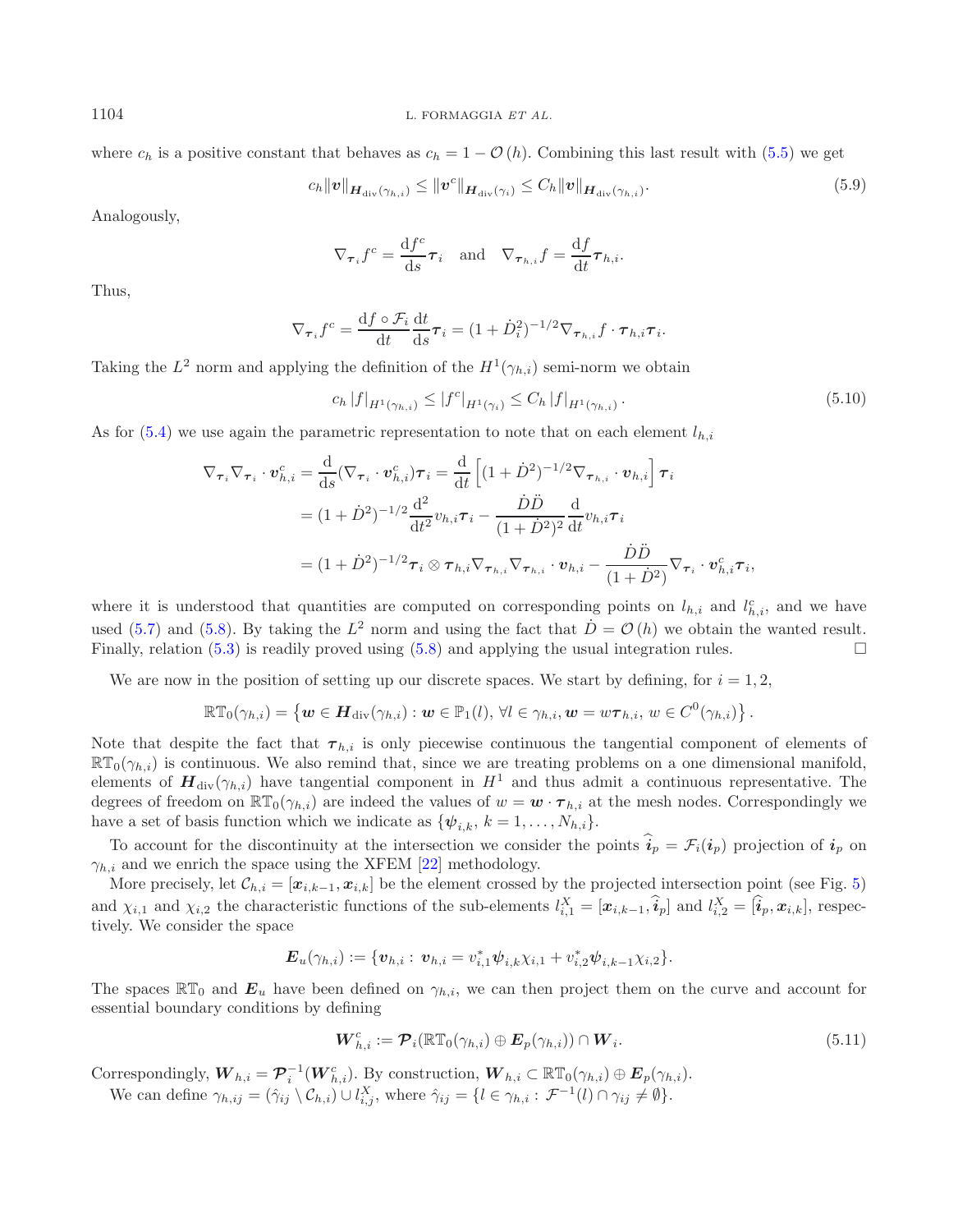<span id="page-16-0"></span>

FIGURE 5. Subdivision of  $\gamma_{h,i} = C_{h,i} \cup \mathcal{B}_{h,i}$ .

**Remark 5.1.** The points  $\mathcal{F}_i(i_p)$  are in general different, unless fractures  $\gamma_i$  are straight lines, and  $\|\mathcal{F}_1(i_p) - \mathcal{F}_2(i_p)\| = \mathcal{O}(h^2)$  as  $h \to 0$ . However, in most practical situations fractures are almost straight and for a sufficiently fine mesh the distance of the two projections is rather small. For this reason, a and for a sufficiently fine mesh the distance of the two projections is rather small. For this reason, and for the sake of notation, we have used a unique symbol,  $\hat{i}_p$  for both projected intersection points.

For the pressure we proceed by setting

$$
Q_{h,i} := \left\{ q \in L^2(\gamma_{h,i}) : q|_{l} = q_{il}, \forall l \in \gamma_{h,i} \setminus C_{h,i}, q|_{C_{h,i}} = q_{i1}^* \chi_{i,1} + q_{i2}^* \chi_{i,2} \right\},\
$$

which is the extended space of piecewise constant functions on  $\gamma_{h,i}$ , and we lift it to  $\gamma_i$ , by defining  $Q_{h,i}^c$ :  $\mathcal{P}_i(Q_{h,i})$ . The space  $Q_{h,i}^c$  is in fact made by piecewise constant functions on the curved mesh  $\gamma_{h,i}^c$ . By construction, both  $W_{h,i}$  and  $Q_{h,i}$  are broken spaces, *i.e.* 

<span id="page-16-1"></span>
$$
W_{h,i} = W_{h,i1} \times W_{h,i2}
$$
 and  $Q_{h,i} = Q_{h,i1} \times Q_{h,i2}$ ,

where  $W_{h,ij}$  is the restriction of  $W_{h,i}$  on  $\gamma_{h,ij}$ , and we have that  $W_{h,ij} \subset H_{div}(\gamma_{h,ij})$ . Consequently, also  $W_{h,i}^c$ and  $Q_{h,i}^c$  can be written as

<span id="page-16-3"></span>
$$
\bm{W}_{h,i}^c = \bm{W}_{h,i1}^c \times \bm{W}_{h,i2}^c \text{ and } Q_{h,i}^c = Q_{h,i1}^c \times Q_{h,i2}^c,
$$

with  $W_{h,ij}^c \subset W_{ij}$  and  $Q_{h,j}^c \subset Q_{ij}$ . Thus  $W_{h,i}^c \subset W_i$  and  $Q_{h,i}^c \subset Q_i$ . We define  $W_h^c := W_{h,1}^c \times W_{h,2}^c$  and  $Q_c^c - Q_c^c \times \mathbb{R}$  and analogously  $W_i$ , and  $Q_i$ .  $Q_h^c = Q_{h,1}^{c^{\infty},\mathbf{y}} \times Q_{h,2}^c \times \mathbb{R}$ , and analogously  $W_h$  and  $Q_h$ .<br>We can now write the discrete weak formulation of

We can now write the discrete weak formulation of the problem  $(3.11)$  as: find  $(\hat{\mathbf{u}}_h^c, \hat{p}_h^c) \in \mathbf{W}_h^c \times Q_h^c$  such that

$$
\begin{cases}\n\mathcal{A}(\hat{\boldsymbol{u}}_h^c, \boldsymbol{w}_h^c) + \mathcal{B}(\hat{p}_h^c, \boldsymbol{w}_h^c) = \mathcal{F}(\boldsymbol{w}_h^c) & \forall \boldsymbol{w}_h^c \in \boldsymbol{W}_h^c \\
\mathcal{B}(q_h^c, \hat{\boldsymbol{u}}_h^c) = \mathcal{Q}(q_h^c) & \forall q_h^c \in Q_h^c.\n\end{cases}
$$
\n(5.12)

We introduce the following weighted  $L^2$  norm on functions of  $L^2(\gamma_{h,i})$ 

<span id="page-16-2"></span>
$$
||w||_{L_h^2(\gamma_{h,i})}^2 = \int_{\gamma_{h,i}} (1+\dot{D}^2)^{-1/2} w^2 \, d\gamma,
$$
\n(5.13)

which is equivalent to the natural  $L^2$  norm thanks to Lemma [5.1.](#page-14-5)

We define now the following problem on the polygonal lines approximating the fractures: find  $(\hat{u}_h, \hat{p}_h)$  $W_h \times Q_h$  such that

$$
\begin{cases}\n\mathcal{A}_{h}(\hat{\boldsymbol{u}}_{h}, \boldsymbol{w}_{h}) + \mathcal{B}_{h}(\hat{p}_{h}, \boldsymbol{w}_{h}) = \mathcal{F}_{h}(\boldsymbol{w}_{h}) & \forall \boldsymbol{w}_{h} \in \boldsymbol{W}_{h} \\
\mathcal{B}_{h}(q_{h}, \hat{\boldsymbol{u}}_{h}) = \mathcal{Q}_{h}(q_{h}) & \forall q_{h} \in Q_{h},\n\end{cases}
$$
\n(5.14)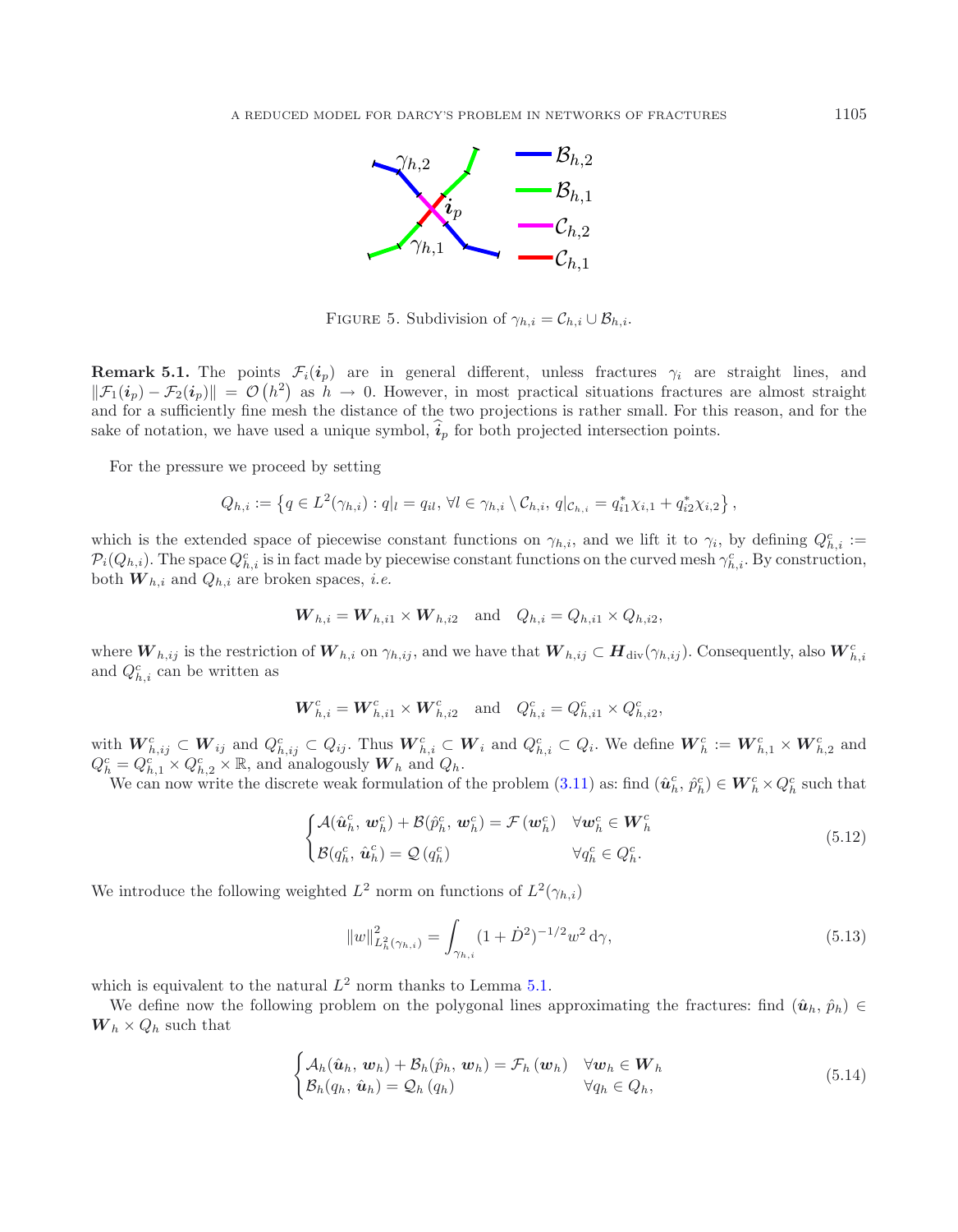where

$$
\mathcal{A}_{h}(\boldsymbol{u}_{h}, \boldsymbol{w}_{h}) := \sum_{i=1}^{2} a_{h,i}(\boldsymbol{u}_{h,i}, \boldsymbol{w}_{h,i}) + \sum_{\substack{i,j=1\\i \neq j}}^{2} \eta_{ij}^{I} \left\{ \boldsymbol{u}_{h,j} \cdot \boldsymbol{\tau}_{h,j} \right\}_{\widehat{i}_{p}} \left\{ \boldsymbol{w}_{h,i} \cdot \boldsymbol{\tau}_{h,i} \right\}_{\widehat{i}_{p}}, \qquad (5.15a)
$$

$$
\mathcal{B}_h(q_h, \boldsymbol{w}_h) := -\sum_{i=1}^2 \left( q_{h,i}, \nabla_{\boldsymbol{\tau}_{h,i}} \cdot \boldsymbol{w}_{h,i} \right)_{L^2(\gamma_{h,i})} + q_3 [\![\boldsymbol{w}_{h,i} \cdot \boldsymbol{\tau}_{h,i}]\!]_{\widehat{\boldsymbol{i}}_p},
$$
\n(5.15b)

$$
\mathcal{F}_h \left( \boldsymbol{w} \right) := \sum_{i j: \ \partial \gamma_{ij}^p \neq \emptyset} -\hat{g}_i \boldsymbol{w}_{h,i} \cdot \boldsymbol{\mathcal{P}}_i^{-1} \boldsymbol{n}_D,\tag{5.15c}
$$

$$
Q_h(q) := \sum_{i=1}^2 - \left(\hat{f}_i \circ \mathcal{F}_i^{-1}, q_{h,i}\right)_{L_h^2(\gamma_i)} + \hat{f}_I q_3.
$$
\n(5.15d)

Here, the bilinear forms  $a_{h,i}$  are defined as

$$
a_{h,i}(\boldsymbol{u},\boldsymbol{w}) := (\hat{\eta}_i \boldsymbol{u},\boldsymbol{w})_{L_h^2(\gamma_i)} + \sum_{i=1}^2 \eta^I \frac{d_j}{d_i} \left( \hat{\xi}_0 [\![ \boldsymbol{u}_{h,i} \cdot \boldsymbol{\tau}_{h,i} ]\!]_{\widehat{\boldsymbol{i}}_p} [\![ \boldsymbol{w}_{h,i} \cdot \boldsymbol{\tau}_{h,i} ]\!]_{\widehat{\boldsymbol{i}}_p}^2
$$

$$
+ [\![ \boldsymbol{u}_{h,i} \cdot \boldsymbol{\tau}_{h,i} ]\!]_{\widehat{\boldsymbol{i}}_p} [\![ \boldsymbol{w}_{h,i} \cdot \boldsymbol{\tau}_{h,i} ]\!]_{\widehat{\boldsymbol{i}}_p}^2
$$
 with  $j \neq i$ .

<span id="page-17-0"></span>**Lemma 5.2.** Problem [\(5.12\)](#page-16-1) is equivalent to [\(5.14\)](#page-16-2) in the sense that if  $\hat{u}_h = (\boldsymbol{u}_{h,1}, \boldsymbol{u}_{h,2}) \in \boldsymbol{W}_h$  and  $\hat{p}_h =$  $(q_1, q_2, q_1) \in Q_h$  *is a solution of* [\(5.14\)](#page-16-2) *then the projections*  $(\mathcal{P}_1 \mathbf{u}_{h,1}, \mathcal{P}_2 \mathbf{u}_{h,2}) \in W_h^c$  *and*  $(\mathcal{P}_1 q_1, \mathcal{P}_2 q_2, q_1) \in Q_h^c$ <br>*are a solution of* (5.12). Vice verse, if  $\hat{\mathbf{u}}_h^c = (\mathbf{u}^c - \mathbf$ *are a solution of* [\(5.12\)](#page-16-1). Vice versa, if  $\hat{u}_h^c = (u_{h,1}^c, u_{h,2}^c) \in W_h^c$  and  $\hat{p}_h^c = (q_1^c, q_2^c, q_1) \in Q_h^c$  *is a solution of* [\(5.14\)](#page-16-2) *then*  $(\mathcal{P}_1^{-1} u_{h,1}^c, \mathcal{P}_2^{-1} u_{h,2}^c) \in W_h$  *and*  $(\mathcal{P}_1^{-1} q_1, \mathcal{P}_2^{-1} q_2, q_I) \in Q_h$  *are a solution of* [\(5.12\)](#page-16-1)*.* 

*Proof.* It is sufficient to apply the definition of the discrete spaces and of the transformations  $\mathcal{P}_i$  and  $\mathcal{P}_i$ , together with  $(5.3)$ ,  $(5.13)$  and apply Lemma [5.1.](#page-14-5)  $\Box$ 

**Theorem 5.2** (Well posedness of the discrete problem)**.** *Under the same conditions of Theorem [4.1,](#page-9-1) problem* [\(5.12\)](#page-16-1) *is well posed.*

*Proof.* We tackle problem [\(5.12\)](#page-16-1) by considering the equivalent problem [\(5.14\)](#page-16-2) instead. First of all we note that thanks to Lemma [5.1](#page-14-5) all bilinear forms and functionals in [\(5.14\)](#page-16-2) are bounded, since we have already demonstrated the boundedness of the ones used in  $(5.12)$ . We now note that  $W_{h,ij}$  and  $Q_{h,ij}$  do in fact define a one dimensional  $\mathbb{RT}_0$  and a piecewise constant finite element space, respectively. Therefore we can define a standard interpolation  $\Pi_{ij} : H_{div}(\gamma_{h,ij}) \to W_{h,ij}$  and projection operators  $\pi_{ij} : L^2(\gamma_{h,ij}) \to Q_{h,ij}$ . It is known that in one dimension the two operator commute with the tangential divergence, *i.e.*  $\nabla_{\tau_{h,i}} \cdot \Pi_{ij} \mathbf{v} = \pi_{ij} \nabla_{\tau_{h,i}} \mathbf{v}$ , for all  $v \in H_{div}(\gamma_{h,ij}).$ 

We can then repeat the same steps of Theorem [4.1](#page-9-1) on problem  $(5.14)$ , where now we take as velocity field associated to a given  $q_{h,ij} \in Q_{h,ij}$  the quantity  $\mathbf{v}_{h,ij} = \prod_{ij} \nabla_{\tau_{h,i}} \phi_{ij}$  to prove the inf-sup stability of  $\mathcal{B}_h$ .

<span id="page-17-1"></span>**Theorem 5.3** (Maximum principle)**.** *The maximum principle is satisfied by problem* [\(5.12\)](#page-16-1) *under the same conditions of Theorem [4.3.](#page-11-0)*

*Proof.* Again we refer first to the equivalent problem [\(5.14\)](#page-16-2). In the absence of source term the second equation implies that  $\nabla_{\boldsymbol{\tau}_{h,i}} \boldsymbol{u}_{h,i} = 0$  on each element of  $\gamma_{h,ij}$ . Therefore  $\boldsymbol{u}_{h,ij} = u_{h,ij} \boldsymbol{\tau}_{h,i}$  is constant. For any couple i, j we take as test function  $w_h$  the function such that  $w_{h,ij} \cdot \tau_{h,ij} = 1$  on all vertexes  $x_k$  internal to  $\hat{\gamma}_{h,ij}$  and zero at all other nodes and on the intersection point  $i_p$ . Then, by simple computations, the first equation of  $(5.14)$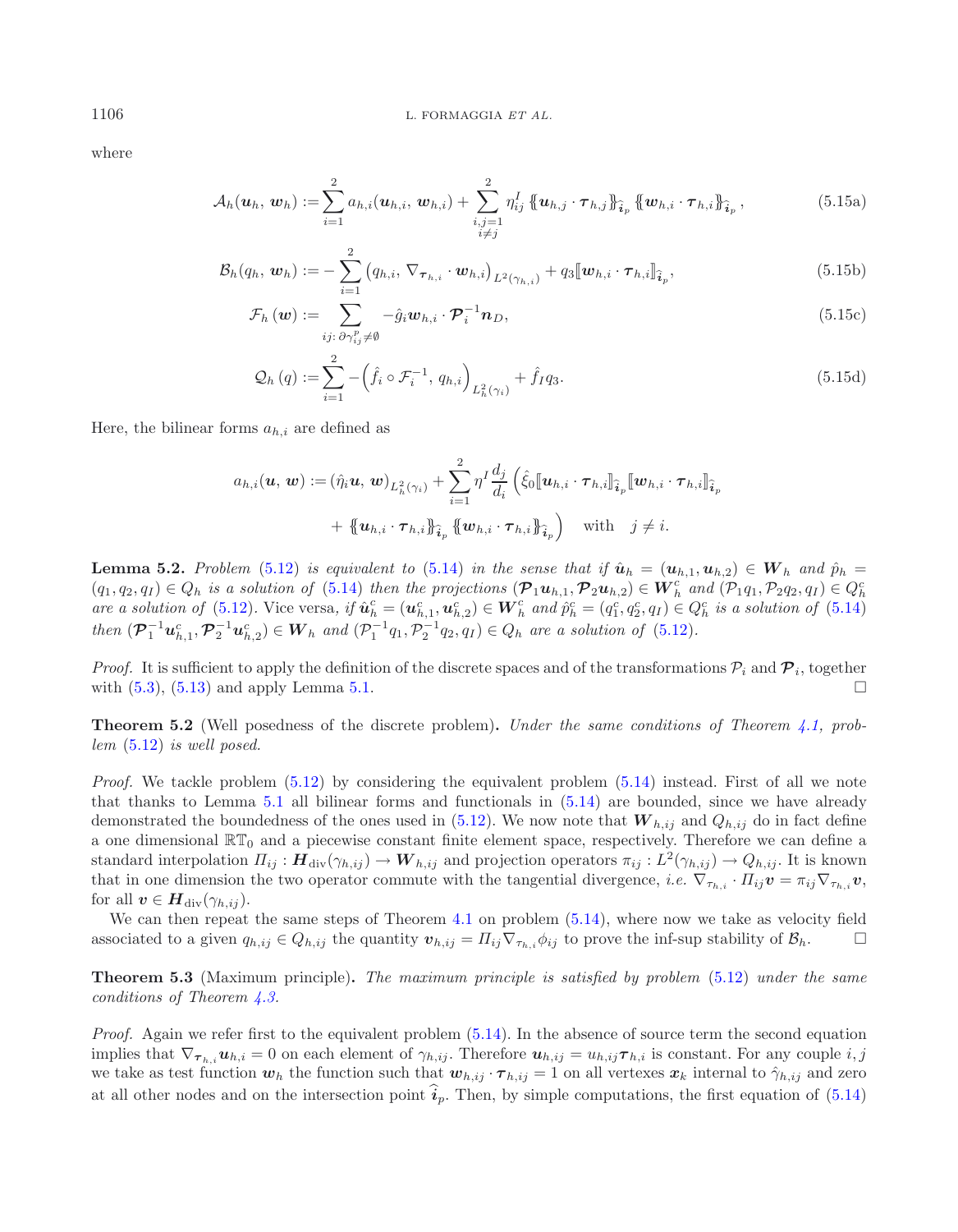gives the following relation for the pressures  $\hat{p}_{h,ij,1}$  and  $\hat{p}_{h,ij,N_{ij}}$  at the first and last element  $l_{h,ij,1}$  and  $l_{h,ij,N_{ij}}$ of  $\gamma_{h,ij}$ ,

$$
\hat{p}_{h,ij,N_h} - \hat{p}_{h,ij,1} = -\bm{u}_{h,ij} \int_{\hat{\gamma}_{h,ij}} \hat{\eta}_i \bm{w}_{h,ij} \cdot \bm{\tau}_{h,ij} \mathrm{d}x.
$$

Since  $w_{h,ij} \cdot \tau_{h,ij}$  is not negative,  $\hat{p}_{h,ij}$  is varying monotonically at the interior nodes of  $\hat{\gamma}_{h,ij}$ . Thus, also in this case we are left to prove the same conditions (a) and (b) stated in Theorem [4.3,](#page-11-0) where now  $g =$  $[\hat{p}_{h,11,1}, \hat{p}_{h,12,1}, \hat{p}_{h,21,1}, \hat{p}_{h,2,1}]$  and  $\boldsymbol{p} = [\hat{p}_{h,11,N_h}, \hat{p}_{h,12,N_h}, \hat{p}_{h,21,N_h}, \hat{p}_{h,22,N_h}]$ . Since the interface conditions at the interface conditions at the intersection are unchanged from the contin the intersection are unchanged from the continuous case we can repeat the same argument of the cited theorem to conclude the proof for what concerns the solution of [\(5.14\)](#page-16-2).

As for the solution of [\(5.12\)](#page-16-1), it is sufficient to recall Lemma [5.2](#page-17-0) and note that the elemental values of the pressure are unchanged in the two problems and that the transformation  $\mathcal{P}_i$  maintains monotonicity.

<span id="page-18-0"></span>**Theorem 5.4** (Convergence). Let  $(\hat{u}, \hat{p})$  be solution of [\(4.1\)](#page-8-0) with  $\hat{u}_i \in H^2(\gamma_{i1} \cup \gamma_{i2})$  and  $\hat{p}_i \in H^1(\gamma_{i1} \cup \gamma_{i2})$ and  $(\hat{\boldsymbol{u}}_h^c, \hat{p}_h^c)$  *be solution of* [\(5.12\)](#page-16-1)*, then* 

$$
\|\hat{\boldsymbol{u}}-\hat{\boldsymbol{u}}_h^c\|_{\boldsymbol{W}}+\|\hat{p}-\hat{p}_h^c\|_{Q}\leq Ch\left(\|\hat{\boldsymbol{u}}\|_{\boldsymbol{\mathcal{W}}}+|\hat{p}|_{Q}\right),
$$

*where*

$$
\|\hat{\bm{u}}\|_{\bm{\mathcal{W}}}^2 = \sum_{i,j=1}^2 \|\hat{\bm{u}}\|_{\bm{H}^2(\gamma_{ij})}^2 \quad \text{and} \quad |\hat{p}|_{\mathcal{Q}}^2 = \sum_{i,j=1}^2 |\hat{p}|_{H^1(\gamma_{ij})}^2.
$$

*Proof.* By standard results of saddle point problems [\[14](#page-27-14),[16\]](#page-27-15) we have that there exist a constant C independent from h such that

$$
\|\hat{\bm{u}}-\hat{\bm{u}}_h^c\|_{\bm{W}}+\|\hat{p}-\hat{p}_h^c\|_Q\lesssim \left(\inf_{\bm{w}_h^c\in \bm{W}_h^c}\|\hat{\bm{u}}-\bm{w}_h^c\|_{\bm{W}}+\inf_{q_h^c\in Q_h^c}\|\hat{p}-q_h^c\|_Q\right).
$$

We set  $P$  to be the composition of the operators  $P_i$  operating on each portion  $\gamma_{ij}$  of the fractures. That is, for a  $\mathbf{w}_h^c \in \mathbf{W}$  we have that  $\mathcal{P}^{-1}\mathbf{w}_h^c = \prod_{i,j=1}^2 \mathcal{P}_i^{-1}\mathbf{w}_{ij}^c \in \mathbf{W}_h$ . Because of Lemma [5.1](#page-14-5) we have

$$
\|\hat{\boldsymbol{u}}-\boldsymbol{w}_h^c\|_{\boldsymbol{W}}\lesssim\left\|\boldsymbol{\mathcal{P}}^{-1}\hat{\boldsymbol{u}}-\boldsymbol{w}_h\right\|_{\boldsymbol{W}_h},
$$

where  $w_h = \mathcal{P}^{-1} w_h^c \in W_h$ .<br>To gaint an with the pro-

To carry on with the proof, we cannot use the properties of Raviart-Thomas interpolation directly because of the extended finite elements. We may however operate in the way indicated in [\[15\]](#page-27-19), Theorem 4.8, which is in turn based on what introduced in [\[9\]](#page-27-20), Theorem 3. It is a standard technique in the analysis of the XFEM method and it consists in using a continuous extension  $E_{ij}^2 : H^2(\gamma_{ij}) \to H^2(\gamma_i)$  in order to be able to bound<br>the terms resulting from the integration in the cut elements the terms resulting from the integration in the cut elements.

A minor technical difficulty in our case is that even if (by the hypothesis of the Theorem)  $\hat{u}_{ij}$  belongs to  $H^2(\gamma_{ij})$ ,  $\mathcal{P}^{-1}\hat{u}_{ij}$  in general does not. Therefore, we cannot apply a  $H^2$  extension to  $\mathcal{P}^{-1}\hat{u}_{ij}$  but only to  $\hat{u}_{ij}$ . We thus define an extended  $\mathbb{RT}_0$  interpolant  $\Pi_i^*$  acting on each  $\hat{u}_{ij}$  as  $\Pi_i^* \hat{u}_{ij} = \Pi_i \mathcal{P}^{-1} E_{ij}^2 \hat{u}_{ij}$ ,  $\Pi_i$  being the standard  $\mathbb{RT}_0$  interpolant on  $\alpha_i$ . Clearly  $\Pi^* \hat{u}_{ij} = \mathbf{W}_i$ , and is standard  $\mathbb{RT}_0$  interpolant on  $\gamma_{h,i}$ . Clearly,  $\Pi_i^* \hat{u}_{ij} |_{\gamma_{ij}} \in W_{h,ij}$ , and is in fact extended to the whole  $\gamma_{h,i}$ . We<br>explain now the fact that if the summer is an explaintly noming  $\mathbb{Z}^{-1}$ ,  $\vdash \in \mathbf{$ exploit now the fact that if the curves  $\gamma_i$  are sufficiently regular,  $\mathcal{P}^{-1}\hat{u}_{ij}|_l \in H^2(l)$  for each  $l \in \gamma_{h,ij}$  and therefore we can apply standard interpolation estimates element-wise. We choose then  $u_{l,i} = \prod^*$ therefore we can apply standard interpolation estimates element-wise. We choose then  $w_{h,i} = \Pi_i^* \hat{u}_{i1} \times \Pi_i^* \hat{u}_{i2}$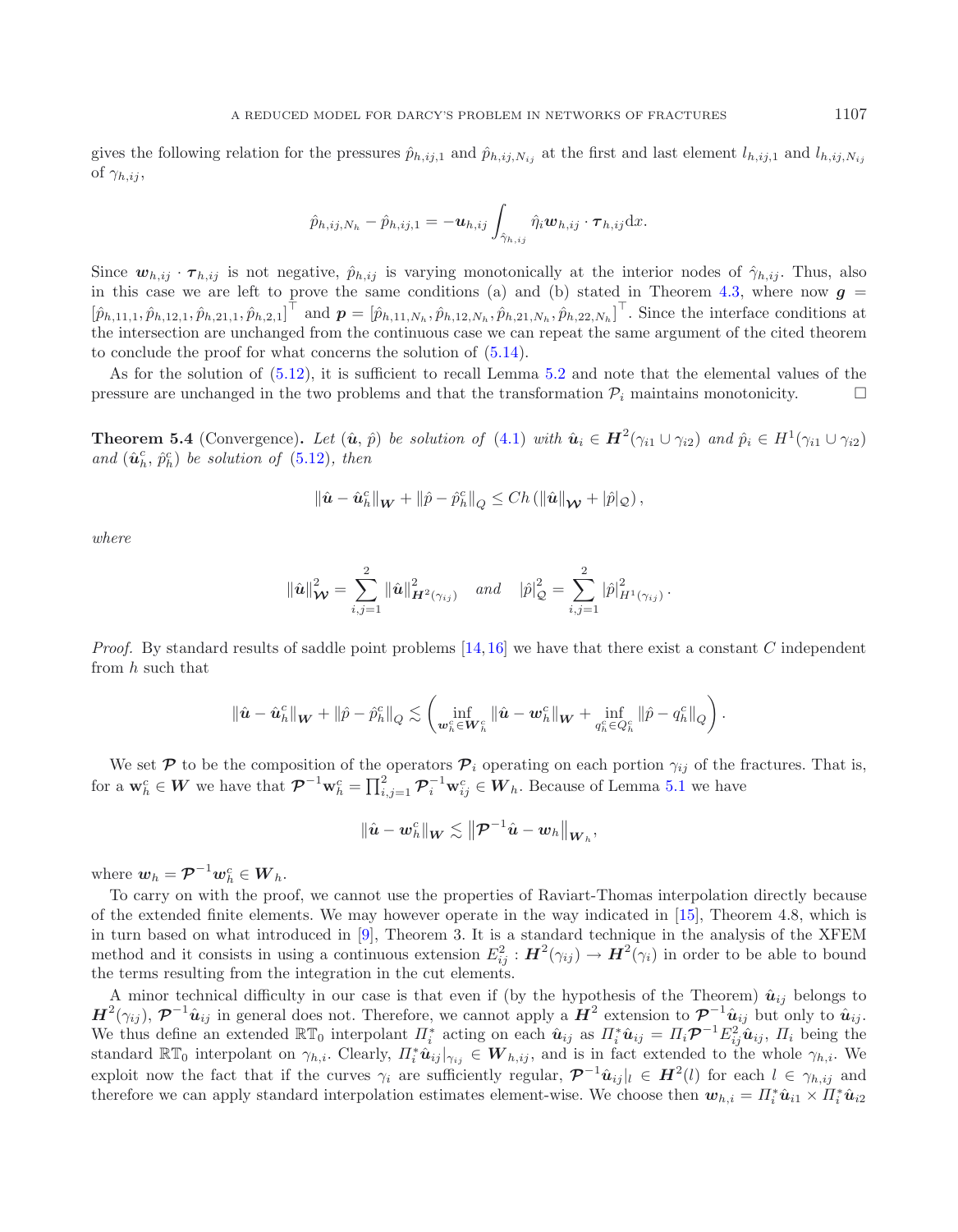and to obtain the desired result we note that

$$
\|\mathcal{P}^{-1}\hat{\mathbf{u}} - \mathbf{w}_{h}\|_{\mathbf{H}_{\text{div}}(\gamma_{h,ij})}^{2} = \sum_{l \in \gamma_{h,ij}} \|\mathcal{P}^{-1}\hat{\mathbf{u}}_{ij} - \Pi_{i}^{*}\hat{\mathbf{u}}_{ij}\|_{\mathbf{H}_{\text{div}}(l)}^{2} = \sum_{l \in \gamma_{h,ij}} \|\mathcal{P}^{-1}E_{ij}^{2}\hat{\mathbf{u}}_{ij} - \Pi_{i}^{*}\hat{\mathbf{u}}_{ij}\|_{\mathbf{H}_{\text{div}}(l)}^{2}
$$
  

$$
\leq \sum_{l \in \gamma_{h,i}} \|\mathcal{P}^{-1}E_{ij}^{2}\hat{\mathbf{u}}_{ij} - \Pi_{i}^{*}\hat{\mathbf{u}}_{ij}\|_{\mathbf{H}_{\text{div}}(l)}^{2} \leq C \sum_{l \in \gamma_{h,i}} |l|^{2} |\nabla_{\boldsymbol{\tau}_{h,i}} \cdot \mathcal{P}^{-1}E_{ij}^{2}\hat{\mathbf{u}}_{ij}\|_{\mathbf{H}^{1}(l)}^{2}
$$
  

$$
\leq Ch^{2} \sum_{l \in \gamma_{h,i}^{c}} |\nabla_{\boldsymbol{\tau}_{h,i}} \cdot E_{ij}^{2}\hat{\mathbf{u}}_{ij}\|_{\mathbf{H}^{1}(l^{c})}^{2}
$$
  

$$
\leq Ch^{2} \|\hat{\mathbf{u}}_{ij}\|_{\mathbf{H}^{2}(\gamma_{i})}^{2} \leq Ch^{2} \|\hat{\mathbf{u}}_{ij}\|_{\mathbf{H}^{2}(\gamma_{ij})}^{2}.
$$

We have exploited [\(5.4\)](#page-14-1), standard interpolation error estimate for  $\mathbb{RT}_0$  elements, as well as the properties of the extension operator  $E_{ij}^2$ , namely  $E_{ij}^2 \hat{u}_{ij}|_{\gamma_{ij}} = \hat{u}_{ij}$  and  $||E_{ij}^2 \hat{u}_{ij}||_{H^2(\gamma_i)} \leq C ||\hat{u}_{ij}||_{H^2(\gamma_{ij})}$  (see [\[9](#page-27-20)]). We only need to control the jump term, where it is sufficient to exploit the trace inequality.

We finally obtain

$$
\inf_{\boldsymbol w_h^c \in \boldsymbol W_h^c} \|\hat{\boldsymbol u} - \boldsymbol w_h^c\|_{\boldsymbol W} \lesssim h \, |\hat{\boldsymbol u}|_{\boldsymbol {\mathcal W}}\,.
$$

We proceed analogously for the pressure term. We consider the transformation  $P$  which maps  $(q_{11}, q_{12}, q_{21}, q_{22}, q_I) \in Q_h$  to  $(\mathcal{P}_1 q_{11}, \mathcal{P}_1 q_{12}, \mathcal{P}_2 q_{21}, \mathcal{P}_2 q_{22}, q_I) \in Q_h^c$ . We have thanks to Lemma [5.1](#page-14-5)

$$
\left\|\hat{p} - q_h^c\right\|_Q \lesssim \left\|\mathcal{P}^{-1}\hat{p} - q_h\right\|_{Q_h}.
$$

We choose  $q_h = (q_{h,11}, q_{h,12}, q_{h,21}, q_{h,22}, q_{h,I})$  by applying the extended  $L^2$  interpolant  $\pi_i^*$  defined in [\[15\]](#page-27-19) on  $(\mathcal{P}_i^{-1}q_{i1},\mathcal{P}_i^{-1}q_{i2}),$  for  $i=1,2$ , while we set  $q_{h,I}=q_I$ . Using the result of the interpolation error for this extended interpolant we have

$$
\left\| \mathcal{P}^{-1}\hat{p} - q_h \right\|_{Q_h} \lesssim \sum_{i=1}^2 \sum_{l_{h,i} \in \gamma_{h,i}} |l_{h,i}| \left| \mathcal{P}^{-1}_i \hat{p} \right|_{H^1(\gamma_{h,i})}.
$$

We then apply [\(5.10\)](#page-15-0) on each  $\gamma_{h,ij}$  to map back on the curve  $\gamma_{ij}$  and obtain the wanted result.  $\Box$ 

**Remark 5.5.** In the numerical setting we will solve the problem in the form given by  $(5.14)$ . Note that, since we use  $\mathbb{RT}_0$  finite elements we may replace the norm  $L^2_h(\gamma_{h,i})$  with the (simpler to compute) norm  $L^2(\gamma_{h,i})$ . Indeed, since  $D = \mathcal{O}(h)$  by the application of the Strang Lemma to our problem we obtain a solution converging with the same order of convergence.

# 6. Applicative examples

<span id="page-19-0"></span>We present some numerical experiments to validate the proposed reduced model and verify the theoretical results.

# <span id="page-19-1"></span>**6.1. Model error**

We start with an analysis to validate the reduced model presented in Section [3.](#page-3-4) We consider two rectilinear fractures  $\gamma_1$  and  $\gamma_2$  of thickness  $d_i = 0.005$  intersecting orthogonally. The fracture permeability are  $K_{1,\tau} = 1$ and  $K_{2,\tau} = 10^{-2}$  respectively and in the intersection we have  $K_I = 10^{-2}I$ . Thus,  $\gamma_2$  acts as a barrier for the other fracture. The scalar source term is set to zero in both fractures and we take  $\hat{\xi}_0 = 0.25$ . We impose only essential boundary conditions, namely  $g_{1,1} = 0$ ,  $g_{1,2} = 1$ ,  $g_{2,1} = -1$  and  $g_{2,2} = 1$ .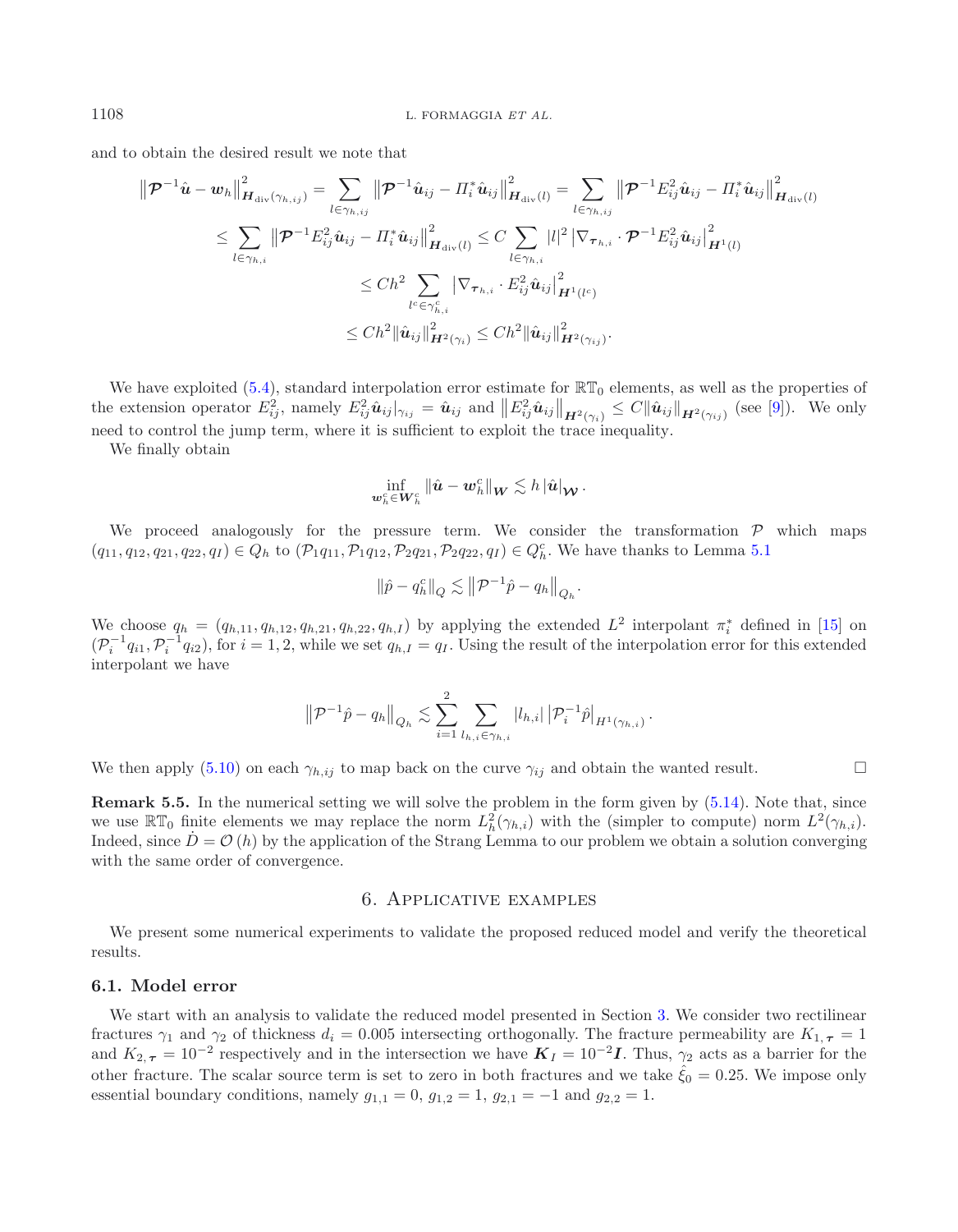<span id="page-20-0"></span>

FIGURE 6. In the top-left figure p given by problem  $(2.3)$ . In the top-right figure the solution of the reduced model  $(3.11a)$  with the interface conditions of [\[4,](#page-26-6)[6](#page-26-5)]. At the bottom the solution of the reduced model [\(3.11\)](#page-7-1). In the 1D simulations  $\gamma_1$  is colored in blue and  $\gamma_2$  in red.

We want to compare the results obtained with the reduced model with a reference solution obtained solving the complete two-dimensional problem with a very fine two-dimensional grid of approximately  $120 \times 10^3$  triangular elements.

We compare our reduced model with that proposed in  $[4, 6]$  $[4, 6]$  $[4, 6]$  $[4, 6]$ , where continuity of pressure is assumed at the interface. The results are represented in Figure [6.](#page-20-0) The solution of the two-dimensional problem is smooth in the intersection region but nevertheless exhibits a steep pressure gradient due to the low permeability imposed in  $\Omega_2$  and in the intersection region. If we consider the reduced model with the coupling conditions presented in  $[4, 6]$  $[4, 6]$  $[4, 6]$  $[4, 6]$  the solution cannot reproduce this behavior, while with the proposed conditions  $(3.11b)$  we are able to replace the pressure gradient of the 2D solution with a correct pressure jump at the intersection and thus obtain the correct pressure gradient and flux in each branch of the fractures.

We now consider the behavior of our reduced model for different values of the parameters. To this purpose we compare the pressure of the fractures at the intersection point and the pressure in the intersection obtained solving the original problems [\(2.3a\)](#page-3-2) and [\(2.3b\)](#page-3-3) with the reduced pressures given by [\(3.2\)](#page-4-0), [\(3.3\)](#page-5-2). The solution of the two-dimensional problem is computed again with a fine grid and the computed pressure is averaged in the intersection region and on each edge of  $I$  to obtain the values to compare with those produced by the reduced model.

We first consider the effect of the intersection angle. Let the two fractures have slope  $\pm m$ , respectively in the xy plane. We set  $K_{1,\tau} = 1$  $K_{1,\tau} = 1$  $K_{1,\tau} = 1$ ,  $K_{2,\tau} = 10^{-2}$ ,  $K_I = 10^{-2}I$  and  $d_i = 10^{-2}$ . Table 1 shows the comparison of the pressures for different values of  $m$ . The relative error  $err_{rel}$  is computed as the ratio between the difference of the corresponding pressures and the maximum value of the pressure boundary conditions. We can see that the errors are rather small and independent on m. This indicates that reduced model is sound and capable of treating reasonably well intersections at different angle.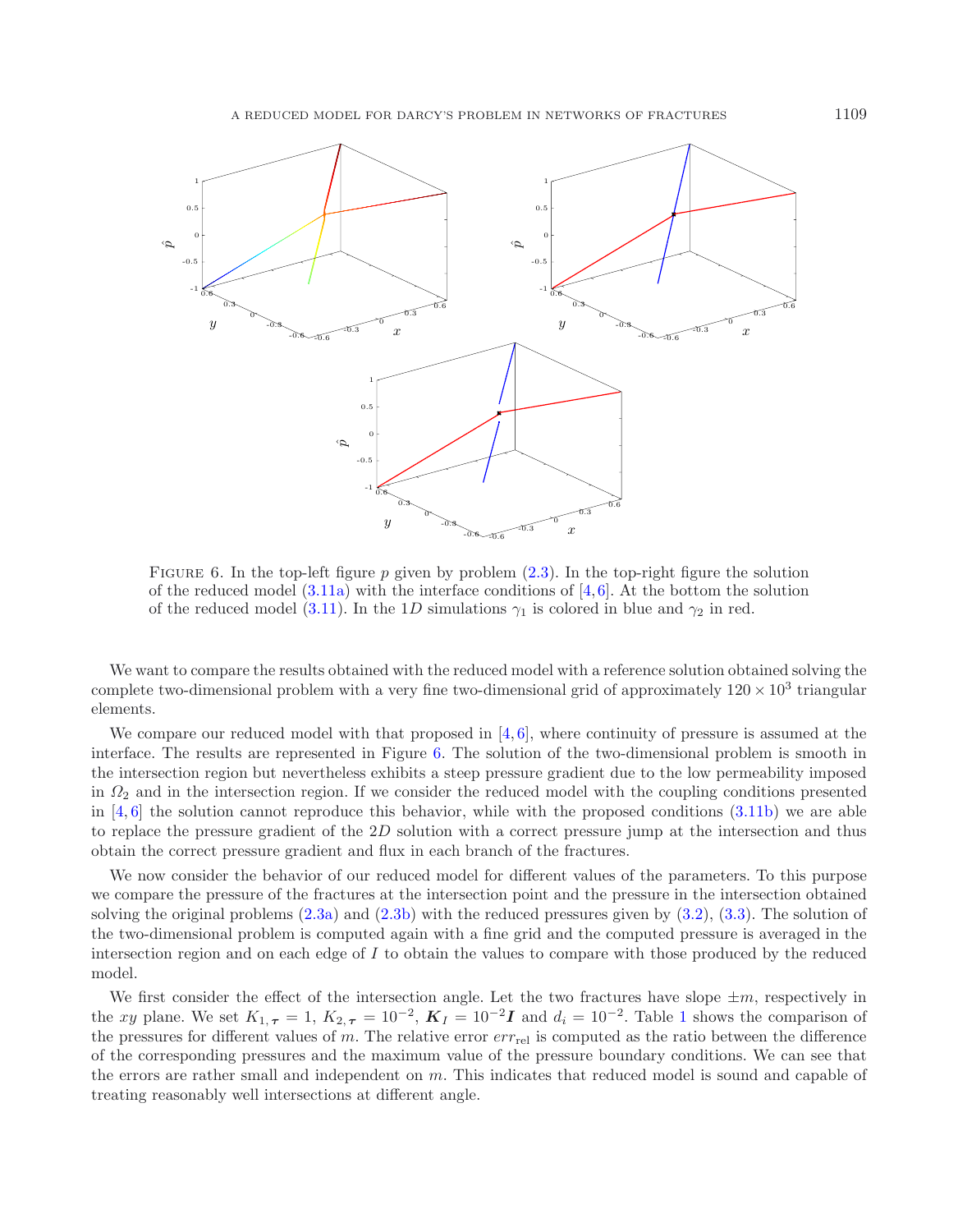<span id="page-21-1"></span><span id="page-21-0"></span>TABLE 1. Comparison of the model error for different values of the slope m. The twodimensional mesh is formed by  $\sim$ 120 k triangles, while both the mono-dimensional meshes have  $\sim 50$  segments.

|                 | $ m =1$ |       |             |       | $ m =10$ |             | $ m  = 0.1$ |       |             |
|-----------------|---------|-------|-------------|-------|----------|-------------|-------------|-------|-------------|
|                 | 2D      | 1D    | $err_{rel}$ | 2D    | 1D       | $err_{rel}$ | 2D          | 1 D   | $err_{rel}$ |
| $p_I$           | 0.494   | 0.493 | $0.1\%$     | 0.495 | 0.493    | 0.2%        | 0.495       | 0.493 | 0.2%        |
| $\hat{p}_{1,1}$ | 0.366   | 0.327 | 3.9%        | 0.324 | 0.331    | $0.7\%$     | 0.314       | 0.324 | $1\%$       |
| $\hat{p}_{1,2}$ | 0.624   | 0.663 | 3.9%        | 0.666 | 0.660    | $0.6\%$     | 0.676       | 0.666 | $1\%$       |
| $\hat{p}_{2,1}$ | 0.492   | 0.478 | 1.4%        | 0.639 | 0.642    | $0.3\%$     | 0.337       | 0.317 | $2\%$       |
| $\hat{p}_{2,2}$ | 0.496   | 0.498 | $0.2\%$     | 0.351 | 0.334    | $1.7\%$     | 0.652       | 0.658 | $0.6\%$     |

<span id="page-21-2"></span>TABLE 2. Comparison of the model error for decreasing values of the thickness  $d_i$ . The spacing of the meshes are the same as in Table [1.](#page-21-0)

|                 | $d_i = 0.01$ |       |             |       | $d_i = 0.005$ |             | $d_i = 0.0025$ |       |             |
|-----------------|--------------|-------|-------------|-------|---------------|-------------|----------------|-------|-------------|
|                 | 2D           | 1 D   | $err_{rel}$ | 2D    | 1 D           | $err_{rel}$ | 2D             | 1 D   | $err_{rel}$ |
| $p_I$           | 0.495        | 0.494 | $0.1\%$     | 0.495 | 0.494         | 0.1%        | 0.495          | 0.495 |             |
| $\hat{p}_{1,1}$ | 0.410        | 0.393 | 1.7%        | 0.449 | 0.437         | $1.2\%$     | 0.471          | 0.463 | $0.8\%$     |
| $\hat{p}_{1,2}$ | 0.580        | 0.597 | 1.7%        | 0.541 | 0.553         | $1.2\%$     | 0.519          | 0.527 | $0.8\%$     |
| $\hat{p}_{2,1}$ | 0.493        | 0.484 | $0.9\%$     | 0.494 | 0.485         | $0.9\%$     | 0.495          | 0.486 | $0.9\%$     |
| $\hat{p}_{2,2}$ | 0.496        | 0.499 | $0.3\%$     | 0.495 | 0.498         | 0.3%        | 0.495          | 0.498 | 0.3%        |

TABLE 3. Comparison of the model error for different values of  $K_I$ . The spacing of the meshes are the same as in Table [1.](#page-21-0)

|                 | $\mathbf{K}_I = K_{1,\tau}I$ |       | $K_I = K_{2,\tau}I$ |       |       | $K_I = K_H$ |       |       | $\mathbf{K}_I = \mathbf{K}_T$ |       |       |             |
|-----------------|------------------------------|-------|---------------------|-------|-------|-------------|-------|-------|-------------------------------|-------|-------|-------------|
|                 | 2D                           | 1 D   | $err_{rel}$         | 2D    | 1 D   | $err_{rel}$ | 2D    | 1 D   | $err_{rel}$                   | 2D    | 1 D   | $err_{rel}$ |
| $p_I$           | 0.500                        | 0.500 |                     | 0.499 | 0.497 | $0.2\%$     | 0.499 | 0.499 |                               | 0.500 | 0.500 |             |
| $p_{1,1}$       | 0.497                        | 0.493 | $0.4\%$             | 0.019 | 0.010 | $0.9\%$     | 0.028 | 0.019 | $0.9\%$                       | 0.497 | 0.505 | $0.8\%$     |
| $\hat{p}_{1,2}$ | 0.502                        | 0.507 | $0.5\%$             | 0.981 | 0.990 | $0.9\%$     | 0.972 | 0.981 | $0.9\%$                       | 0.502 | 0.485 | 1.7%        |
| $\hat{p}_{2,1}$ | 0.500                        | 0.485 | $1.5\%$             | 0.497 | 0.483 | 1.4%        | 0.498 | 0.488 | $1\%$                         | 0.500 | 0.505 | $0.5\%$     |
| $\hat{p}_{2,2}$ | 0.500                        | 0.505 | $0.5\%$             | 0.500 | 0.502 | $0.2\%$     | 0.500 | 0.502 | $0.2\%$                       | 0.500 | 0.505 | $0.5\%$     |

Table [2](#page-21-1) shows instead the relative errors when the thickness of the fractures decreases. In this case we have taken  $K_I = 50.5^{-1}I$ , *i.e.* the harmonic mean of the  $K_{i,\tau}$ , and  $|m| = 1$ . Also in this case the errors are rather small and, as we expected, they decrease when the thicknesses decrease. Even if this is not a rigorous analysis of the model error, it gives numerical evidence of its asymptotic behavior with respect to the fracture thickness.

Finally we address some different choices to prescribe the permeability in the intersection region. The choice should of course be driven by physical arguments. For instance, if we assume that  $\gamma_1$  is "younger" then  $\gamma_2$ , *i.e.* it was generated after  $\gamma_2$ , than  $K_I$  should be equal to the  $K_{1,\tau}$ . Conversely, if we assume that  $\gamma_2$  is "younger" then  $\gamma_1$ , we should set  $K_I = K_{2,\tau}$ . Alternatively we can impose a tensor  $K_H = K_H I$  that is the harmonic mean of  $K_{i,\tau}$ , if we suppose that the material of each  $\gamma_i$  has been mixed in the intersection region I. Finally we can impose to  $K_I$ , in the direction aligned to each  $\gamma_i$ , the value  $K_{i, \tau}$  obtaining a non-isotropic tensor  $K_T$ .

In Table [3](#page-21-2) we compare the four choices for a system of two orthogonal fractures of thickness  $d_i = 0.01$  and permeability  $K_{1,\tau} = 1$ ,  $K_{2,\tau} = 10^{-4}$ . We can observe that, for  $\mathbf{K}_I = K_{2,\tau}$  and  $\mathbf{K}_I = \mathbf{K}_H$  the solution exhibits a pressure jump along  $\gamma_2$  while in the other cases the solution is almost continuous. In all cases the relative error is of the order of 1% or less proving the effectiveness of the reduced model with the new coupling conditions.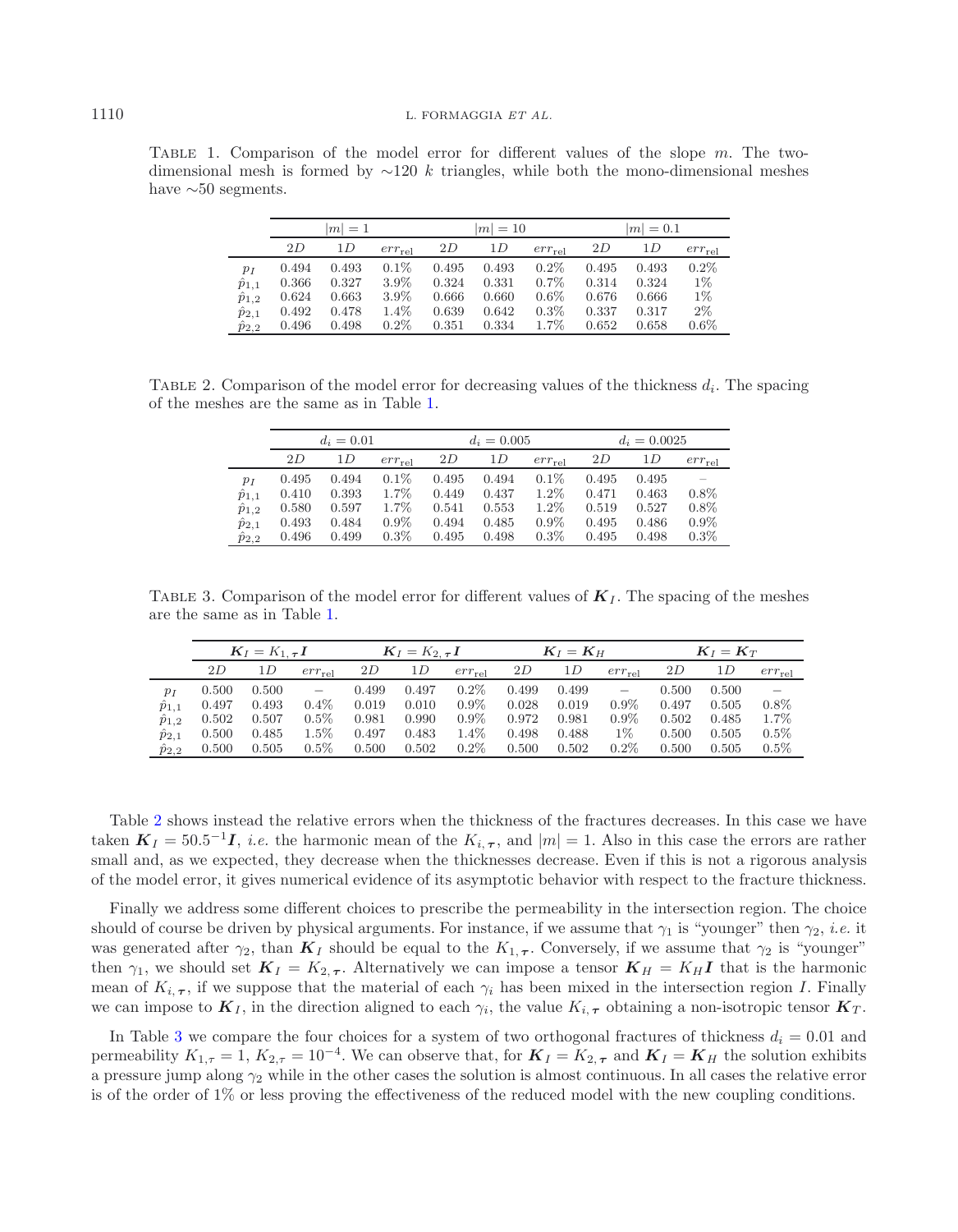<span id="page-22-1"></span><span id="page-22-0"></span>

FIGURE 7. In the left image  $\hat{\xi}_0$  is such that the maximum principle is not fulfilled, while in the right is fulfilled.

TABLE 4. Top values of  $\max_i \hat{p}_i$  for different  $\hat{\xi}_0$  in the orthogonal case, bottom for the nonorthogonal case. In bold the values of  $\hat{\xi}_0$  and of the maximum pressure that fulfill the maximum principle.

|                    |      | 0.05      | 0.1   | 0.15   | 0.2       |
|--------------------|------|-----------|-------|--------|-----------|
| $\max_i \hat{p}_i$ | .228 | 1.003     | 0.992 | 0.988  | 0.986     |
|                    |      | 0.0025    | 0.005 | 0.0075 | 0.01      |
| $\max_i \hat{p}_i$ | 16   | $1.033\,$ | 0.993 | 1.018  | $1.035\,$ |

# **6.2. Maximum principle**

We want to verify, with numerical experiments, the bounds derived in Theorem [5.3](#page-17-1) for the parameter  $\hat{\xi}_0$  that ensure the fulfillment of the maximum principle.

Let us consider two fractures of the same length  $L = 1$  and thickness  $d_i = 0.01$  that intersect orthogonally. We set  $\hat{\eta}_i = 1$  while in the intersection point we consider an isotropic permeability tensor  $K_I = 10^{-4}I$ . We impose pressure as a boundary condition on all four end points, in particular we set  $g_{i,1} = 0$  and  $g_{i,2} = 1$  for  $i = 1,2$ . For this configuration, according to Theorem [5.3,](#page-17-1) the maximum principle is satisfied if  $\zeta_0 \geq 1/8$ . Figure [7](#page-22-0) shows the solution we obtained with  $\zeta_0 = 0$ , a value that does not satisfy the hypotheses: it is clear that the maximum principle is violated, indeed the pressure inside the domain exceeds 1 which is the maximum at the boundary. In the same figure we represent the solution obtained with  $\xi_0 = 1/8$ , which satisfies the maximum principle, as indicated by the theory.

In the first part of Table [4](#page-22-1) we report the maximum value of pressure in the domain for different  $\hat{\xi}_0$  to prove that the maximum principle is violated for some values of the parameter outside the theoretical bounds.

We then consider two fractures that intersect forming a small angle of 0.2 rad. In this case the bounds on  $\hat{\xi}_0$  are  $4.934 \times 10^{-3} \le \hat{\xi}_0 \le 5.034 \times 10^{-3}$  $4.934 \times 10^{-3} \le \hat{\xi}_0 \le 5.034 \times 10^{-3}$ . We report in the second part of Table 4 the maximum pressure the domain for different  $\hat{\xi}_0$ : it can be observed that 0.005 is indeed the only value for which the solution fulfills the maximum principle. This numerical experiment points out that for small intersection angles the bounds are non only stricter but also sharper than in the case of orthogonal fractures. We recall that the bounds represent only a sufficient condition.

# **6.3. Convergence rates**

Let us consider two intersecting fractures described by equations

$$
\gamma_1 = \{(x, y) : y = x\}
$$
 and  $\gamma_2 = \{(x, y) : y = 1 - x\}$ ,  $x \in \left[-\frac{\sqrt{2}}{2}, \frac{\sqrt{2}}{2}\right]$ .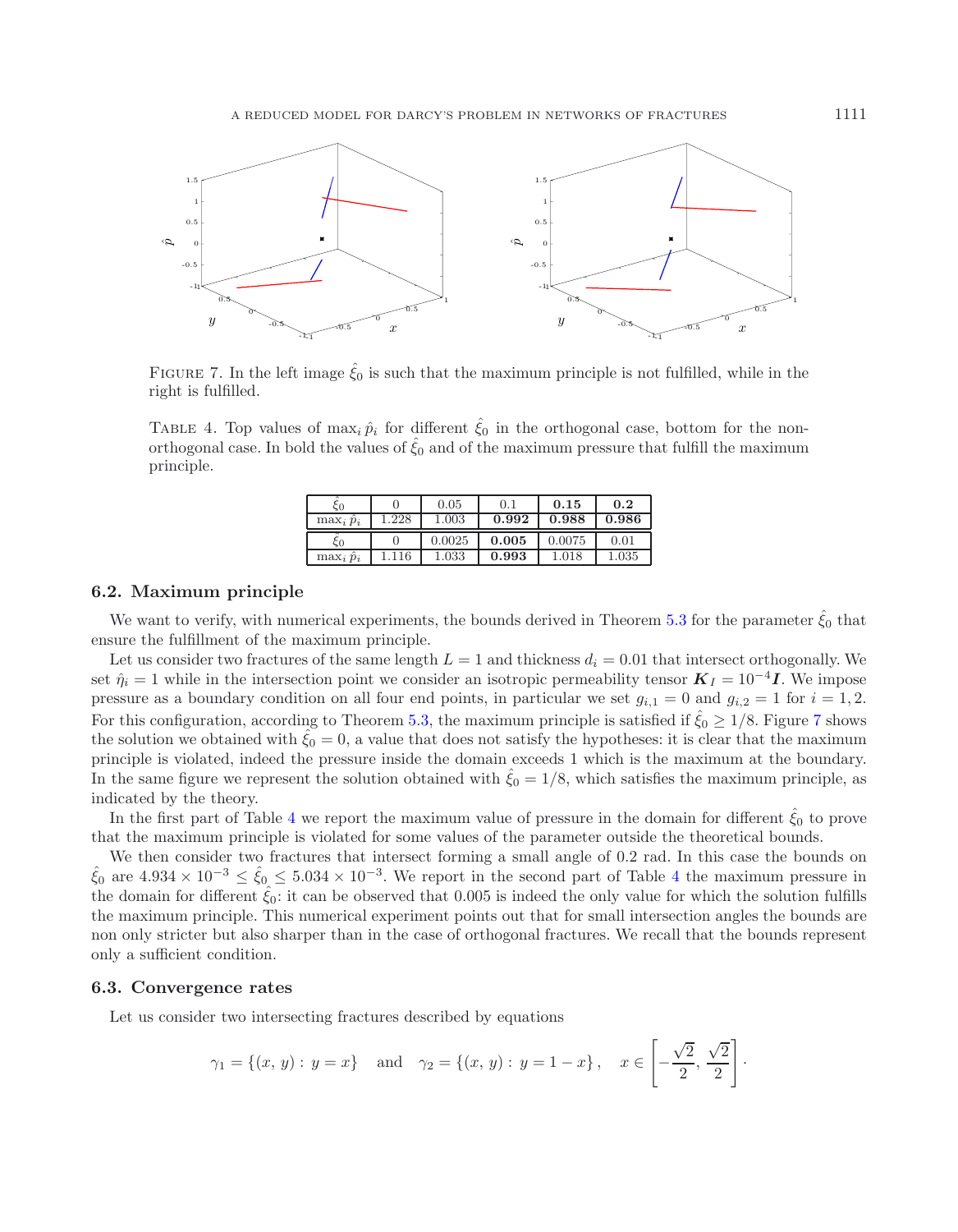<span id="page-23-0"></span>

FIGURE 8. Convergence rates for each pieces of the norm *W* and *Q*. In the legend we have indicated by  $\|\cdot\|$  the  $L^2$  norm.

The permeability of the fractures is  $K_{i, \tau} = 1$  while  $K_I = 0.01$ *I*. Both fractures have thickness  $d_i = 0.01$ , the boundary conditions are  $g = [0, 1, 0, 1]$  and the source term is set to  $f_1 = 0.01$  only in  $\gamma_1$  for  $x < 0$ . Finally choosing  $\xi_0 = 1/4$ , the exact solution is

$$
\hat{p}_1(s) = \begin{cases}\n-\frac{s^2}{2} + \frac{13}{12}s & s \in [0,1) \\
\frac{1}{4}s + 1 & s \in (1,2]\n\end{cases}, \quad \hat{p}_2(s) = \begin{cases}\n\frac{5}{12}s & s \in [0,1) \\
\frac{1}{4}s + 1 & s \in (1,2]\n\end{cases}
$$
\n
$$
\hat{u}_1(s) = \begin{cases}\ns - \frac{13}{12} & s \in [0,1) \\
-\frac{1}{4} & s \in (1,2]\n\end{cases}, \quad \hat{u}_2(s) = \begin{cases}\n\frac{5}{12} & s \in [0,1) \\
-\frac{1}{4} & s \in (1,2]\n\end{cases}
$$

and  $\hat{p}_I = 5/8$  $\hat{p}_I = 5/8$ . Figure 8 shows the errors computed with decreasing grid spacings. The numerical results are in good agreement with Theorem [5.4.](#page-18-0) Moreover there are a numerical evidences that in all the examples analyzed, like the ones presented, the pressure error decay better then  $\mathcal{O}(h)$ . A possible motivation is the regularity of the pressure, separately, in each sub-division of the computational domain. In both example we have  $\|\hat{p}_h - \hat{p}\| \simeq \mathcal{O}(h^{1.5})$ . However a deeper explanation of this fact is out of the scope of the present work.

Let us now consider the case of curved fractures to evaluate the error associated with the approximation of geometry as piecewise linear. The two fractures are now described by the following equations

$$
\gamma_1 = \{(x, y) : x = 0, y = 1 + 2\theta\}
$$
 and  $\gamma_2 = \{(x, y) : x = \sin(\pi \theta), y = 1 + \cos(\pi \theta)\}$ ,  $\theta \in [-1, 0]$ .

We impose the same permeability, thicknesses, source term and boundary conditions as in the previous case: since the arc length of the four branches is the same we obtain the same exact solution. The errors obtained for different grid spacings are reported in Figure [9.](#page-24-0) It can be observed that the error decreases linearly as in the case of straight fractures and the absolute values are comparable, thus, if the grid size is small enough compared to the fracture curvature, the approximation of geometry does not affect the quality of the numerical solution.

#### **6.4. Networks of fractures**

As already mentioned the method proposed in this paper can be applied to networks composed by an arbitrary number of fractures. Let us consider a set of three fractures  $\gamma_{1,2,3}$  characterized by the same permeability.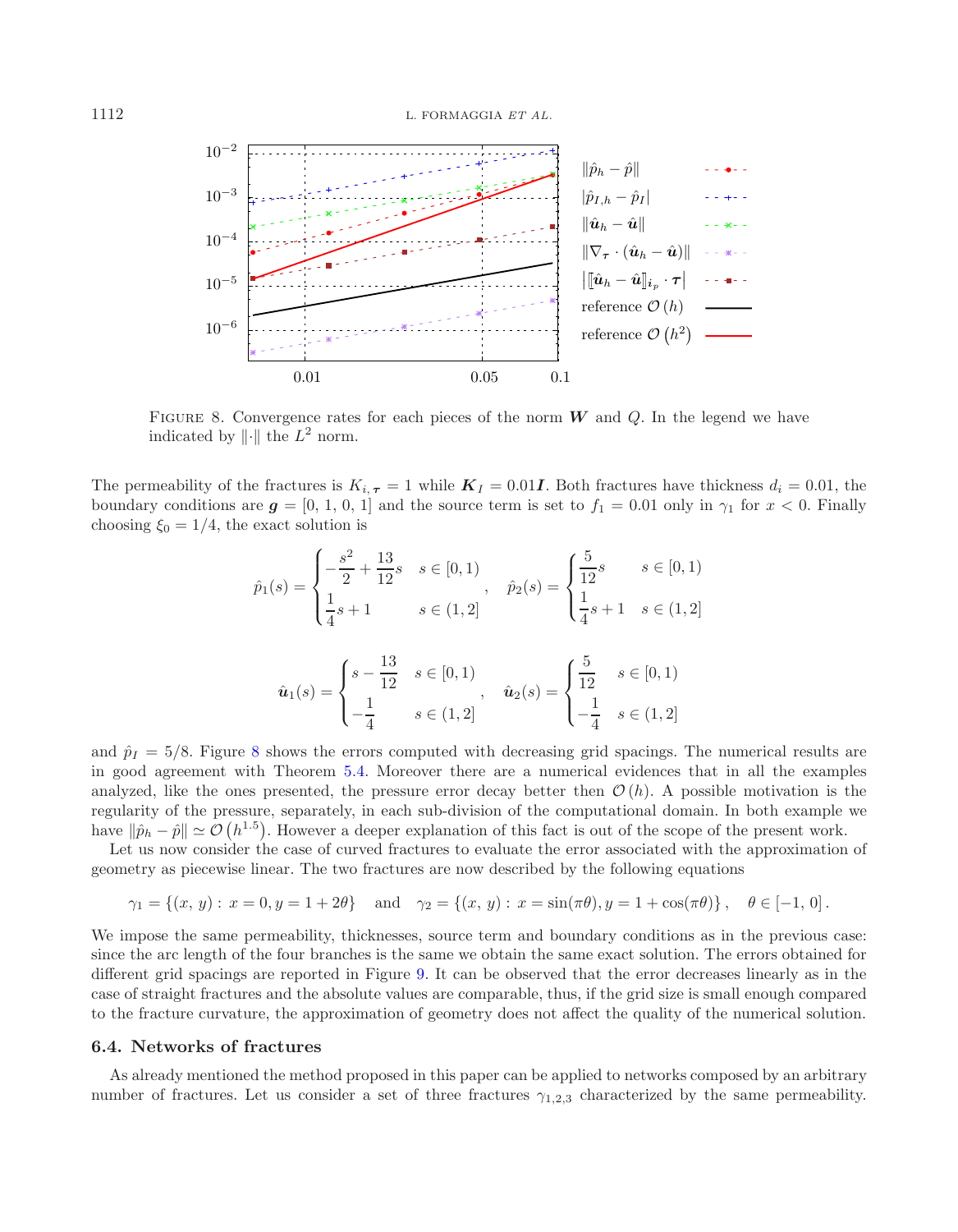<span id="page-24-0"></span>

FIGURE 9. Convergence rates for the curve case.

<span id="page-24-1"></span>

FIGURE 10. *Top-left*:  $\hat{p}_i$  without  $\gamma_4$ . *Top-right and bottom*:  $\hat{p}_i$  with the classical conditions and our model, respectively.

Imposing  $g_{i,1} = 0$  and  $g_{i,2} = 1$  for all i we obtain the pressure distribution reported in Figure [10.](#page-24-1) We now insert a new fracture  $\gamma_4$  with lower permeability, and, following the considerations of Section [6.1,](#page-19-1) we impose in all the intersection with  $\gamma_4$  the permeability of this latter. As shown in Figure [10](#page-24-1) the solution obtained with the classical model [\[4](#page-26-6)[,6](#page-26-5)] is everywhere continuous while the new coupling conditions allow us to mimic the blocking nature of  $\gamma_4$ .

In realistic applications fractured porous media are often characterized by the density and orientation of the fractures rather than by detailed information on the geometry and properties of the single fracture. In this second test case we consider a grid of  $N_H$  horizontal fractures and  $N_V$  fractures that form a variable angle  $\theta$ with the horizontal ones. We impose homogeneous boundary conditions for the pressure on all tips except for one where we set  $g_{1,2} = 1$  as shown in Figure [11](#page-25-0) left. Figure 11 right shows the resulting pressure field for  $N_H = N_V = 5$  and  $\theta = 80^\circ$ . Thanks to the efficiency of the reduced one-dimensional model we are able to analyze different configuration with a low computational cost. Figure [12](#page-25-1) shows the value of the pressure in the center of the network for different orientations of the fractures, *i.e.* different angles  $\theta$ , and for increasing density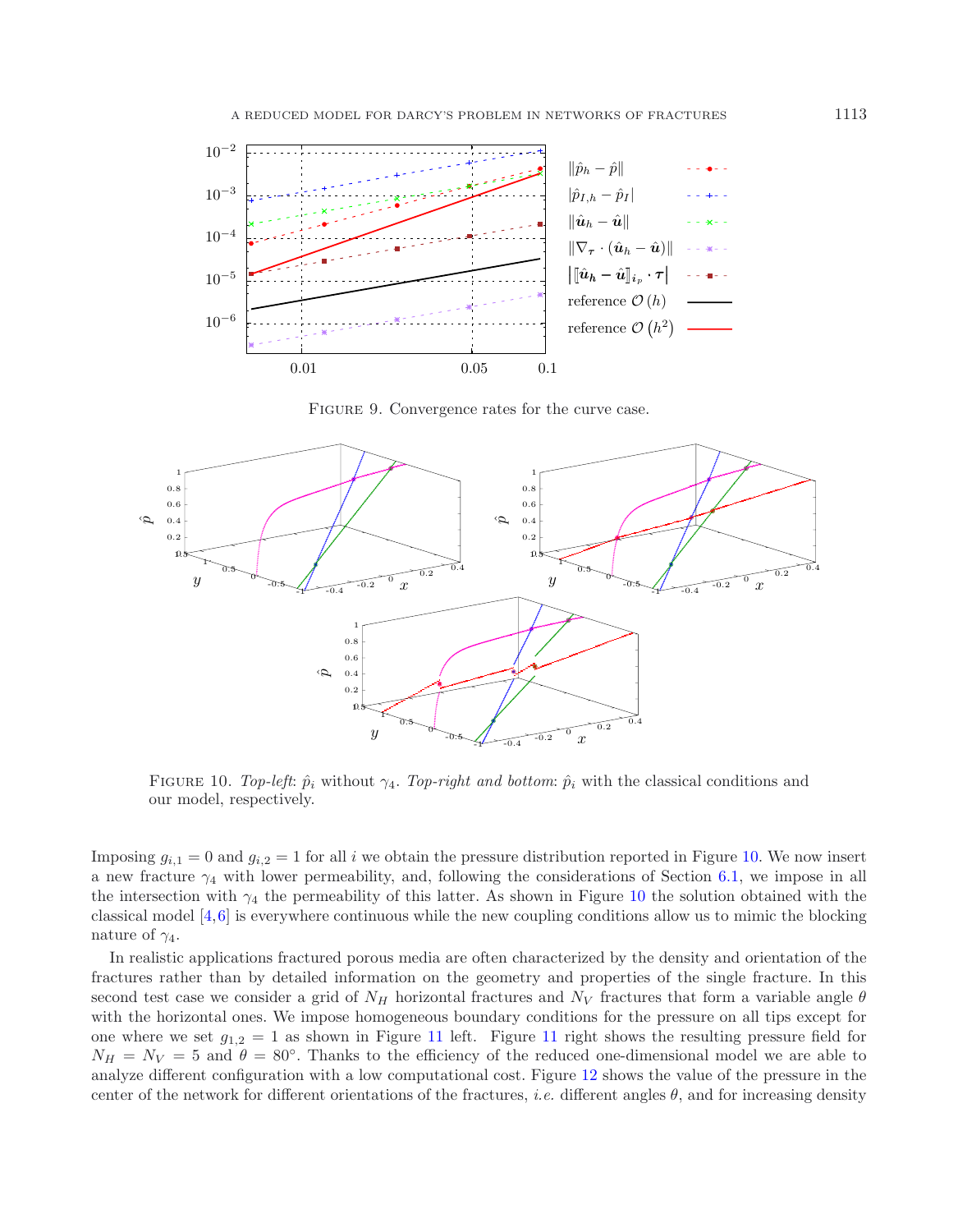<span id="page-25-0"></span>

Figure 11. Left grid of fractures with the interesting point. Right simulation of ten fractures with  $\theta = 80^{\circ}$ .

<span id="page-25-1"></span>

<span id="page-25-2"></span>FIGURE 12. In the left  $\hat{p}_I$  for different values of the angle between the fractures. In the right  $\hat p_I$  increasing the number of the fractures.



FIGURE 13. Distribution of the log  $p$  in the fracture network. The area interested by the source term is highlighted.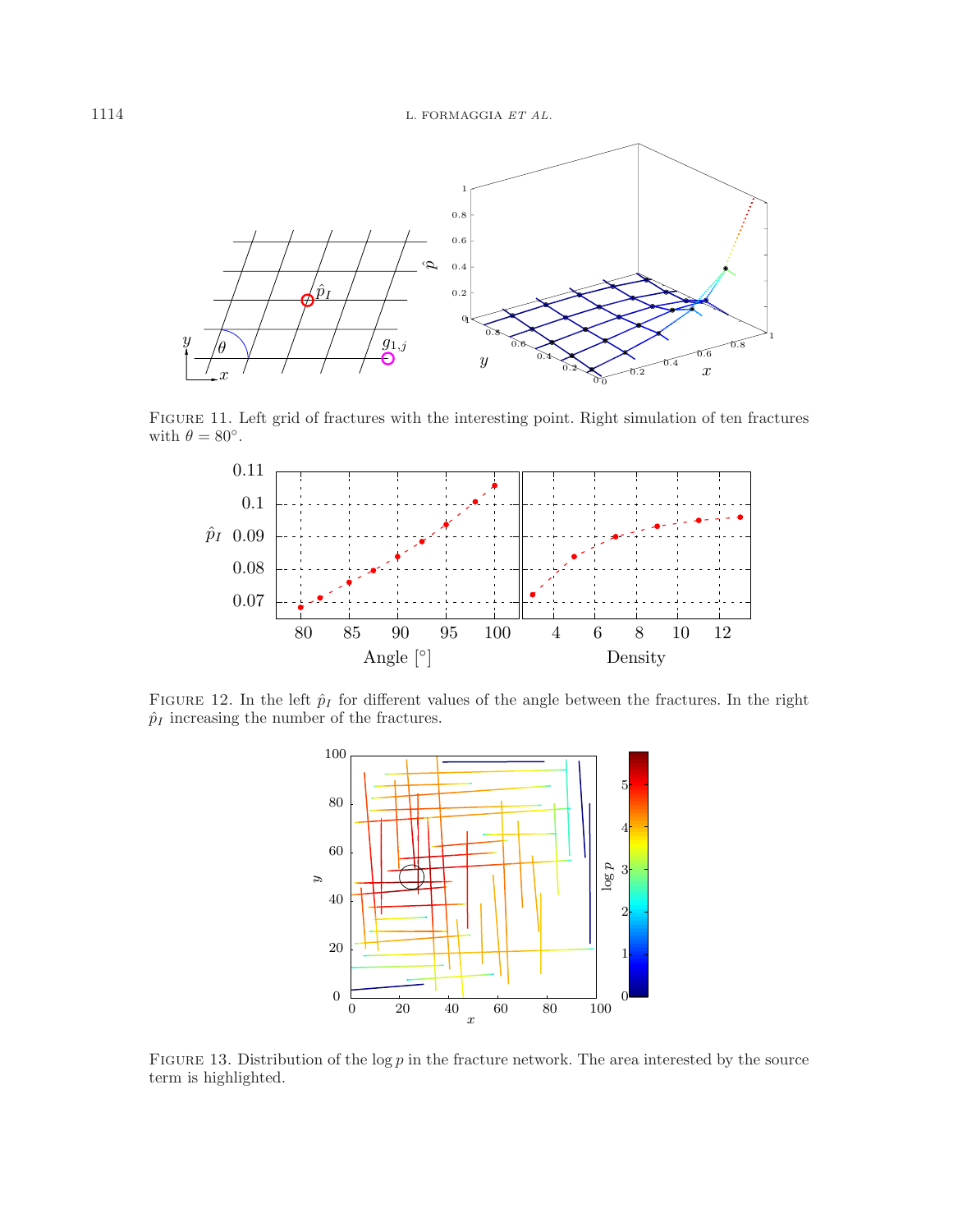of the vertical fractures in the orthogonal case. We can observe that as we increase the number of fractures, thus the transmissibility of the network, the pressure in the central point tends to an asymptotic value.

Finally, we consider a more realistic test case where the fracture distribution is generated randomly starting from a grid of horizontal and vertical fractures of various length and perturbing the angles. We consider 40 fractures of width  $d = 1$  mm and permeability of 1 mD (10<sup>-12</sup> Pa s). The resulting network is approximately 100 m wide. We point out that since the fracture position and orientation is random some may not be connected with the rest of the network. No flux boundary conditions are prescribed at the tips and a source term  $\hat{f} = 10^{-8}$  m/s is imposed in the circular region of radius  $R = 5$  m represented in Figure [13,](#page-25-2) such that only a few fractures are affected. The resulting pressure field is represented in Figure [13](#page-25-2) and reflects the connectivity of the network.

# 7. Conclusions

In this paper we derived and analyzed a reduced model for flow in a network of fractures. The derivation is similar to that given in [\[15](#page-27-19), [27\]](#page-27-6), yet here we propose new coupling conditions to handle in a more realistic way the intersecting fractures. These conditions take into account the intersection angle and, by allowing a discontinuous pressure at the interface they are capable of giving accurate results also in the case where the permeability of the fractures are very different. This is not the case for the coupling conditions in [\[5,](#page-26-3) [6\]](#page-26-5). This can be relevant to applications since a fracture may sometimes act as a barrier or a preferential path.

Well posedness analysis has been given for both the continuous and discrete problem and numerical experiments have been performed to validate the theoretical results of convergence and positivity. The comparison with two dimensional simulations on refined grids proved that the new coupling conditions give reasonably accurate results, and they perform better than the classical one in the case of impermeable fractures. We have also shown how the model can be used to simulate more realistic configurations with the presence of several intersecting fractures.

Further developments will consist in extending the analysis to the coupling between the network and the surrounding porous medium introduced in [\[18\]](#page-27-21), to obtain a complete framework for the simulation of monophase flow in presence of an arbitrary set of fractures.

We have dealt only with two dimensional problems. However the derivation here presented forms the basis for a similar reduced model in a three dimensional setting. The main difficulty in the extension to three dimensional problems is that the interface condition is not anymore an algebraic one, but it involves the interaction with a one-dimensional model that describes the flow along the intersection. This matter is the subject of ongoing work. Two dimensional simulations have however, already an applicative relevance. They may be used to better understand the behavior of the flow in the presence of fractures and drive, for instance, upscaling techniques.

*Acknowledgements.* This work has been supported by ENI s.p.a. The first and third authors also acknowledge the support of MIUR through the PRIN09 Project No. 2009Y4RC3B 001.

### **REFERENCES**

- <span id="page-26-7"></span>[1] R.T. Adams, Sobolev Spaces, vol. 65. Pure and Applied Mathematics. Academic Press (1975).
- <span id="page-26-0"></span>[2] P.M. Adler and J.-F. Thovert, Fractures and fracture networks. Springer (1999).
- <span id="page-26-1"></span>[3] P.M. Adler, J.-F. Thovert and V.V. Mourzenko, Fractured porous media. Oxford University Press (2012).
- <span id="page-26-6"></span>[4] C. Alboin, J. Jaffré, J.E. Roberts and C. Serres, Modeling fractures as interfaces for flow and transport in porous media, in Fluid flow and transport in porous media: mathematical and numerical treatment (South Hadley, MA, 2001), vol. 295. Contemp. Math.. Amer. Math. Soc. Providence, RI (2002) 13–24.
- <span id="page-26-3"></span>[5] C. Alboin, J. Jaffré, J.E. Roberts, X. Wang and C. Serres. Domain decomposition for some transmission problems in flow in porous media, vol. 552. Lect. Notes Phys. Springer, Berlin (2000) 22–34.
- <span id="page-26-5"></span>[6] L. Amir, M. Kern, V. Martin and J.E. Roberts, Décomposition de domaine et préconditionnement pour un modèle 3D en milieu poreux fracturé, in Proc. of JANO 8, 8th Conf. Numer. Anal. Optim. (2005).
- <span id="page-26-4"></span>[7] P. Angot, F. Boyer and F. Hubert, Asymptotic and numerical modelling of flows in fractured porous media. ESAIM: M2AN **43** (2009) 239–275.
- <span id="page-26-2"></span>[8] J. Bear, C.-F. Tsang and G. de Marsily, Flow and contaminant transport in fractured rock. Academic Press, San Diego (1993).